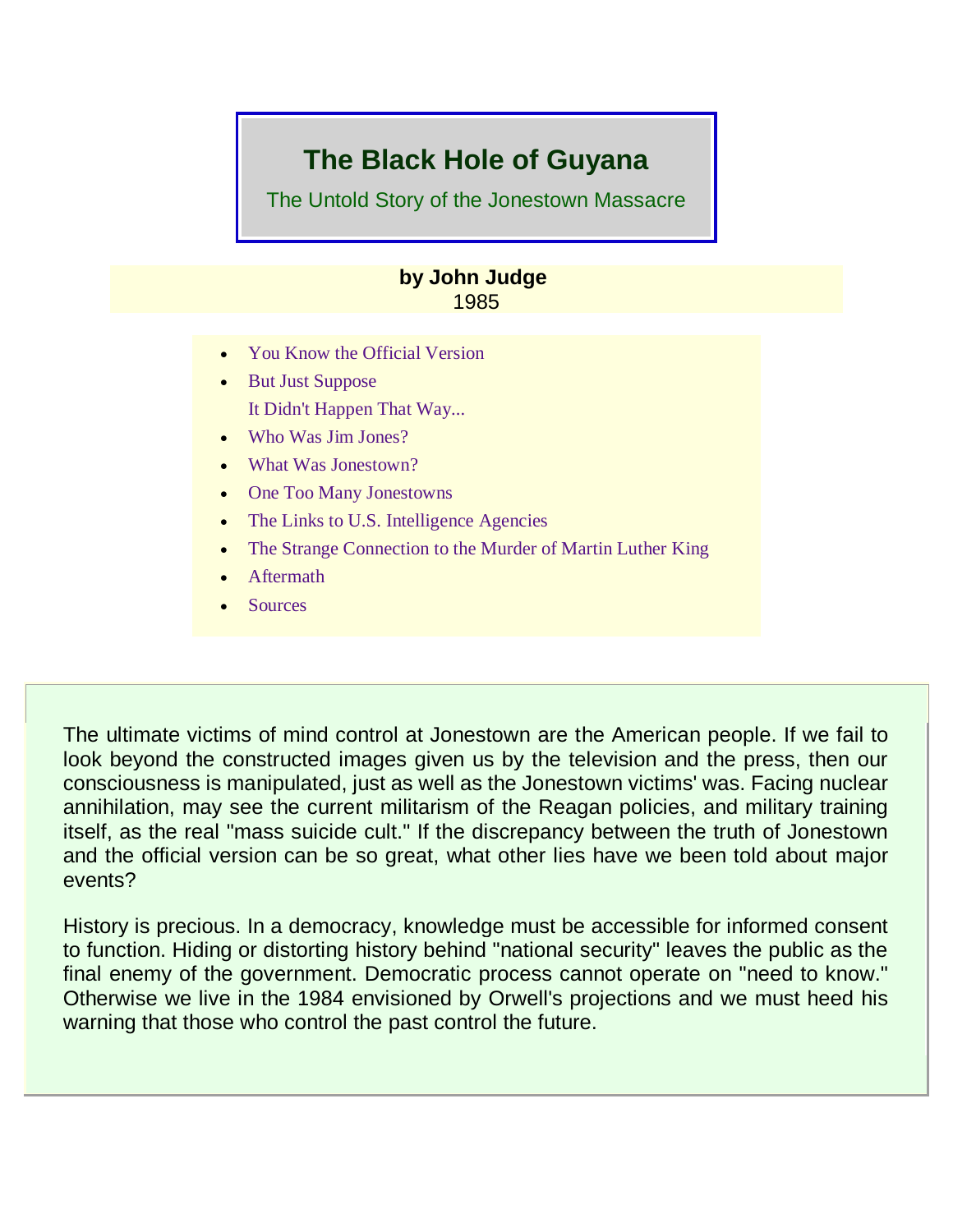The real tragedy of Jonestown is not only that it occurred, but that so few chose to ask themselves why or how, so few sought to find out the facts behind the bizarre tale used to explain away the death of more than 900 people, and that so many will continue to be blind to the grim reality of our intelligence agencies. In the long run, the truth will come out. Only our complicity in the deception continues to dishonor the dead.

Somewhere in the concrete canyons of New York City a recently formed rock group is using the name Jim Jones and the Suicides. Irreverent and disarming, the name reflects the new trend in punk rock, to take social issues head on. Cynicism about the Jonestown deaths and its social parallels abound in the lyrics of today's music. The messages are clear because we all know the story.

In fact, people today recognize the name "Jonestown" more than any other event, a full 98% of the population.[\[1\]](https://ratical.org/ratville/JFK/JohnJudge/Jonestown.html#fn1) The television and printed media were filled with the news for more than a year, even though the tale read like something from the *National Enquirer*tabloid. But despite all the coverage, the reality of Jonestown and the reasons behind the bizarre events remain a mystery. The details have faded from memory for most of us since November 18, 1978, but not the outlines. Think back a moment and you'll remember.

### **You Know the Official Version**

A fanatic religious leader in California led a multiracial community into the jungles of remote Guyana to establish a socialist utopia. The People's Temple, his church, was in the heart of San Francisco and drew poor people, social activists, Blacks and Hispanics, young and old. The message was racial harmony and justice, and criticism of the hypocrisy of the world around his followers.[\[2\]](https://ratical.org/ratville/JFK/JohnJudge/Jonestown.html#fn2)

The Temple rose in a vacuum of leadership at the end of an era. The political confrontations of the 60s were almost over, and religious cults and "personal transformation" were on the rise. Those who had preached a similar message on the political soap box were gone, burnt out, discredited, or dead. The counter-culture had apparently degenerated into drugs and violence. Charlie Manson was the only visible image of the period. Suddenly, religion seemed to offer a last hope.[\[3\]](https://ratical.org/ratville/JFK/JohnJudge/Jonestown.html#fn3)

Even before they left for the Jonestown site, the People's Temple members were subjects of local scandal in the news.[\[4\]](https://ratical.org/ratville/JFK/JohnJudge/Jonestown.html#fn4) Jim Jones claimed these exposés were attacks on their newly-found religion, and used them as an excuse to move most of the members to Guyana.[\[5\]](https://ratical.org/ratville/JFK/JohnJudge/Jonestown.html#fn5) But disturbing reports continued to surround Jones, and soon came to the attention of congressional members like Leo Ryan. Stories of beatings, kidnapping, sexual abuse and mysterious deaths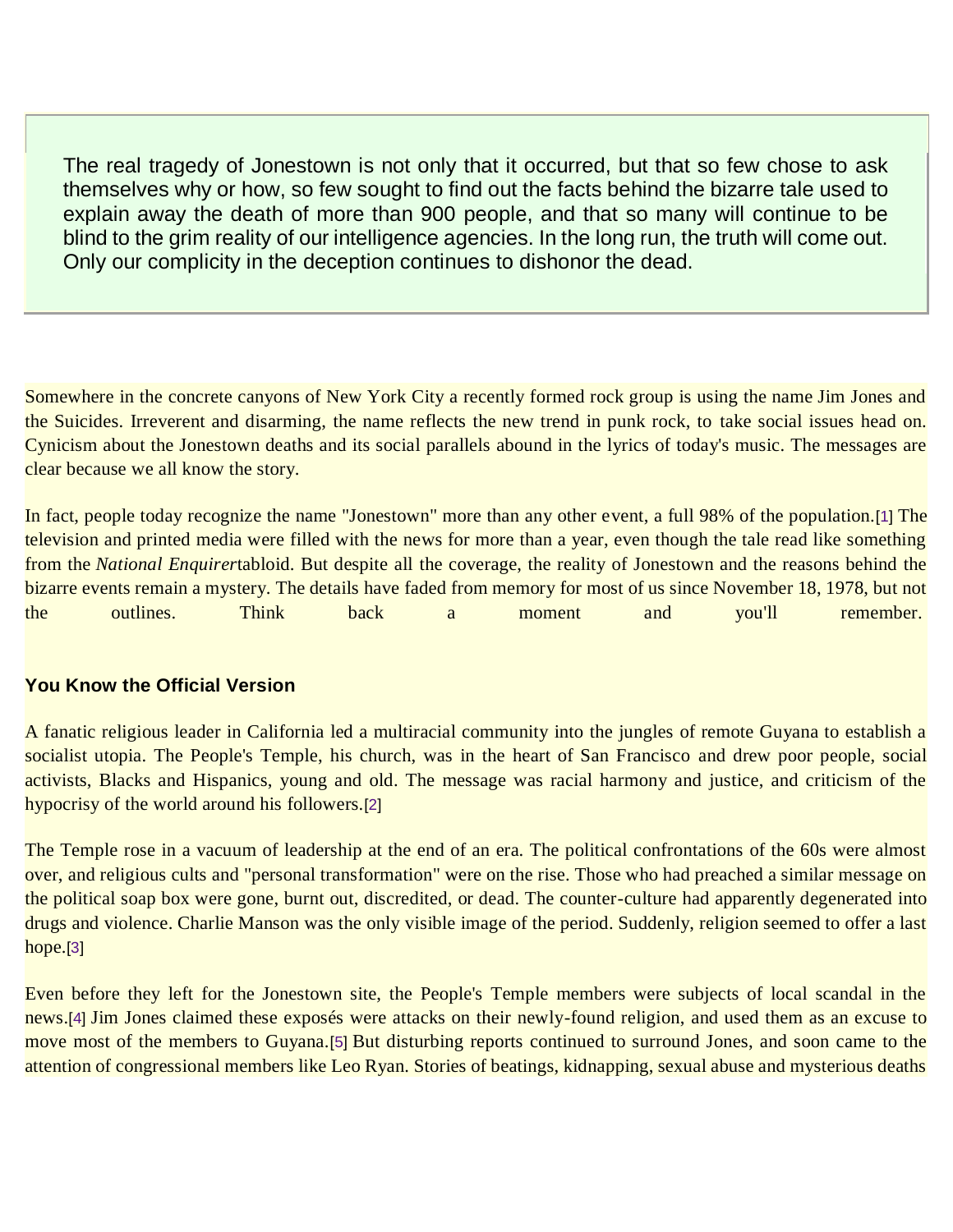leaked out in the press.[\[6\]](https://ratical.org/ratville/JFK/JohnJudge/Jonestown.html#fn6) Ryan decided to go to Guyana and investigate the situation for himself. The nightmare began.[\[7\]](https://ratical.org/ratville/JFK/JohnJudge/Jonestown.html#fn7)

Isolated on the tiny airstrip at Port Kaituma, Ryan and several reporters in his group were murdered. Then came the almost unbelievable "White Night," a mass suicide pact of the Jonestown camp. A community made up mostly of Blacks and women drank cyanide from paper cups of *Kool-Aid*, adults and children alike died and fell around the main pavilion. Jones himself was shot in the head, an apparent suicide. For days, the body count mounted, from 400 to nearly 1,000. The bodies were flown to the United States and later cremated or buried in mass graves.[\[8\]](https://ratical.org/ratville/JFK/JohnJudge/Jonestown.html#fn8)

Temple member Larry Layton is still facing charges of conspiracy in Ryan's murder. Ryan was recently awarded a posthumous Medal of Honor, and was the first Congress member to die in the line of duty.[\[9\]](https://ratical.org/ratville/JFK/JohnJudge/Jonestown.html#fn9)

Pete Hammill called the corpses "all the loose change of the sixties."[\[10\]](https://ratical.org/ratville/JFK/JohnJudge/Jonestown.html#fn10) The effect was electric. Any alternative to the current system was seen as futile, if not deadly. Protest only led to police riots and political assassination. Alternative life styles and drugs led to "creepy-crawly" communes and violent murders.[\[11\]](https://ratical.org/ratville/JFK/JohnJudge/Jonestown.html#fn11) And religious experiments led to cults and suicide. Social utopias were dreams that turned into nightmares. The television urged us to go back to "The Happy Days" of the apolitical 50s. The message was, get a job, and go back to church.[\[12\]](https://ratical.org/ratville/JFK/JohnJudge/Jonestown.html#fn12) The unyielding nuclear threat generated only nihilism and hopelessness. There was no answer but death, no exit from the grisly future. The new ethic was personal success, aerobics, material consumption, a return to "American values," and the "moral majority" white Christian world. The official message was clear.

# **But Just Suppose** and the state of the state of the state of the state of the state of the state of the state of the state of the state of the state of the state of the state of the state of the state of the state of the **It Didn't Happen That Way...**

The headlines the day of the massacre read: "Cult Dies in South American Jungle: 400 Die in Mass Suicide, 700 Flee into Jungle."[\[13\]](https://ratical.org/ratville/JFK/JohnJudge/Jonestown.html#fn13) By all accounts in the press, as well as People's Temple statements there were at least 1,100 people at Jonestown.[\[14\]](https://ratical.org/ratville/JFK/JohnJudge/Jonestown.html#fn14) There were 809 adult passports found there, and reports of 300 children (276 found among the dead, and 210 never identified). The headline figures from the first day add to the same number: 1,100.[\[15\]](https://ratical.org/ratville/JFK/JohnJudge/Jonestown.html#fn15) The original body count done by the Guyanese was 408, and this figure was initially agreed to by U.S. Army authorities on site.[\[16\]](https://ratical.org/ratville/JFK/JohnJudge/Jonestown.html#fn16) However, over the next few days, the total of reported dead began to rise quickly. The Army made a series of misleading and openly false statements about the discrepancy. The new total, which was the official final count, was given almost a week later by American authorities as 913.[\[17\]](https://ratical.org/ratville/JFK/JohnJudge/Jonestown.html#fn17) A total of 16 survivors were reported to have returned to the U.S.[\[18\]](https://ratical.org/ratville/JFK/JohnJudge/Jonestown.html#fn18) Where were the others?

At their first press conference, the Americans claimed that the Guyanese "could not count." These local people had carried out the gruesome job of counting the bodies, and later assisted American troops in the process of poking holes in the flesh lest they explode from the gasses of decay.[\[19\]](https://ratical.org/ratville/JFK/JohnJudge/Jonestown.html#fn19) Then the Americans proposed another theory -- they had missed seeing a pile of bodies at the back of the pavilion. The structure was the size of a small house, and they had been at the scene for days. Finally, we were given the official reason for the discrepancy -- bodies had fallen on top of other bodies, adults covering children.[\[20\]](https://ratical.org/ratville/JFK/JohnJudge/Jonestown.html#fn20)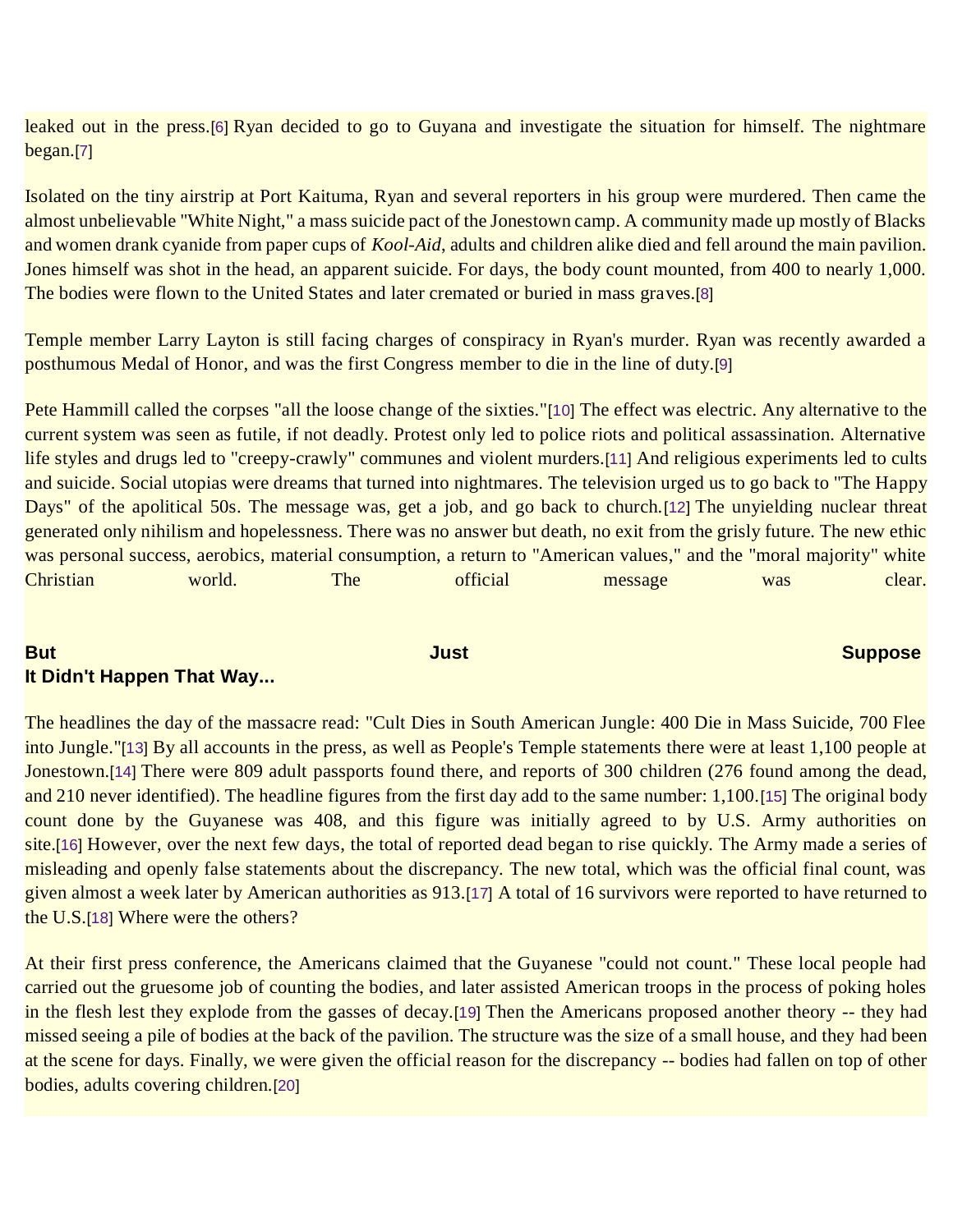It was a simple, if morbid, arithmetic that led to the first suspicions. The 408 bodies discovered at first count would have to be able to cover 505 bodies for a total of 913. In addition, those who first worked on the bodies would have been unlikely to miss bodies lying beneath each other since each body had to be punctured. Eighty-two of the bodies first found were those of children, reducing the number that could have been hidden below others.[\[21\]](https://ratical.org/ratville/JFK/JohnJudge/Jonestown.html#fn21) A search of nearly 150 photographs, aerial and close-up, fails to show even one body lying under another, much less 500.[\[22\]](https://ratical.org/ratville/JFK/JohnJudge/Jonestown.html#fn22)

It seemed the first reports were true, 400 had died, and 700 had fled to the jungle. The American authorities claimed to have searched for people who had escaped, but found no evidence of any in the surrounding area.[\[23\]](https://ratical.org/ratville/JFK/JohnJudge/Jonestown.html#fn23) At least a hundred Guyanese troops were among the first to arrive, and they were ordered to search the jungle for survivors.[\[24\]](https://ratical.org/ratville/JFK/JohnJudge/Jonestown.html#fn24) In the area, at the same time, British Black Watch troops were on "training exercises," with nearly 600 of their best-trained commandos. Soon, American Green Berets were on site as well.[\[25\]](https://ratical.org/ratville/JFK/JohnJudge/Jonestown.html#fn25) The presence of these soldiers, specially trained in covert killing operations, may explain the increasing numbers of bodies that appeared.

Most of the photographs show the bodies in neat rows, face down. There are few exceptions. Close shots indicate drag marks, as though the bodies were positioned by someone after death.[\[26\]](https://ratical.org/ratville/JFK/JohnJudge/Jonestown.html#fn26) Is it possible that the 700 who fled were rounded up by these troops, brought back to Jonestown and added to the body count?[\[27\]](https://ratical.org/ratville/JFK/JohnJudge/Jonestown.html#fn27)

If so, the bodies would indicate the cause of death. A new word was coined by the media, "suicide-murder." But which was it?[\[28\]](https://ratical.org/ratville/JFK/JohnJudge/Jonestown.html#fn28) Autopsies and forensic science are a developing art. The detectives of death use a variety of scientific methods and clues to determine how people die, when they expire, and the specific cause of death. Dr. Mootoo, the top Guyanese pathologist, was at Jonestown within hours after the massacre. Refusing the assistance of U.S. pathologists, he accompanied the teams that counted the dead, examined the bodies, and worked to identify the deceased. While the American press screamed about the "Kool-Aid Suicides," Dr. Mootoo was reaching a much different opinion.[\[29\]](https://ratical.org/ratville/JFK/JohnJudge/Jonestown.html#fn29)

There are certain signs that show the types of poisons that lead to the end of life. Cyanide blocks the messages from the brain to the muscles by changing body chemistry in the central nervous system. Even the "involuntary" functions like breathing and heartbeat get mixed neural signals. It is a painful death, breath coming in spurts. The other muscles spasm, limbs twist and contort. The facial muscles draw back into a deadly grin, called "cyanide rictus."[\[30\]](https://ratical.org/ratville/JFK/JohnJudge/Jonestown.html#fn30) All these telling signs were absent in the Jonestown dead. Limbs were limp and relaxed, and the few visible faces showed no sign of distortion.<sup>[\[31\]](https://ratical.org/ratville/JFK/JohnJudge/Jonestown.html#fn31)</sup>

Instead, Dr. Mootoo found fresh needle marks at the back of the left shoulder blades of 80-90% of the victims.[\[32\]](https://ratical.org/ratville/JFK/JohnJudge/Jonestown.html#fn32) Others had been shot or strangled. One survivor reported that those who resisted were forced by armed guards.[\[33\]](https://ratical.org/ratville/JFK/JohnJudge/Jonestown.html#fn33) The gun that reportedly shot Jim Jones was lying nearly 200 feet from his body, not a likely suicide weapon.[\[34\]](https://ratical.org/ratville/JFK/JohnJudge/Jonestown.html#fn34) As Chief Medical Examiner, Mootoo's testimony to the Guyanese grand jury investigating Jonestown led to their conclusion that all but three of the people were murdered by "persons unknown." Only two had committed suicide they said.[\[35\]](https://ratical.org/ratville/JFK/JohnJudge/Jonestown.html#fn35) Several pictures show the gun-shot wounds on the bodies as well.[\[36\]](https://ratical.org/ratville/JFK/JohnJudge/Jonestown.html#fn36) The U.S. Army spokesman, Lt. Col. Schuler, said, "No autopsies are needed. The cause of death is not an issue here." The forensic doctors who later did autopsies at Dover, Delaware, were never made aware of Dr. Mootoo's findings.[\[37\]](https://ratical.org/ratville/JFK/JohnJudge/Jonestown.html#fn37)

There are other indications that the Guyanese government participated with American authorities in a cover-up of the real story, despite their own findings. One good example was Guyanese Police Chief Lloyd Barker, who interfered with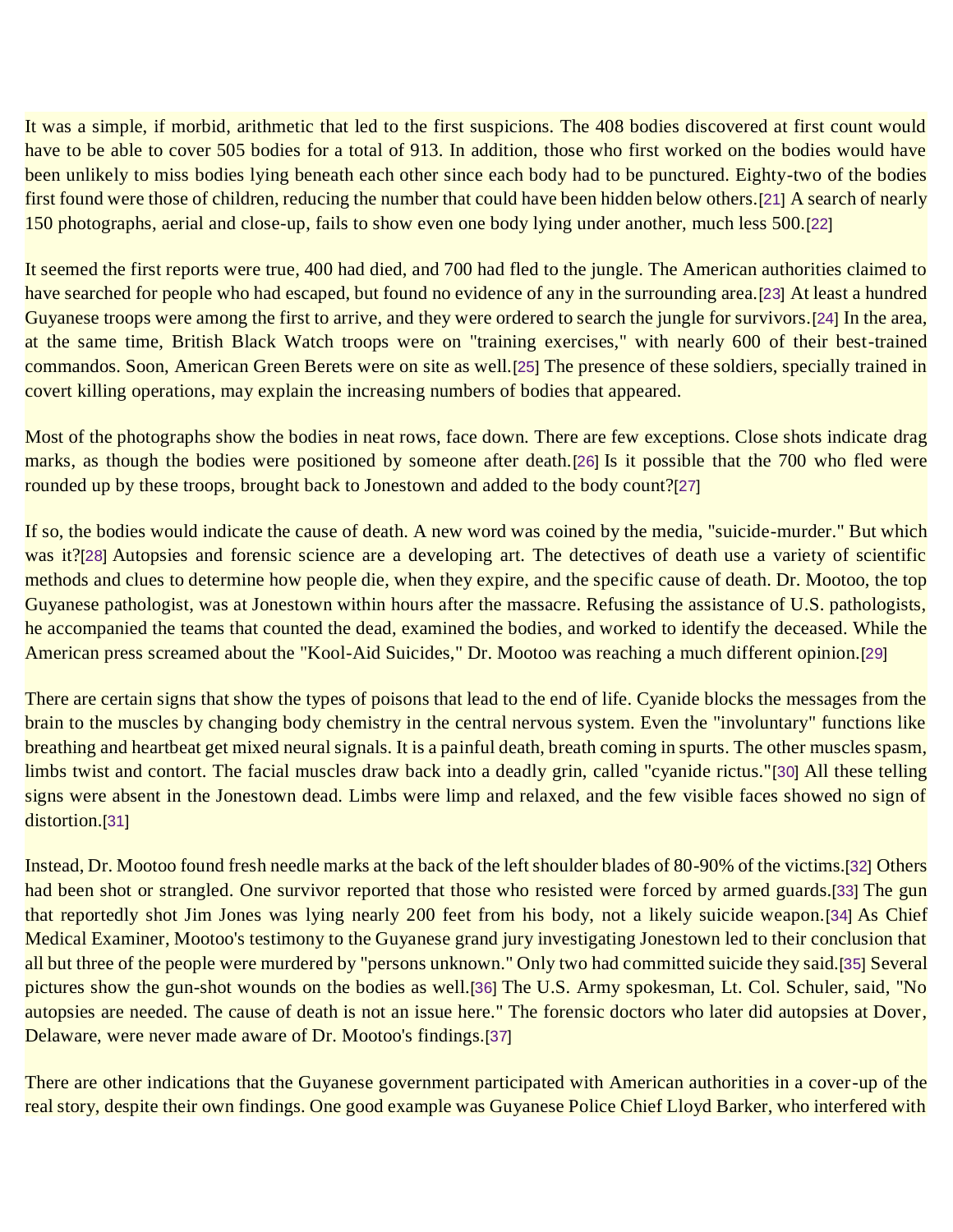investigations, helped "recover" 2.5 million for the Guyanese government, and was often the first to officially announce the cover stories relating to suicide, body counts and survivors.[\[38\]](https://ratical.org/ratville/JFK/JohnJudge/Jonestown.html#fn38) Among the first to the scene were the wife of Guyanese Prime Minister Forbes Burnham and his Deputy Prime Minister, Ptolemy Reid. They returned from the massacre site with nearly \$1 million in cash, gold and jewelry taken from the buildings and from the dead. Inexplicably, one of Burnham's political party secretaries had visited the site of the massacre only hours before it occurred.[\[39\]](https://ratical.org/ratville/JFK/JohnJudge/Jonestown.html#fn39) When Shirley Field Ridley, Guyanese Minister of Information, announced the change in the body count to the shocked Guyanese parliament, she refused to answer further questions. Other representatives began to point a finger of shame at Ridley and the Burnham government, and the local press dubbed the scandal "Templegate." All accused them of taking a ghoulish payoff.[\[40\]](https://ratical.org/ratville/JFK/JohnJudge/Jonestown.html#fn40)

Perhaps more significantly, the Americans brought in 16 huge C-131 cargo planes, but claimed they could only carry 36 caskets in each one. These aircraft can carry tanks, trucks, troops and ammunition all in one load.[\[41\]](https://ratical.org/ratville/JFK/JohnJudge/Jonestown.html#fn41) At the scene, bodies were stripped of identification, including the medical wrist tags visible in many early photos.[\[42\]](https://ratical.org/ratville/JFK/JohnJudge/Jonestown.html#fn42) Dust-off operations during Vietnam clearly demonstrated that the military is capable of moving hundreds of bodies in a short period.[\[43\]](https://ratical.org/ratville/JFK/JohnJudge/Jonestown.html#fn43) Instead, they took nearly a week to bring back the Jonestown dead, bringing in the majority at the end of the period.[\[44\]](https://ratical.org/ratville/JFK/JohnJudge/Jonestown.html#fn44) The corpses, rotting in the heat, made autopsy impossible.[\[45\]](https://ratical.org/ratville/JFK/JohnJudge/Jonestown.html#fn45) At one point, the remains of 183 people arrived in 82 caskets. Although the Guyanese had identified 174 bodies at the site, only 17 (later 46) were tentatively identified at the massive military mortuary in Dover, Delaware.[\[46\]](https://ratical.org/ratville/JFK/JohnJudge/Jonestown.html#fn46)

Isolated there, hundreds of miles from their families who might have visited the bodies at a similar mortuary in Oakland that was used during Vietnam, many of the dead were eventually cremated.[\[47\]](https://ratical.org/ratville/JFK/JohnJudge/Jonestown.html#fn47) Press was excluded, and even family members had difficulty getting access to the remains.[\[48\]](https://ratical.org/ratville/JFK/JohnJudge/Jonestown.html#fn48) Officials in New Jersey began to complain that state coroners were excluded, and that the military coroners appointed were illegally performing cremations.[\[49\]](https://ratical.org/ratville/JFK/JohnJudge/Jonestown.html#fn49) One of the top forensic body identification experts, who later was brought in to work on the Iranian raid casualties, was denied repeated requests to assist.[\[50\]](https://ratical.org/ratville/JFK/JohnJudge/Jonestown.html#fn50) In December, the President of the National Association of Medical Examiners complained in an open letter to the U.S. military that they "badly botched" procedures, and that a simple fluid autopsy was never performed at the point of discovery. Decomposition, embalming and cremation made further forensic work impossible.[\[51\]](https://ratical.org/ratville/JFK/JohnJudge/Jonestown.html#fn51)The unorthodox method of identification attempted, to remove the skin from the finger tip and slip it over a gloved finger, would not have stood up in court.[\[52\]](https://ratical.org/ratville/JFK/JohnJudge/Jonestown.html#fn52)

The long delay made it impossible to reconstruct the event. As noted, these military doctors were unaware of Dr. Mootoo's conclusions. Several civilian pathology experts said they "shuddered at the ineptness" of the military, and that their autopsy method was "doing it backwards." But in official statements, the U.S. attempted to discredit the Guyanese grand jury findings, saying they had uncovered "few facts."[\[53\]](https://ratical.org/ratville/JFK/JohnJudge/Jonestown.html#fn53)

Guyanese troops, and police who had arrived with American Embassy official Richard Dwyer, also failed to defend Congressman Leo Ryan and others who came to Guyana with him when they were shot down in cold blood at the Port Kaituma airstrip, even though the troops were nearby with machine guns at the ready.[\[54\]](https://ratical.org/ratville/JFK/JohnJudge/Jonestown.html#fn54) Although Temple member Larry Layton has been charged with the murders of Congressman Ryan, Temple defector Patricia Parks, and press reporters Greg Robinson, Don Harris and Bob Brown, he was not in a position to shoot them.[\[55\]](https://ratical.org/ratville/JFK/JohnJudge/Jonestown.html#fn55) Blocked from boarding Ryan's twin engine Otter, he had entered another plane nearby. Once inside, he pulled out a gun and wounded two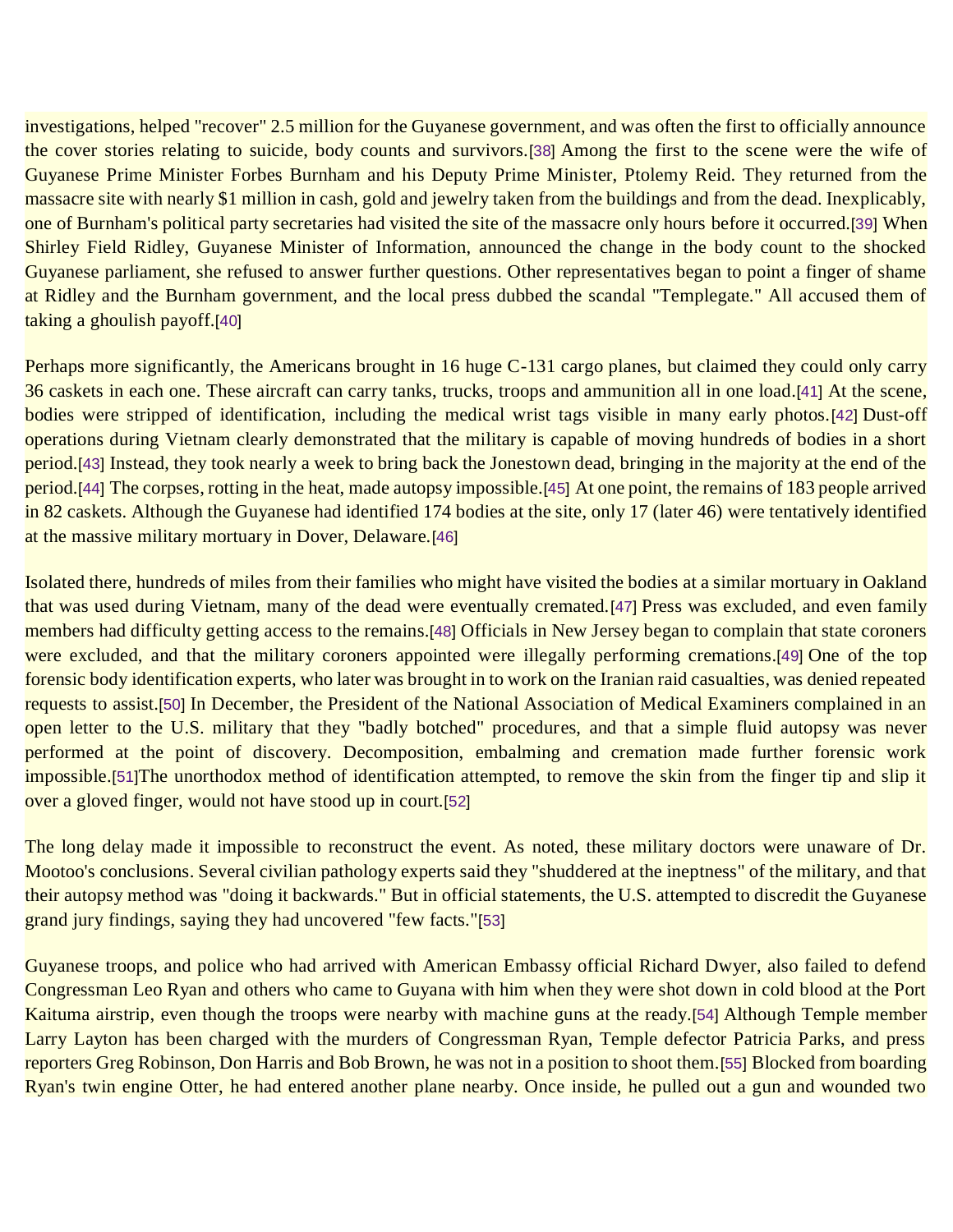Temple followers, before being disarmed.[\[56\]](https://ratical.org/ratville/JFK/JohnJudge/Jonestown.html#fn56) The others were clearly killed by armed men who descended from a tractor trailer at the scene, after opening fire. Witnesses described them as "zombies," walking mechanically, without emotion, and "looking through you, not at you" as they murdered.[\[57\]](https://ratical.org/ratville/JFK/JohnJudge/Jonestown.html#fn57) Only certain people were killed, and the selection was clearly planned. Certain wounded people, like Ryan's aide Jackie Speiers, were not harmed further, but the killers made sure that Ryan and the newsmen were dead. In some cases they shot people, already wounded, directly in the head.[\[58\]](https://ratical.org/ratville/JFK/JohnJudge/Jonestown.html#fn58) These gunmen were never finally identified, and may have been under Layton's command. They may not have been among the Jonestown dead.[\[59\]](https://ratical.org/ratville/JFK/JohnJudge/Jonestown.html#fn59)

At the Jonestown site, survivors described a special group of Jones' followers who were allowed to carry weapons and money, and to come and go from the camp. These people were all white, mostly males.[\[60\]](https://ratical.org/ratville/JFK/JohnJudge/Jonestown.html#fn60) They ate better and worked less than the others, and they served as an armed guard to enforce discipline, control labor and restrict movement.[\[61\]](https://ratical.org/ratville/JFK/JohnJudge/Jonestown.html#fn61) Among them were Jones' top lieutenants, including George Phillip Blakey. Blakey and others regularly visited Georgetown, Guyana and made trips in their sea-going boat, the *Cudjoe*. He was privileged to be aboard the boat when the murders occurred.[\[62\]](https://ratical.org/ratville/JFK/JohnJudge/Jonestown.html#fn62) This special armed guard survived the massacre. Many were trained and programmed killers, like the "zombies" who attacked Ryan. Some were used as mercenaries in Africa, and elsewhere.[\[63\]](https://ratical.org/ratville/JFK/JohnJudge/Jonestown.html#fn63) The dead were 90% women, and 80% Blacks.[\[64\]](https://ratical.org/ratville/JFK/JohnJudge/Jonestown.html#fn64) It is unlikely that men armed with guns and modern crossbows would give up control and willingly be injected with poisons. It is much more likely that they forced nearly 400 people to die by injection, and then assisted in the murder of 500 more who attempted to escape. One survivor clearly heard people cheering 45 minutes after the massacre. Despite government claims, they are not accounted for, nor is their location known.[\[65\]](https://ratical.org/ratville/JFK/JohnJudge/Jonestown.html#fn65)

Back in California, People's Temple members openly admitted that they feared they were targeted by a "hit squad," and the Temple was surrounded for some time by local police forces.[\[66\]](https://ratical.org/ratville/JFK/JohnJudge/Jonestown.html#fn66) During that period, two members of the elite guard from Jonestown returned and were allowed into the Temple by police.[\[67\]](https://ratical.org/ratville/JFK/JohnJudge/Jonestown.html#fn67) The survivors who rode to Port Kaituma with Leo Ryan complained when Larry Layton boarded the truck, "He's not one of us."[\[68\]](https://ratical.org/ratville/JFK/JohnJudge/Jonestown.html#fn68) Rumors also persisted that a "death list" of U.S. officials existed, and some survivors verified in testimony to the San Francisco grand jury.[\[69\]](https://ratical.org/ratville/JFK/JohnJudge/Jonestown.html#fn69) A congressional aide was quoted in the AP wires on May 19, 1979, "There are 120 white, brainwashed assassins out from Jonestown awaiting the trigger word to pick up their hit."[\[70\]](https://ratical.org/ratville/JFK/JohnJudge/Jonestown.html#fn70)

Other survivors included Mark Lane and Charles Garry, lawyers for People's Temple who managed to escape the massacre somehow.[\[71\]](https://ratical.org/ratville/JFK/JohnJudge/Jonestown.html#fn71) In addition to the 16 who officially returned with the Ryan party, others managed to reach Georgetown and come back home.[\[72\]](https://ratical.org/ratville/JFK/JohnJudge/Jonestown.html#fn72) However, there have been continuing suspicious murders of those people here. Jeannie and Al Mills, who intended to write a book about Jones, were murdered at home, bound and shot.[\[73\]](https://ratical.org/ratville/JFK/JohnJudge/Jonestown.html#fn73) Some evidence indicates a connection between the Jonestown operation and the murders of Mayor Moscone and Harvey Milk by police agent Dan White.[\[74\]](https://ratical.org/ratville/JFK/JohnJudge/Jonestown.html#fn74) Another Jonestown survivor was shot near his home in Detroit by unidentified killers.[\[75\]](https://ratical.org/ratville/JFK/JohnJudge/Jonestown.html#fn75) Yet another was involved in a mass murder of school children in Los Angeles.[\[76\]](https://ratical.org/ratville/JFK/JohnJudge/Jonestown.html#fn76) Anyone who survived such massive slaughter must be somewhat suspect. The fact that the press never even spoke about nearly 200 survivors **raises** doubts.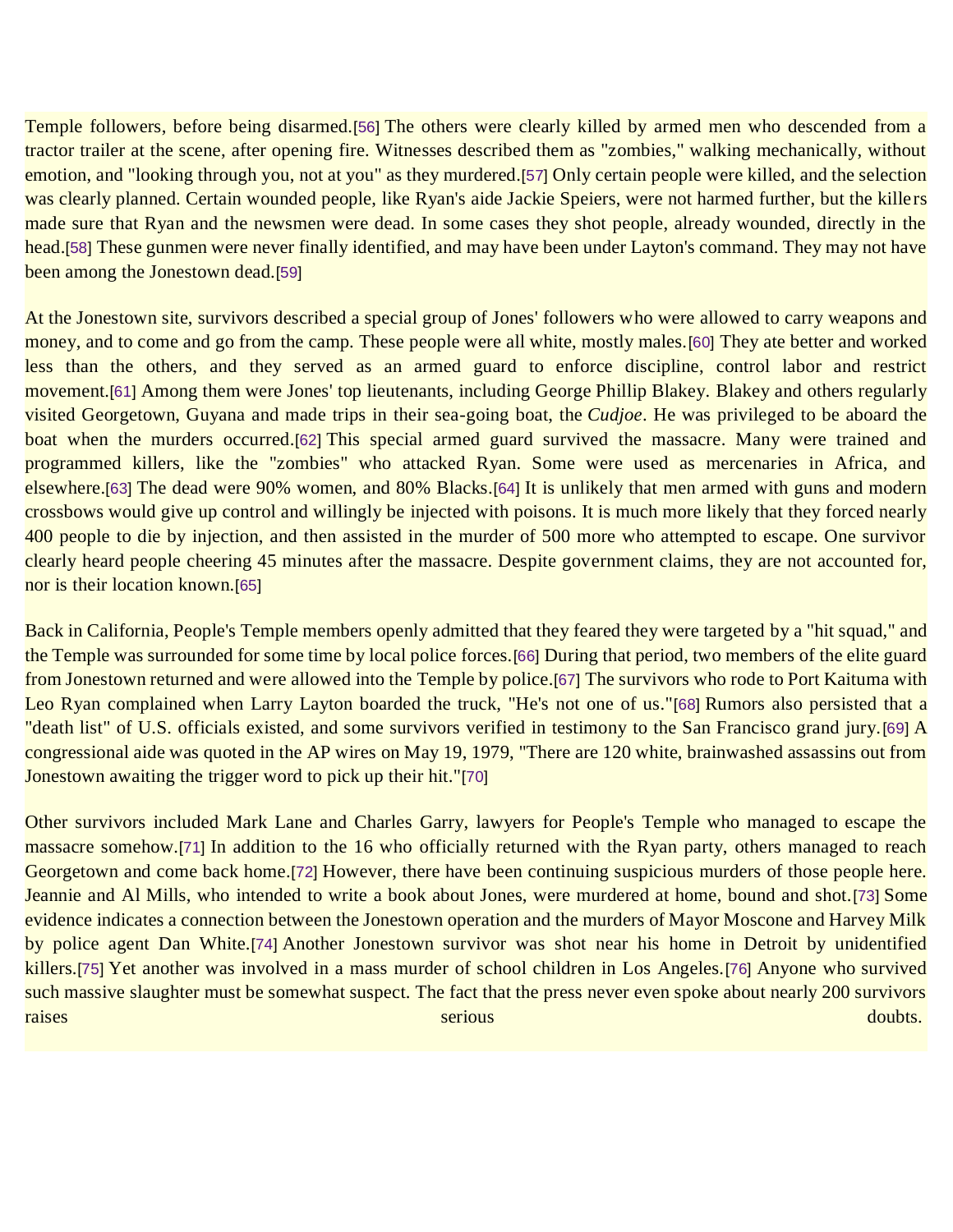#### **Who Was Jim Jones?**

In order to understand the strange events surrounding Jonestown, we must begin with a history of the people involved. The official story of a religious fanatic and his idealist followers doesn't make sense in light of the evidence of murders, armed killers and autopsy cover-ups. If it happened the way we were told, there should be no reason to try to hide the facts from the public, and full investigation into the deaths at Jonestown, and the murder of Leo Ryan would have been welcomed. What did happen is something else again.

Jim Jones grew up in Lynn, in southern Indiana. His father was an active member of the local Ku Klux Klan that infest that area.[\[77\]](https://ratical.org/ratville/JFK/JohnJudge/Jonestown.html#fn77) His friends found him a little strange, and he was interested in preaching the Bible and religious rituals.[\[78\]](https://ratical.org/ratville/JFK/JohnJudge/Jonestown.html#fn78) Perhaps more important was his boyhood friendship with Dan Mitrione, confirmed by local residents.[\[79\]](https://ratical.org/ratville/JFK/JohnJudge/Jonestown.html#fn79) In the early 50s, Jones set out to be a religious minister, and was ordained at one point by a Christian denomination in Indianapolis.[\[80\]](https://ratical.org/ratville/JFK/JohnJudge/Jonestown.html#fn80) It was during this period that he met and married his lifelong mate, Marceline.[\[81\]](https://ratical.org/ratville/JFK/JohnJudge/Jonestown.html#fn81) He also had a small business selling monkeys, purchased from the research department at Indiana State University in Bloomington.[\[82\]](https://ratical.org/ratville/JFK/JohnJudge/Jonestown.html#fn82)

A Bible-thumper and faith healer, Jones put on revivalist tent shows in the area, and worked close to Richmond, Indiana. Mitrione, his friend, worked as chief of police there, and kept him from being arrested or run out of town.[\[83\]](https://ratical.org/ratville/JFK/JohnJudge/Jonestown.html#fn83) According to those close to him, he used wet chicken livers as evidence of "cancers" he was removing by "divine powers."[\[84\]](https://ratical.org/ratville/JFK/JohnJudge/Jonestown.html#fn84) His landlady called him "a gangster who used a Bible instead of a gun."[\[85\]](https://ratical.org/ratville/JFK/JohnJudge/Jonestown.html#fn85)His church followers included Charles Beikman, a Green Beret who was to stay with him to the end.[\[86\]](https://ratical.org/ratville/JFK/JohnJudge/Jonestown.html#fn86) Beikman was later charged with the murders of several Temple members in Georgetown, following the massacre.[\[87\]](https://ratical.org/ratville/JFK/JohnJudge/Jonestown.html#fn87)

Dan Mitrione, Jones' friend, moved on to the CIA-financed International Police Academy, where police were trained in counter-insurgency and torture techniques from around the world.[\[88\]](https://ratical.org/ratville/JFK/JohnJudge/Jonestown.html#fn88) Jones, a poor, itinerant preacher, suddenly had money in 1961 for a trip to "minister" in Brazil, and he took his family with him.[\[89\]](https://ratical.org/ratville/JFK/JohnJudge/Jonestown.html#fn89) By this time, he had "adopted" Beikman, and eight children, both Black and white.[\[90\]](https://ratical.org/ratville/JFK/JohnJudge/Jonestown.html#fn90) His neighbors in Brazil distrusted him. He told them he worked with U.S. Navy Intelligence. His transportation and groceries were being provided by the U.S. Embassy as was the large house he lived in.[\[91\]](https://ratical.org/ratville/JFK/JohnJudge/Jonestown.html#fn91) His son, Stephan, commented that he made regular trips to Belo Horizonte, site of the CIA headquarters in Brazil.[\[92\]](https://ratical.org/ratville/JFK/JohnJudge/Jonestown.html#fn92) An American police advisor, working closely with the CIA at that point, Dan Mitrione was there as well.[\[93\]](https://ratical.org/ratville/JFK/JohnJudge/Jonestown.html#fn93) Mitrione had risen in the ranks quickly, and was busy training foreign police in torture and assassination methods. He was later kidnapped by Tupermaro guerillas in Uruguay, interrogated and murdered.[\[94\]](https://ratical.org/ratville/JFK/JohnJudge/Jonestown.html#fn94) Costa Gravas made a film about his death titled *State of Siege*.[\[95\]](https://ratical.org/ratville/JFK/JohnJudge/Jonestown.html#fn95) Jones returned to the United States in 1963, with \$10,000 in his pocket.[\[96\]](https://ratical.org/ratville/JFK/JohnJudge/Jonestown.html#fn96)Recent articles indicate that Catholic clergy are complaining about CIA funding of other denominations for "ministry" in Brazil; perhaps Jones was an early example.[\[97\]](https://ratical.org/ratville/JFK/JohnJudge/Jonestown.html#fn97)

With his new wealth, Jones was able to travel to California and establish the first People's Temple in Ukiah, California, in 1965. Guarded by dogs, electric fences and guard towers, he set up Happy Havens Rest Home.[\[98\]](https://ratical.org/ratville/JFK/JohnJudge/Jonestown.html#fn98) Despite a lack of trained personnel, or proper licensing, Jones drew in many people at the camp. He had elderly, prisoners, people from psychiatric institutions, and 150 foster children, often transferred to care at Happy Havens by court orders.[\[99\]](https://ratical.org/ratville/JFK/JohnJudge/Jonestown.html#fn99) He was contacted there by Christian missionaries from World Vision, an international evangelical order that had done espionage work for the CIA in Southeast Asia.[\[100\]](https://ratical.org/ratville/JFK/JohnJudge/Jonestown.html#fn100) He met "influential" members of the community and was befriended by Walter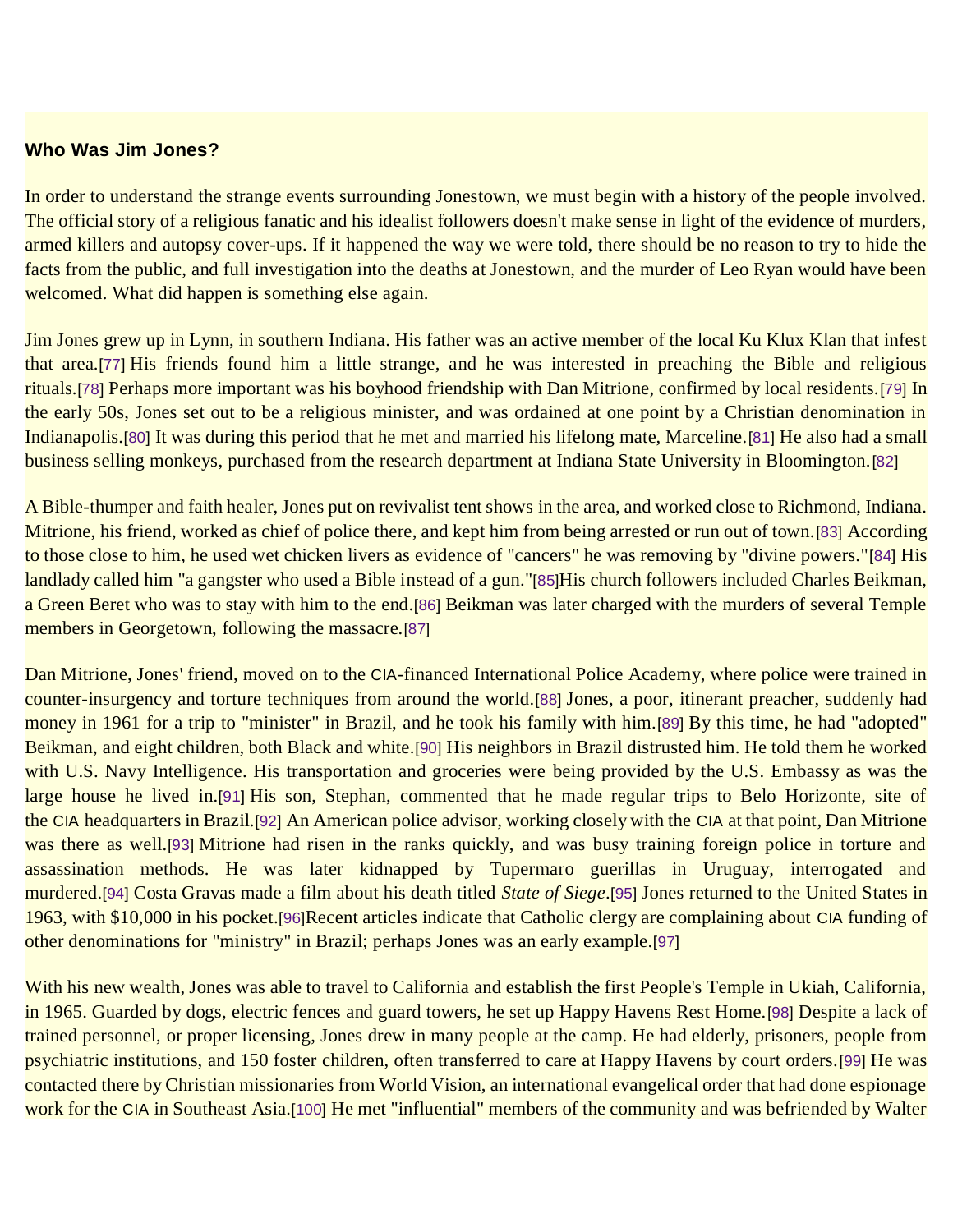Heady, the head of the local chapter of the John Birch Society.[\[101\]](https://ratical.org/ratville/JFK/JohnJudge/Jonestown.html#fn101) He used the members of his "church" to organize local voting drives for Richard Nixon's election, and worked closely with the republican party.[\[102\]](https://ratical.org/ratville/JFK/JohnJudge/Jonestown.html#fn102)He was even appointed chairman of the county grand jury.[\[103\]](https://ratical.org/ratville/JFK/JohnJudge/Jonestown.html#fn103)

"The Messiah from Ukiah," as he was known then, met and recruited Timothy Stoen, a Stanford graduate and member of the city DA's office, and his wife Grace.[\[104\]](https://ratical.org/ratville/JFK/JohnJudge/Jonestown.html#fn104) During this time, the Layton family, Terri Buford and George Phillip Blakey and other important members joined the Temple.[\[105\]](https://ratical.org/ratville/JFK/JohnJudge/Jonestown.html#fn105) The camp "doctor," Larry Schacht, claims Jones got him off drugs and into medical school during this period.[\[106\]](https://ratical.org/ratville/JFK/JohnJudge/Jonestown.html#fn106) These were not just street urchins. Buford's father was a Commander for the fleet at the Philadelphia Navy Base for years.[\[107\]](https://ratical.org/ratville/JFK/JohnJudge/Jonestown.html#fn107) The Laytons were a well-heeled, aristocratic family. Dr. Layton donated at least a quarter-million dollars to Jones. His wife son and daughter were all members of the Temple.[\[108\]](https://ratical.org/ratville/JFK/JohnJudge/Jonestown.html#fn108) George Blakey, who married Debbie Layton, was from a wealthy British family. He donated \$60,000 to pay the lease on the 27,000-acre Guyana site in 1974.[\[109\]](https://ratical.org/ratville/JFK/JohnJudge/Jonestown.html#fn109) Lisa Philips Layton had come to the U.S. from a rich Hamburg banking family in Germany.[\[110\]](https://ratical.org/ratville/JFK/JohnJudge/Jonestown.html#fn110) Most of the top lieutenants around Jones were from wealthy, educated backgrounds, many with connections to the military or intelligence agencies. These were the people who would set up the bank accounts, complex legal actions, and financial records that put people under the Temple's control.[\[111\]](https://ratical.org/ratville/JFK/JohnJudge/Jonestown.html#fn111)

Stoen was able to set up important contacts for Jones as Assistant DA in San Francisco.[\[112\]](https://ratical.org/ratville/JFK/JohnJudge/Jonestown.html#fn112) Jones changed his image to that of a liberal.[\[113\]](https://ratical.org/ratville/JFK/JohnJudge/Jonestown.html#fn113) He had spent time studying the preaching methods of Fr. Divine in Philadelphia, and attempted to use them in a manipulative way on the streets of San Francisco. Fr. Divine ran a religious and charitable operation among Philadelphia's poor Black community.[\[114\]](https://ratical.org/ratville/JFK/JohnJudge/Jonestown.html#fn114) Jones was able to use his followers in an election once again, this time for Mayor Moscone. Moscone responded in 1976, putting Jones in charge of the city Housing Commission.[\[115\]](https://ratical.org/ratville/JFK/JohnJudge/Jonestown.html#fn115) In addition, many of his key followers got jobs with the city Welfare Department and much of the recruitment to the Temple in San Francisco came from the ranks of these unemployed and dispossessed people.[\[116\]](https://ratical.org/ratville/JFK/JohnJudge/Jonestown.html#fn116) Jones was introduced to many influential liberal and radical people there, and entertained or greeted people ranging from Roslyn Carter to Angela Davis.[\[117\]](https://ratical.org/ratville/JFK/JohnJudge/Jonestown.html#fn117)

The period when Jones began the Temple there marked the end of an important political decade. Nixon's election had ushered in a domestic intelligence dead set against the movements for peace, civil rights and social justice. Names like COINTELPRO, CHAOS,and OPERATION GARDEN PLOT, or the HOUSTON PLAN made the news following in the wake of Watergate revelations.[\[118\]](https://ratical.org/ratville/JFK/JohnJudge/Jonestown.html#fn118) Senator Ervin called the White House plans against dissent "fascistic."[\[119\]](https://ratical.org/ratville/JFK/JohnJudge/Jonestown.html#fn119) These operations involved the highest levels of military and civilian intelligence and all levels of police agencies in a fullscale attempt to discredit, disrupt and destroy the movements that sprang up in the 1960s. There are indications that these plans, or the mood they created, led to the assassinations of Martin Luther King and Malcolm X, as unacceptable "Black Messiahs."[\[120\]](https://ratical.org/ratville/JFK/JohnJudge/Jonestown.html#fn120)

One of the architects under then-Governor Reagan in California was now-Attorney General Edwin Meese. He coordinated "Operation Garden Plot" for military intelligence and all police operations and intelligence in a period that was plagued with violations of civil and constitutional rights.[\[121\]](https://ratical.org/ratville/JFK/JohnJudge/Jonestown.html#fn121) Perhaps you recall the police attacks on People's Park, the murder of many Black Panthers and activists, the infiltration of the Free Speech Movement and antiwar activity, and the experimentation on prisoners at Vacaville, or the shooting of George Jackson.[\[122\]](https://ratical.org/ratville/JFK/JohnJudge/Jonestown.html#fn122) Meese later bragged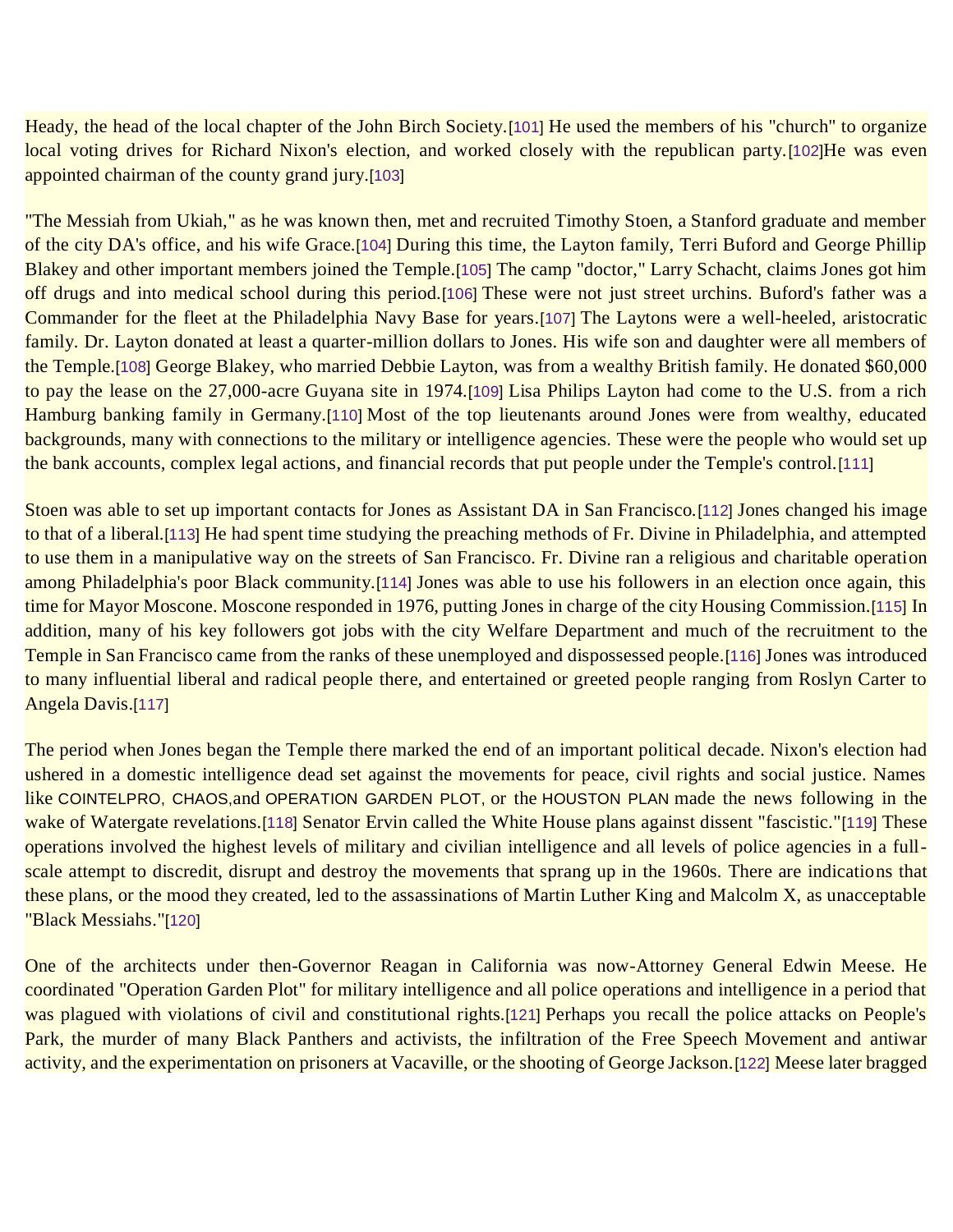that this activity had damaged or destroyed the people he called "revolutionaries."[\[123\]](https://ratical.org/ratville/JFK/JohnJudge/Jonestown.html#fn123) It was into this situation Jones came to usurp leadership.[\[124\]](https://ratical.org/ratville/JFK/JohnJudge/Jonestown.html#fn124)

After his arrival in Ukiah, his methods were visible to those who took the time to investigate.[\[125\]](https://ratical.org/ratville/JFK/JohnJudge/Jonestown.html#fn125) His armed guards wore black uniforms and leather jackboots. His approach was one of deception, and if that wore off, then manipulation and threats. Loyalty to his church included signing blank sheets of paper, later filled in with "confessions' and used for blackmail purposes, or to extort funds.[\[126\]](https://ratical.org/ratville/JFK/JohnJudge/Jonestown.html#fn126) Yet the vast membership he was extorting often owned little, and he tried to milk them for everything, from personal funds to land deeds.[\[127\]](https://ratical.org/ratville/JFK/JohnJudge/Jonestown.html#fn127) Illegal activities were regularly reported during this period, but either not investigated or unresolved. He clearly had the cooperation of local police. Years later, evidence would come out of charges of sexual solicitation, mysteriously dropped.[\[128\]](https://ratical.org/ratville/JFK/JohnJudge/Jonestown.html#fn128)

Those who sought to leave were prevented and rebuked. Local journalist Kathy Hunter wrote in the Ukiah press about "Seven Mysterious Deaths" of the Temple members who had argued with Jones and attempted to leave. One of these was Maxine Swaney.[\[129\]](https://ratical.org/ratville/JFK/JohnJudge/Jonestown.html#fn129)Jones openly hinted to other members that he had arranged for them to die, threatening a similar fate to others who would be disloyal.[\[130\]](https://ratical.org/ratville/JFK/JohnJudge/Jonestown.html#fn130) Kathy Hunter later tried to visit Jonestown, only to be forcibly drugged by Temple guards, and deported to Georgetown.[\[131\]](https://ratical.org/ratville/JFK/JohnJudge/Jonestown.html#fn131) She later charged that Mark Lane approached her, falsely identifying himself as a reporter for *Esquire*, rather than as an attorney for Jim Jones. He led her to believe he was seeking information on Jones for an exposé in the magazine, and asked to see her evidence.

The pattern was to continue in San Francisco. In addition, Jones required that members practice for the mysterious "White Night," a mass suicide ritual that would protect them from murder at the hands of their enemies.[\[132\]](https://ratical.org/ratville/JFK/JohnJudge/Jonestown.html#fn132) Although the new Temple had no guards or fences to restrict members, few had other places to live, and many had given over all they owned to Jones. They felt trapped inside this community that preached love, but practiced hatred.[\[133\]](https://ratical.org/ratville/JFK/JohnJudge/Jonestown.html#fn133)

Following press exposure, and a critical article in *New West* magazine, Jones became very agitated, and the number of suicide drills increased.[\[134\]](https://ratical.org/ratville/JFK/JohnJudge/Jonestown.html#fn134) Complaints about mistreatment by current and ex-members began to appear in the media and reach the ears of congressional representatives. Sam Houston, an old friend of Leo Ryan, came to him with questions about the untimely death of his son following his departure from the Temple.[\[135\]](https://ratical.org/ratville/JFK/JohnJudge/Jonestown.html#fn135) Later, Timothy and Grace Stoen would complain to Ryan about custody of their young son, who was living with Jones, and urge him to visit the commune.[\[136\]](https://ratical.org/ratville/JFK/JohnJudge/Jonestown.html#fn136)Against advice of friends and staff members, Ryan decided to take a team of journalists to Guyana and seek the truth of the situation.[\[137\]](https://ratical.org/ratville/JFK/JohnJudge/Jonestown.html#fn137) Some feel that Ryan's journey there was planned and expected, and used as a convenient excuse to set up his murder. Others feel that this unexpected violation of secrecy around Jonestown set off the spark that led to the mass murder. In either case, it marked the beginning of the end for Ryan and Jones.[\[138\]](https://ratical.org/ratville/JFK/JohnJudge/Jonestown.html#fn138)

At one point, to show his powers, Jones arranged to be shot in the heart in front of the congregation. Dragged to a back room, apparently wounded and bleeding, he returned a moment later alive and well. While this may have been more of his stage antics to prompt believers' faith it may also have marked the end of Jim Jones.[\[139\]](https://ratical.org/ratville/JFK/JohnJudge/Jonestown.html#fn139) For undisclosed reasons, Jones had and used "doubles."[\[140\]](https://ratical.org/ratville/JFK/JohnJudge/Jonestown.html#fn140) This is very unusual for a religious leader, but quite common in intelligence operations.[\[141\]](https://ratical.org/ratville/JFK/JohnJudge/Jonestown.html#fn141)

Even the death and identification of Jim Jones were peculiar. He was apparently shot by another person at the camp.[\[142\]](https://ratical.org/ratville/JFK/JohnJudge/Jonestown.html#fn142) Photos of his body do not show identifying tattoos on his chest. The body and face are not clearly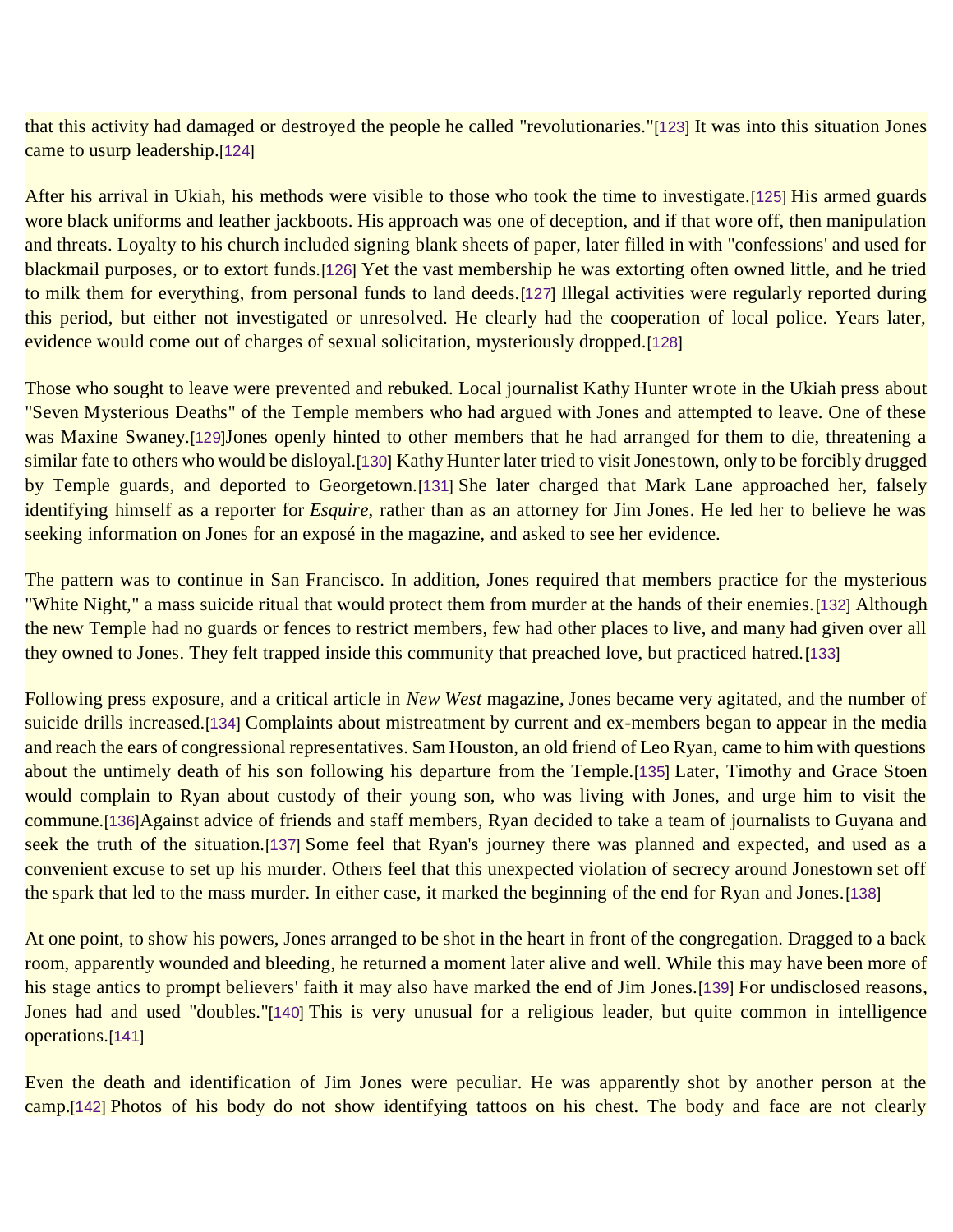recognizable due to bloating and discoloration.[\[143\]](https://ratical.org/ratville/JFK/JohnJudge/Jonestown.html#fn143) The FBI reportedly checked his fingerprints twice, a seemingly futile gesture since it is a precise operation. A more logical route would have been to check dental records.[\[144\]](https://ratical.org/ratville/JFK/JohnJudge/Jonestown.html#fn144) Several researchers familiar with the case feel that the body may not have been Jones. Even if the person at the site was one of the "doubles," it does not mean Jones is still alive. He may have been killed at an earlier point.

#### **What Was Jonestown?**

According to one story, Jones was seeking a place on earth that would survive the effects of nuclear war, relying only on an article in *Esquire* magazine for his list.[\[145\]](https://ratical.org/ratville/JFK/JohnJudge/Jonestown.html#fn145)The real reason for his locations in Brazil, California, Guyana and elsewhere deserve more scrutiny.[\[146\]](https://ratical.org/ratville/JFK/JohnJudge/Jonestown.html#fn146) At one point Jones wanted to set up in Grenada, and he invited then-Prime Minister Sir Eric Gairy to visit the Temple in San Francisco.[\[147\]](https://ratical.org/ratville/JFK/JohnJudge/Jonestown.html#fn147) He invested \$200,000 in the Grenada National Bank in 1977 to pave the way, and some \$76,000 was still there after the massacre.[\[148\]](https://ratical.org/ratville/JFK/JohnJudge/Jonestown.html#fn148)

His final choice, the Matthew's Ridge section in Guyana is an interesting one. It was originally the site of a Union Carbide bauxite and manganese mine, and Jones used the dock they left behind.[\[149\]](https://ratical.org/ratville/JFK/JohnJudge/Jonestown.html#fn149) At an earlier point, it had been one of seven possible sites chosen for the relocation of the Jews after World War II.[\[150\]](https://ratical.org/ratville/JFK/JohnJudge/Jonestown.html#fn150) Plans to inhabit the jungles of Guyana's interior with cheap labor date back to 1919.[\[151\]](https://ratical.org/ratville/JFK/JohnJudge/Jonestown.html#fn151) Resources buried there are among the richest in the world, and include manganese, diamonds, gold, bauxite and uranium.[\[152\]](https://ratical.org/ratville/JFK/JohnJudge/Jonestown.html#fn152) Forbes Burnham, the Prime Minister, had participated in a scheme to repatriate Blacks from the UK to work in the area. Like all earlier attempts, it failed.[\[153\]](https://ratical.org/ratville/JFK/JohnJudge/Jonestown.html#fn153)

Once chosen, the site was leased and worked on by a select crew of Temple members in preparation for the arrival of the body of the church. The work was done in cooperation with Burnham and the U.S. Embassy there.[\[154\]](https://ratical.org/ratville/JFK/JohnJudge/Jonestown.html#fn154) But if these were idealists seeking a better life, their arrival in "Utopia" was a strange welcome. Piled into busses in San Francisco, they had driven to Florida. From there, Pan American charter planes delivered them to Guyana.[\[155\]](https://ratical.org/ratville/JFK/JohnJudge/Jonestown.html#fn155) When they arrived at the airport, the Blacks were taken off the plane, bound and gagged.[\[156\]](https://ratical.org/ratville/JFK/JohnJudge/Jonestown.html#fn156) The deception had finally been stripped bare of all pretense. The Blacks were so isolated and controlled that neighbors as close as five miles from the site did not know that Blacks lived at Jonestown. The only public representatives seen in Guyana were white.[\[157\]](https://ratical.org/ratville/JFK/JohnJudge/Jonestown.html#fn157) Guyanese children were "bought" also.[\[158\]](https://ratical.org/ratville/JFK/JohnJudge/Jonestown.html#fn158)

According to survivors' reports, they entered a virtual slave labor camp. Worked for 16 to 18 hours daily, they were forced to live in cramped quarters on minimum rations, usually rice, bread and sometimes rancid meat. Kept on a schedule of physical and mental exhaustion, they were also forced to stay awake at night and listen to lectures by Jones. Threats and abuse became more common.[\[159\]](https://ratical.org/ratville/JFK/JohnJudge/Jonestown.html#fn159) The camp medical staff under Dr. Lawrence Schacht was known to perform painful suturing without anaesthetic. They administered drugs, and kept daily medical records.[\[160\]](https://ratical.org/ratville/JFK/JohnJudge/Jonestown.html#fn160) Infractions of the rules or disloyalty led to increasingly harsh punishments, including forced drugging, sensory isolation in an underground box, physical torture and public sexual rape and humiliation. Beatings and verbal abuse were commonplace. Only the special guards were treated humanely and fed decently.[\[161\]](https://ratical.org/ratville/JFK/JohnJudge/Jonestown.html#fn161) People with serious injuries were flown out, but few ever returned.[\[162\]](https://ratical.org/ratville/JFK/JohnJudge/Jonestown.html#fn162) Perhaps the motto at Jonestown should have been the same as the one at Auschwitz, developed by Larry Schacht's namesake, Dr. Hjalmar Schacht, the Nazi Minister of Economics, "Arheit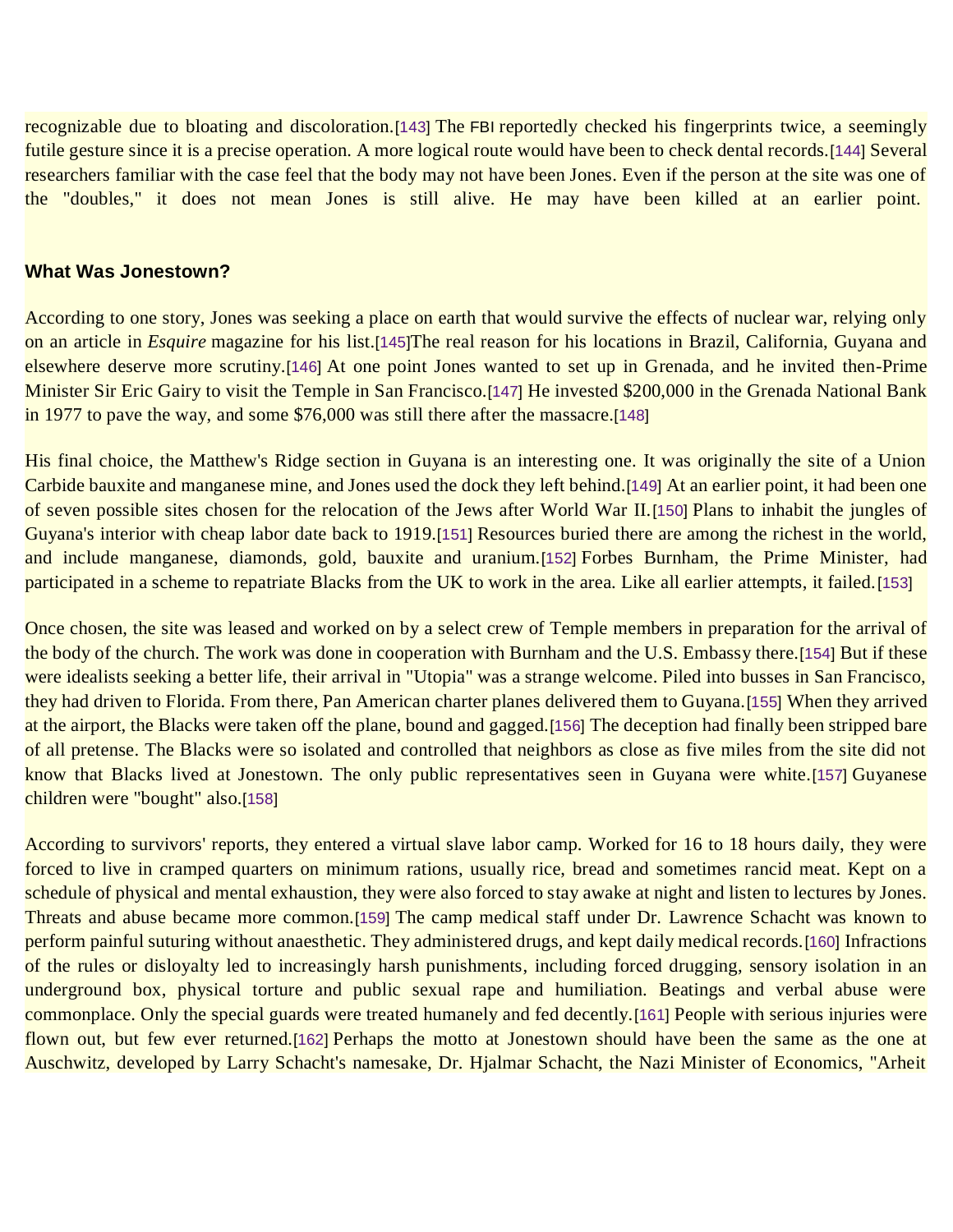Macht Frei," or "Work Will Make You Free." Guyana even considered setting up an "Auschwitz-like museum" at the site, but abandoned the idea.[\[163\]](https://ratical.org/ratville/JFK/JohnJudge/Jonestown.html#fn163)

By this point, Jones had amassed incredible wealth. Press estimates ranged from \$26 million to \$2 billion, including bank accounts, foreign investments and real estate. Accounts were set up worldwide by key members, often in the personal name of certain people in the Temple.[\[164\]](https://ratical.org/ratville/JFK/JohnJudge/Jonestown.html#fn164) Much of this money, listed publicly after the massacre, disappeared mysteriously. It was a fortune far too large to have come from membership alone. The receivership set up by the government settled on a total of \$10 million. Of special interest were the Swiss bank accounts opened in Panama, the money taken from the camp, and the extensive investments in Barclay's Bank.[\[165\]](https://ratical.org/ratville/JFK/JohnJudge/Jonestown.html#fn165) Other sources of income included the German banking family of Lisa Philips Layton, Larry's mother.[\[166\]](https://ratical.org/ratville/JFK/JohnJudge/Jonestown.html#fn166) Also, close to \$65,000 a month income was claimed to come from welfare and social security checks for 199 members, sent to the Temple followers and signed over to Jones.[\[167\]](https://ratical.org/ratville/JFK/JohnJudge/Jonestown.html#fn167) In addition, there are indications that Blakey and other members were supplementing the Temple funds with international smuggling of guns and drugs.[\[168\]](https://ratical.org/ratville/JFK/JohnJudge/Jonestown.html#fn168)At one point, Charles Garry noted that Jones and his community were "literally sitting on a gold mine." Mineral distribution maps of Guyana suggest he was right.[\[169\]](https://ratical.org/ratville/JFK/JohnJudge/Jonestown.html#fn169)

To comprehend this well-financed, sinister operation, we must abandon the myth that this was a religious commune and study instead the history that led to its formation. Jonestown was an experiment, part of a 30-year program called MK-ULTRA, the CIA and military intelligence code name for mind control.[\[170\]](https://ratical.org/ratville/JFK/JohnJudge/Jonestown.html#fn170) A close study of Senator Ervin's 1974 report, *Individual Rights and the Government's Role in Behavior Modification*, shows that these agencies had certain "target populations" in mind, for both individual and mass control. Blacks, women, prisoners, the elderly, the young, and inmates of psychiatric wards were selected as "potentially violent."[\[171\]](https://ratical.org/ratville/JFK/JohnJudge/Jonestown.html#fn171) There were plans in California at the time for a Center for the Study and Reduction of Violence, expanding on the horrific work of Dr. José Delgado, Drs. Mark and Ervin, and Dr. Jolly West, experts in implantation, psychosurgery, and tranquilizers. The guinea pigs were to be drawn from the ranks of the "target populations," and taken to an isolated military missile base in California.[\[172\]](https://ratical.org/ratville/JFK/JohnJudge/Jonestown.html#fn172) In that same period, Jones began to move his Temple members to Jonestown. The were the exact population selected for such tests.[\[173\]](https://ratical.org/ratville/JFK/JohnJudge/Jonestown.html#fn173)

The meticulous daily notes and drug records kept by Larry Schacht disappeared, but evidence did not.[\[174\]](https://ratical.org/ratville/JFK/JohnJudge/Jonestown.html#fn174) The history of MK-ULTRA and its sister programs (MK-DELTA,ARTICHOKE, BLUEBIRD, etc.) records a combination of drugs, drug mixtures, electroshock and torture as methods for control. The desired results ranged from temporary and permanent amnesia, uninhibited confessions, and creation of second personalities, to programmed assassins and preconditioned suicidal urges. One goal was the ability to control mass populations, especially for cheap labor.[\[175\]](https://ratical.org/ratville/JFK/JohnJudge/Jonestown.html#fn175) Dr. Delgado told Congress that he hoped for a future where a technology would control workers in the field and troops at war with electronic remote signals. He found it hard to understand why people would complain about electrodes implanted in their brains to make them "both happy and productive."[\[176\]](https://ratical.org/ratville/JFK/JohnJudge/Jonestown.html#fn176)

On the scene at Jonestown, Guyanese troops discovered a large cache of drugs, enough to drug the entire population of Georgetown, Guyana (well over 200,000)[\[177\]](https://ratical.org/ratville/JFK/JohnJudge/Jonestown.html#fn177) for more than a year. According to survivors, these were being used regularly "to control" a population of only 1,100 people.[\[178\]](https://ratical.org/ratville/JFK/JohnJudge/Jonestown.html#fn178) One footlocker contained 11,000 doses of thorazine, a dangerous tranquilizer. Drugs used in the testing for MK-ULTRA were found in abundance, including sodium pentathol (a truth serum), chloral hydrate (a hypnotic), demerol, thalium (confuses thinking), and many others.[\[179\]](https://ratical.org/ratville/JFK/JohnJudge/Jonestown.html#fn179) Schacht had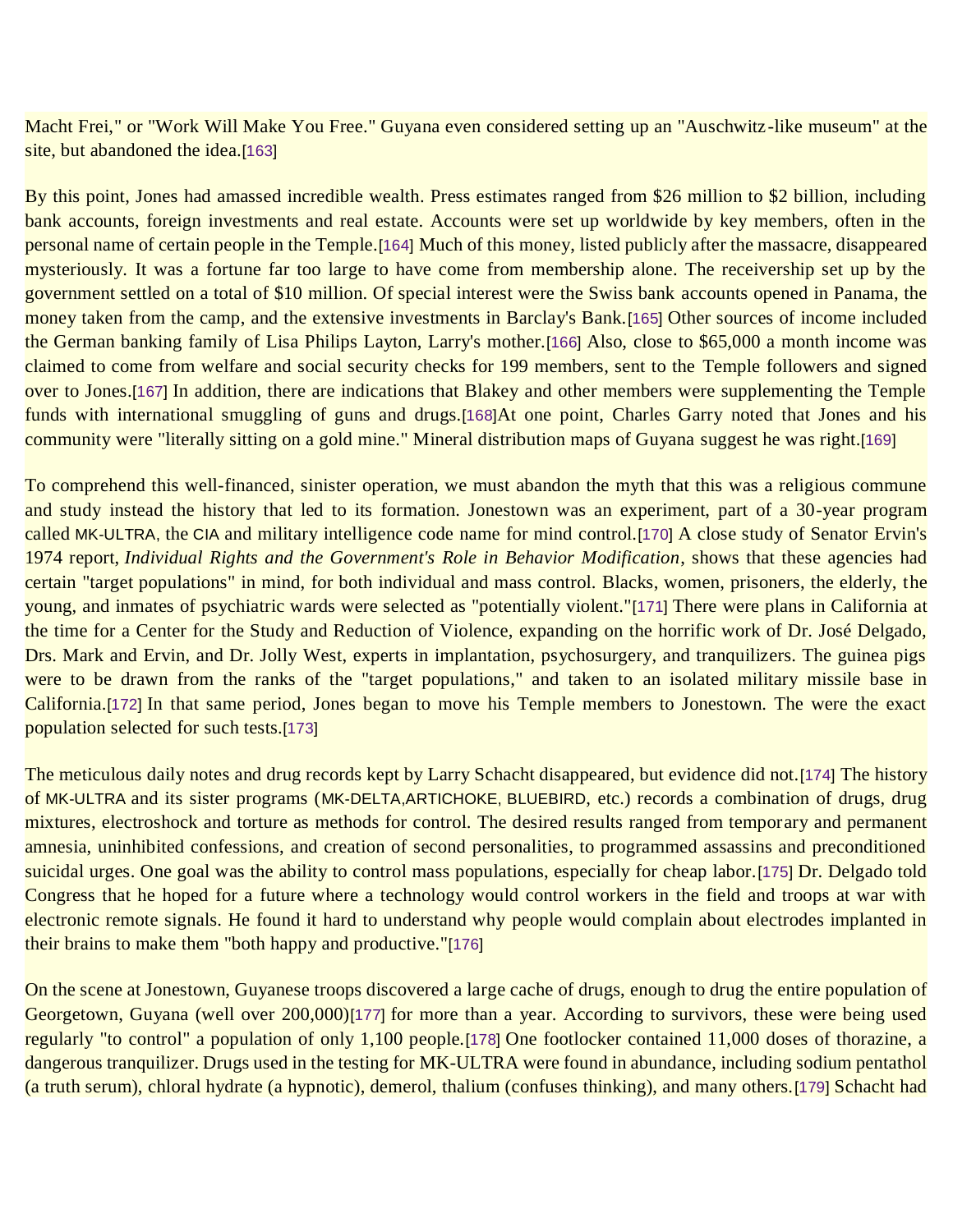supplies of haliopareael and largatil as well, two other major tranquilizers.[\[180\]](https://ratical.org/ratville/JFK/JohnJudge/Jonestown.html#fn180) The actual description of life at Jonestown is that of a tightly run concentration camp, complete with medical and psychiatric experimentation. The stresses and isolation of the victims is typical of sophisticated brainwashing techniques. The drugs and special tortures add an additional experimental aspect to the horror.[\[181\]](https://ratical.org/ratville/JFK/JohnJudge/Jonestown.html#fn181) This more clearly explains the medical tags on the bodies, and why they had to be removed. It also suggests an additional motive for frustrating any chemical autopsies, since these drugs would have been found in the system of the dead.

The story of Jonestown is that of a gruesome experiment, not a religious utopian society. On the eve of the massacre, Forbes Burnham was reportedly converted to "born again" Christianity by members of the Full Gospel Christian Businessman's Association, including Lionel Luckhoo, a Temple lawyer in Guyana.[\[182\]](https://ratical.org/ratville/JFK/JohnJudge/Jonestown.html#fn182) This same group, based in California, also reportedly converted Guatemalan dictator Rios Montt prior to his massacres there and they were in touch with Jim Jones in Ukiah.[\[183\]](https://ratical.org/ratville/JFK/JohnJudge/Jonestown.html#fn183) They currently conduct the White House prayer breakfasts for Mr. Reagan.[\[184\]](https://ratical.org/ratville/JFK/JohnJudge/Jonestown.html#fn184) With Ryan on his way to Jonestown, the seal of secrecy was broken. In a desperate attempt to test their conditioning methods, the Jonestown elite apparently tried to implement a real suicide drill.[\[185\]](https://ratical.org/ratville/JFK/JohnJudge/Jonestown.html#fn185) Clearly, it led to a revolt, and the majority of people fled, unaware that there were people waiting to catch them.

#### **One Too Many Jonestowns**

Author Don Freed, an associate of Mark Lane, said that Martin Luther King, "if he could see Johnstown would recognize it as the next step in his agenda, and he would say, one, two, three, many more Jonestowns."[\[186\]](https://ratical.org/ratville/JFK/JohnJudge/Jonestown.html#fn186) Strangely enough, almost every map of Guyana in the major press located Jonestown at a different place following the killings. One map even shows a second site in the area called "Johnstown."[\[187\]](https://ratical.org/ratville/JFK/JohnJudge/Jonestown.html#fn187) Perhaps there were multiple camps and Leo Ryan was only shown the one they hoped he would see. In any case, the Jonestown model survives, and similar camps, and their sinister designs, show up in many places.

Inside Guyana itself, approximately 25 miles to the south of Matthews Ridge, is a community called Hilltown, named after religious leader Rabbi Hill. Hill has used the names Abraham Israel and Rabbi Emmanuel Washington. Hilltown, set up about the same time as Jonestown, followed the departure of David Hill, who was known in Cleveland, a fugitive of the U.S. courts. Hill rules with an "iron fist" over some 8,000 Black people from Guyana and America who believe they are the Lost Tribe of Israel and the real Hebrews of Biblical prophecy.[\[188\]](https://ratical.org/ratville/JFK/JohnJudge/Jonestown.html#fn188) Used as strong-arm troops, and "internal mercenaries" to insure Burnham's election, as were Jonestown members, the Hilltown people were allowed to clear the Jonestown site of shoes and unused weapons, both in short supply in Guyana.[\[189\]](https://ratical.org/ratville/JFK/JohnJudge/Jonestown.html#fn189) Hill says his followers would gladly kill themselves at his command, but he would survive since, unlike Jones, he is "in control."[\[190\]](https://ratical.org/ratville/JFK/JohnJudge/Jonestown.html#fn190)

Similar camps were reported at the time in the Philippines. Perhaps the best known example is the fascist torture camp in Chile known as Colonia Dignidad. Also a religious cult built around a single individual, this one came from Germany to Chile in 1961. In both cases, the camp was their "Agricultural Experiment." Sealed and protected by the dreaded Chilean DINA police, Colonia Dignidad serves as a torture chamber for political dissidents. To the Jonestown monstrosities, they have added dogs specially trained to attack human genitals.[\[191\]](https://ratical.org/ratville/JFK/JohnJudge/Jonestown.html#fn191) The operations there have included the heavy hand of decapitation specialist Michael Townley Welch, an American CIA agent, as well as reported visits by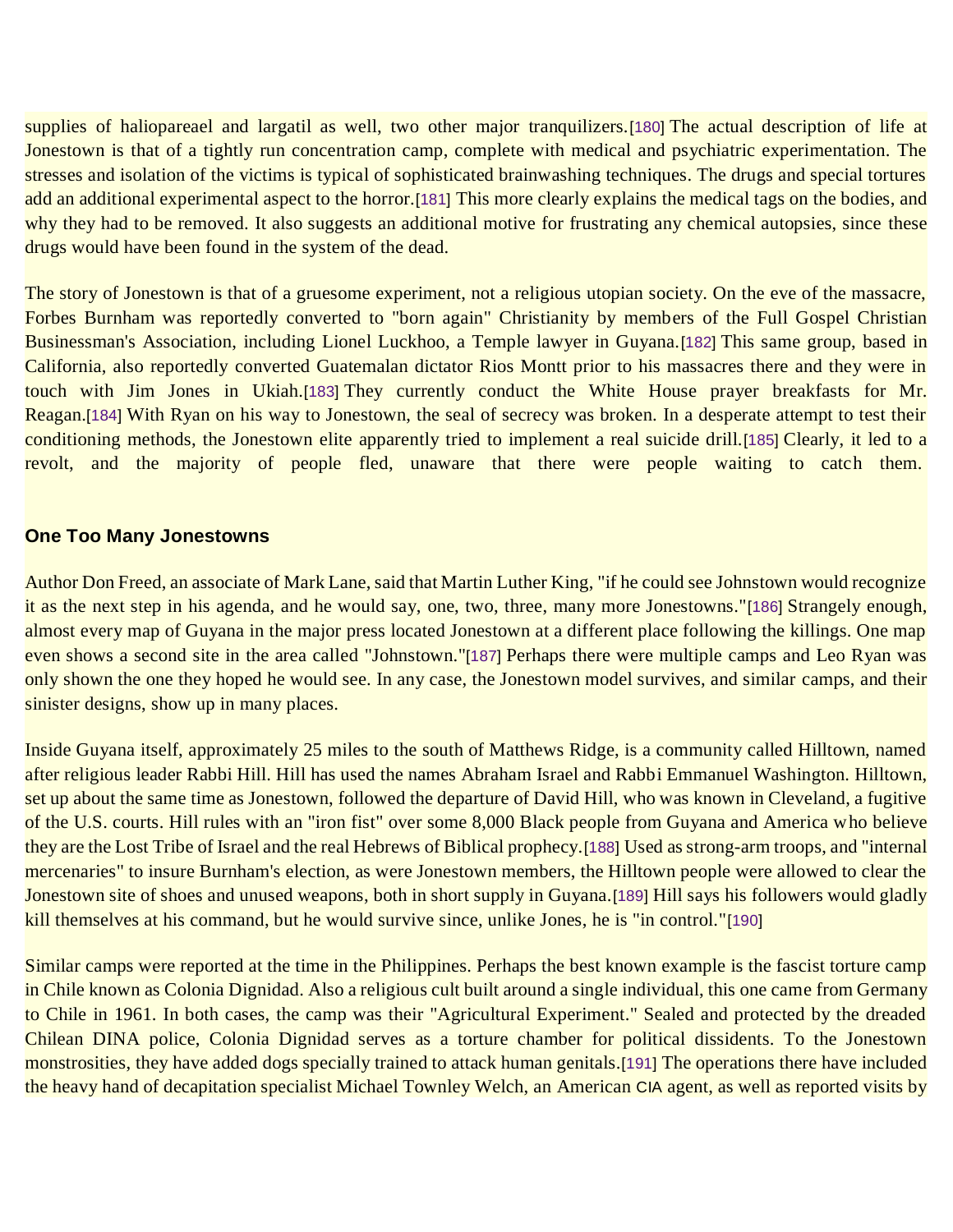Nazi war criminals Dr. Josef Mengele and Martin Bormann. Currently, another such campsite exists at Pisagua, Chile.[\[192\]](https://ratical.org/ratville/JFK/JohnJudge/Jonestown.html#fn192) Temple member Jeannie Mills, now dead, reported having seen actual films of a Chilean torture camp while at Jonestown. The only source possible at the time was the Chilean fascists themselves.[\[193\]](https://ratical.org/ratville/JFK/JohnJudge/Jonestown.html#fn193)

In the current period, Jonestown is being "repopulated" with 100,000 Laotian Hmong people. Many of them grew opium for CIA money in Southeast Asia. Over 1,000 reside there already under a scheme designed by Billy Graham's nephew Ernest, and members of the Federation of Evangelical Ministries Association in Wheaton, Illinois (World Vision, World Medical Relief, Samaritan's Purse, and Carl McIntyre's International Council of Christian Churches).[\[194\]](https://ratical.org/ratville/JFK/JohnJudge/Jonestown.html#fn194) Similar plans devised by the Peace Corps included moving inner-city Blacks from America to Jamaica, and other Third World countries. And World Relief attempted to move the population of the Island of Dominica to Jonestown.[\[195\]](https://ratical.org/ratville/JFK/JohnJudge/Jonestown.html#fn195) It is only a matter of time before another Jonestown will be exposed, perhaps leading again to massive slaughter.

#### **The Links to U.S. Intelligence Agencies**

Our story so far has hinted at connections to U.S. intelligence, such as the long-term friendship of Jones and CIA associate Dan Mitrione. But the ties are much more direct when a full picture of the operation is revealed. To start with, the history of Forbes Burnham's rise to power in Guyana is fraught with the clear implication of a CIA *coup d'état* to oust troublesome independent leader Cheddi Jagan.[\[196\]](https://ratical.org/ratville/JFK/JohnJudge/Jonestown.html#fn196) In addition, the press and other evidence indicated the presence of a CIA agent on the scene at the time of the massacre. This man, Richard Dwyer, was working as Deputy Chief of Mission for the U.S. Embassy in Guyana.[\[197\]](https://ratical.org/ratville/JFK/JohnJudge/Jonestown.html#fn197) Identified in *Who's Who in the CIA*, he has been involved since 1959, and was last stationed in Martinique.[\[198\]](https://ratical.org/ratville/JFK/JohnJudge/Jonestown.html#fn198) Present at the camp site and the airport strip, his accounts were used by the State Department to confirm the death of Leo Ryan. At the massacre, Jones said, "Get Dwyer out of here" just before the killings began.[\[199\]](https://ratical.org/ratville/JFK/JohnJudge/Jonestown.html#fn199)

Other Embassy personnel, who knew the situation at Jonestown well, were also connected to intelligence work. U.S. Ambassador John Burke, who served in the CIAwith Dwyer in Thailand, was an Embassy official described by Philip Agee as working for the CIA since 1963. A Reagan appointee to the CIA, he is still employed by the Agency, usually on State Department assignments.[\[200\]](https://ratical.org/ratville/JFK/JohnJudge/Jonestown.html#fn200) Burke tried to stop Ryan's investigation.[\[201\]](https://ratical.org/ratville/JFK/JohnJudge/Jonestown.html#fn201) Also at the Embassy was Chief Consular officer Richard McCoy, described as "close to Jones," who worked for military intelligence and was "on loan" from the Defense Department at the time of the massacre.[\[202\]](https://ratical.org/ratville/JFK/JohnJudge/Jonestown.html#fn202) According to a standard source, "The U.S. embassy in Georgetown housed the Georgetown CIA station. It now appears that the majority and perhaps all of the embassy officials were CIA officers operating under State Department covers . . ."[\[203\]](https://ratical.org/ratville/JFK/JohnJudge/Jonestown.html#fn203) Dan Webber, who was sent to the site of the massacre the day after, was also named as CIA.[\[204\]](https://ratical.org/ratville/JFK/JohnJudge/Jonestown.html#fn204) Not only did the State Department conceal all reports of violations at Jonestown from Congressman Leo Ryan, but the Embassy regularly provided Jones with copies of all congressional inquiries under the Freedom of Information Act.[\[205\]](https://ratical.org/ratville/JFK/JohnJudge/Jonestown.html#fn205)

Ryan had challenged the Agency's overseas operations before, as a member of the House Committee responsible for oversight on intelligence. He was an author of the controversial Hughes-Ryan Amendment that would have required CIA disclosure in advance to the congressional committees of all planned covert operations. The Amendment was defeated shortly after his death.[\[206\]](https://ratical.org/ratville/JFK/JohnJudge/Jonestown.html#fn206)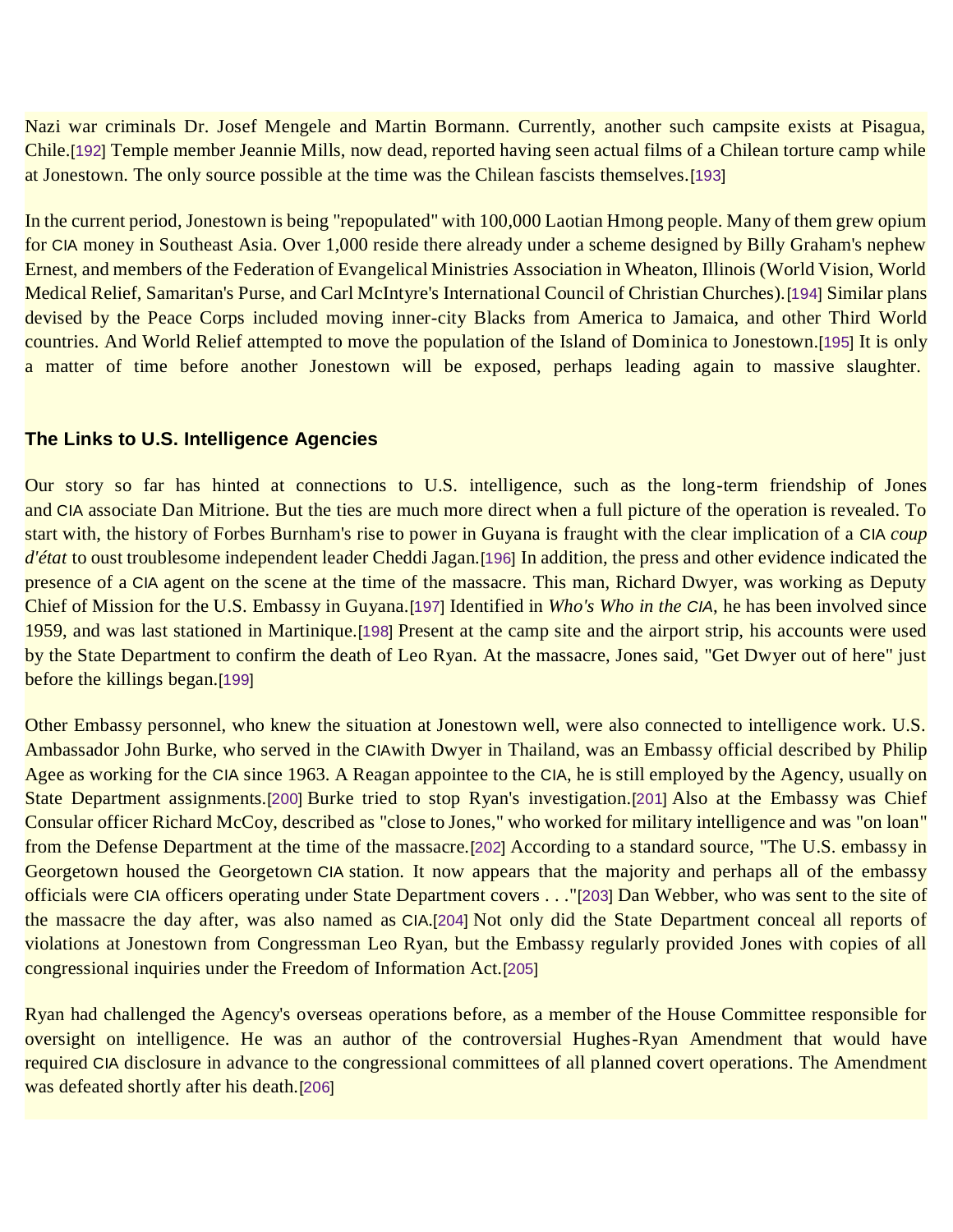American intelligence agencies have a sordid history of cooperative relations with Nazi war criminals and international fascism.[\[207\]](https://ratical.org/ratville/JFK/JohnJudge/Jonestown.html#fn207) In light of this, consider the curious ties of the family members of the top lieutenants to Jim Jones. The Layton family is one example. Dr. Laurence Layton was Chief of Chemical and Biological Warfare Research at Dugway Proving Grounds in Utah, for many years, and later worked as Director of Missile and Satellite Development at the Navy Propellant Division, Indian Head, Maryland.[\[208\]](https://ratical.org/ratville/JFK/JohnJudge/Jonestown.html#fn208) His wife, Lisa, had come from a rich German family. Her father, Hugo, had represented I.G. Farben as a stockbroker.[\[209\]](https://ratical.org/ratville/JFK/JohnJudge/Jonestown.html#fn209) Her stories about hiding her Jewish past from her children for most of her life, and her parents' escape from a train heading for a Nazi concentration camp seem shallow, as do Dr. Layton's Quaker religious beliefs. The same family sent money to Jonestown regularly.[\[210\]](https://ratical.org/ratville/JFK/JohnJudge/Jonestown.html#fn210) Their daughter, Debbie, met and married George Philip Blakey in an exclusive private school in England. Blakey's parents have extensive stock holdings in Solvay drugs, a division of the Nazi cartel I.G. Farben.[\[211\]](https://ratical.org/ratville/JFK/JohnJudge/Jonestown.html#fn211) He also contributed financially.[\[212\]](https://ratical.org/ratville/JFK/JohnJudge/Jonestown.html#fn212)

Terri Buford's father, Admiral Charles T. Buford, worked with Navy Intelligence.[\[213\]](https://ratical.org/ratville/JFK/JohnJudge/Jonestown.html#fn213)In addition, Blakey was reportedly running mercenaries from Jonestown to CIA-backedUNITA forces in Angola.[\[214\]](https://ratical.org/ratville/JFK/JohnJudge/Jonestown.html#fn214) Maria Katsaris' father was a minister with the Greek Orthodox Church, a common conduit of CIA fundings, and Maris claimed she had proof he was CIA. She was shot in the head, and her death was ruled a suicide, but at one point Charles Beikman was charged with killing her.[\[215\]](https://ratical.org/ratville/JFK/JohnJudge/Jonestown.html#fn215) On their return to the United States, the "official" survivors were represented by attorney Joseph Blatchford who had been named prior to that time in a scandal involving CIA infiltration of the Peace Corps.[\[216\]](https://ratical.org/ratville/JFK/JohnJudge/Jonestown.html#fn216)Almost everywhere you look at Jonestown, U.S. intelligence and fascism rear their ugly heads.

The connection of intelligence agencies to cults is nothing new. A simple but revealing example is the Unification Church, tied to both the Korean CIA (i.e., American CIA in Korea), and the international fascist network known as the World Anti-Communist League (WACL). The Moonies hosted WACL's first international conference.[\[217\]](https://ratical.org/ratville/JFK/JohnJudge/Jonestown.html#fn217) What distinguished Jonestown was both the level of control and the openly sinister involvement. It was imperative that they cover their tracks.[\[218\]](https://ratical.org/ratville/JFK/JohnJudge/Jonestown.html#fn218)

Maria Katsaris sent Michael Prokes, Tim Carter, and another guard out at the last minute with \$500,000 cash in a suitcase, and instructions for a drop point. Her note inside suggests the funds were destined for the Soviet Union.[\[219\]](https://ratical.org/ratville/JFK/JohnJudge/Jonestown.html#fn219) Prokes later shot himself at a San Francisco press conference, where he claimed to be an FBI informant.[\[220\]](https://ratical.org/ratville/JFK/JohnJudge/Jonestown.html#fn220) Others reported meeting with KGB agents and plans to move to Russia.[\[221\]](https://ratical.org/ratville/JFK/JohnJudge/Jonestown.html#fn221) This disinformation was part of a "red smear" to be used if they had to abandon the operation. The Soviet Union had no interest in the money and even less in Jonestown. The cash was recovered by the Guyanese government.[\[222\]](https://ratical.org/ratville/JFK/JohnJudge/Jonestown.html#fn222)

Their hidden funding may include more intelligence links. A mysterious account in Panama, totaling nearly \$5 million in the name of an "Associacion Pro Religiosa do San Pedro, S.A." was located.[\[223\]](https://ratical.org/ratville/JFK/JohnJudge/Jonestown.html#fn223) This unknown Religious Association of St. Peter was probably one of the twelve phony companies set up by Archbishop Paul Marcinkus to hide the illegal investments of Vatican funds through the scandal-ridden Banco Ambrosiano.[\[224\]](https://ratical.org/ratville/JFK/JohnJudge/Jonestown.html#fn224) A few days after the story broke about the accounts, the President of Panama, and most of the government resigned, Roberto Calvi of Banco Ambrosiano was murdered, and the Jonestown account disappeared from public scrutiny and court record.[\[225\]](https://ratical.org/ratville/JFK/JohnJudge/Jonestown.html#fn225)

The direct orders to cover up the cause of death came from the top levels of the American government. Zbigniew Brezezinsky delegated to Robert Pastor, and he in turn ordered Lt. Col. Gordon Sumner to strip the bodies of identity.[\[226\]](https://ratical.org/ratville/JFK/JohnJudge/Jonestown.html#fn226) Pastor is now Deputy Director of the CIA.[\[227\]](https://ratical.org/ratville/JFK/JohnJudge/Jonestown.html#fn227) One can only wonder how many others tied to the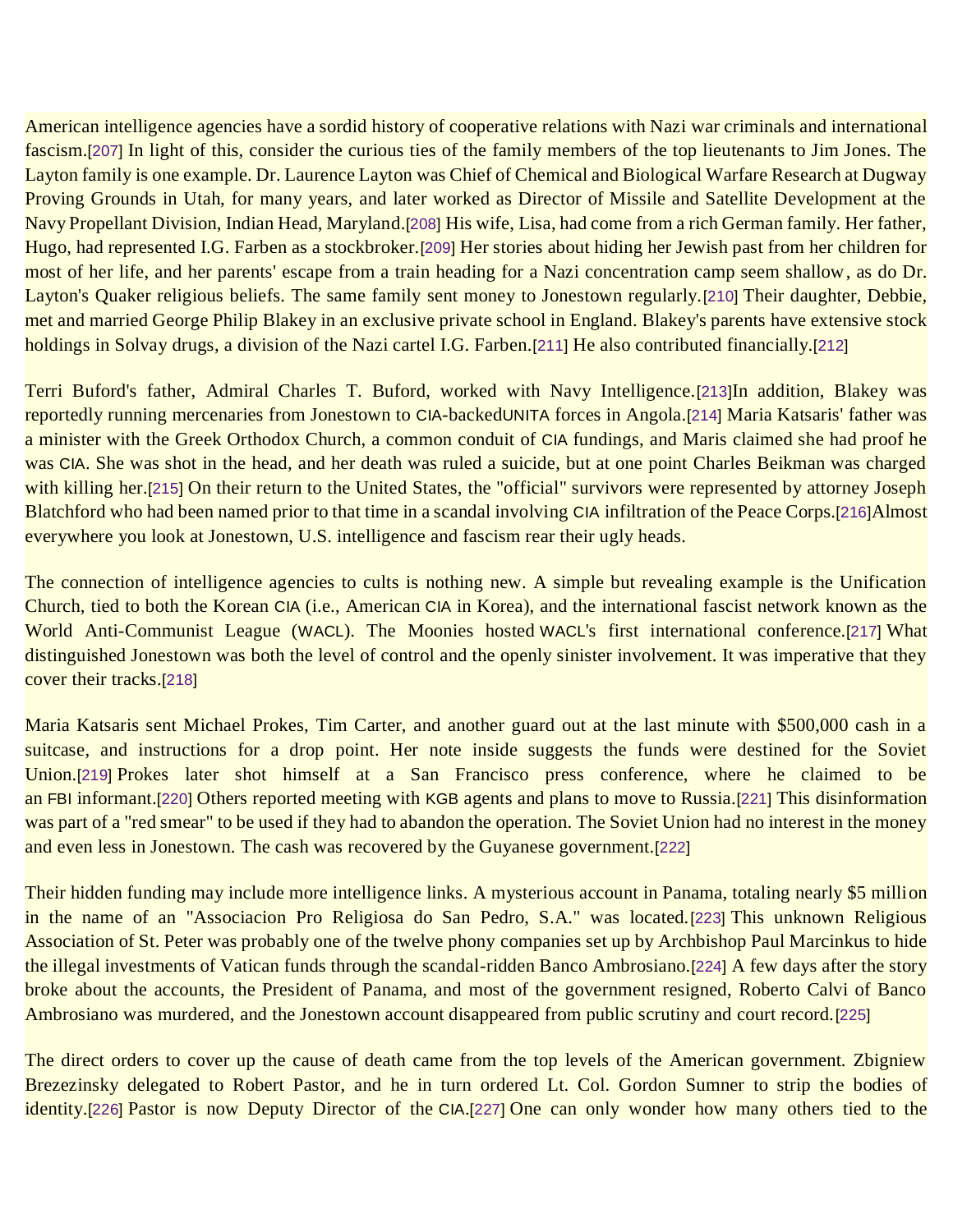| Jonestown                           | operation | were           | similarly | promoted.         |
|-------------------------------------|-----------|----------------|-----------|-------------------|
|                                     |           |                |           |                   |
| <b>The</b>                          |           | <b>Strange</b> |           | <b>Connection</b> |
| to the Murder of Martin Luther King |           |                |           |                   |

One of the persistent problems in researching Jonestown is that it seems to lead to so many other criminal activities, each with its own complex history and cast of characters. Perhaps the most disturbing of these is the connection that appears repeatedly between the characters in the Jonestown story and the key people involved in the murder and investigating of Martin Luther King.

The first clue to this link appeared in the personal histories of the members of the Ryan investigation team who were so selectively and deliberately killed at Port Kaituma. Don Harris, a veteran NBC reporter, had been the only network newsman on the scene to cover Martin Luther King's activity in Memphis at the time of King's assassination. He had interviewed key witnesses at the site. His coverage of the urban riots that followed won him an Emmy award.[\[228\]](https://ratical.org/ratville/JFK/JohnJudge/Jonestown.html#fn228) Gregory Robinson, a "fearless" journalist from the *San Francisco Examiner*, had photographed the same riots in Washington, D.C. When he was approached for copies of the films by Justice Department officials, he threw the negatives into the Potomac river.[\[229\]](https://ratical.org/ratville/JFK/JohnJudge/Jonestown.html#fn229)

The role of Mark Lane, who served as attorney for Jim Jones, is even more clearly intertwined.[\[230\]](https://ratical.org/ratville/JFK/JohnJudge/Jonestown.html#fn230) Lane had coauthored a book with Dick Gregory, claiming FBIcomplicity in the King murder.[\[231\]](https://ratical.org/ratville/JFK/JohnJudge/Jonestown.html#fn231) He was hired as the attorney for James Earl Ray, accused assassin, when Ray testified before the House Select Committee on Assassinations about King.[\[232\]](https://ratical.org/ratville/JFK/JohnJudge/Jonestown.html#fn232) Prior to this testimony, Ray was involved in an unusual escape plot at Brushy Mountain State Prison.[\[233\]](https://ratical.org/ratville/JFK/JohnJudge/Jonestown.html#fn233) The prisoner who had helped engineer the escape plot was later inexplicably offered an early, parole by members of the Tennessee Governor's office. These officials, and Governor Blanton himself, were to come under close public scrutiny and face legal charges in regard to bribes taken to arrange illegal early pardons for prisoners.[\[234\]](https://ratical.org/ratville/JFK/JohnJudge/Jonestown.html#fn234)

One of the people living at Jonestown was ex-FBI agent Wesley Swearington, who at least publicly condemned the COINTELPRO operations and other abuses, based on stolen classified documents, at the Jonestown site. Lane had reportedly met with him there at least a year before the massacre. Terri Buford said the documents were passed on to Charles Garry. Lane used information from Swearingen in his thesis on the FBI and King's murder. Swearingen later served as a key witness in suits against the Justice Department brought by the Socialist Workers Party.[\[235\]](https://ratical.org/ratville/JFK/JohnJudge/Jonestown.html#fn235) When Larry Flynt, the flamboyant publisher of *Hustler* magazine, offered a, \$1 million reward leading to the capture and conviction of the John F. Kennedy killers, the long distance number listed to collect information and leads was being answered by Mark Lane and Wesley Swearingen.[\[236\]](https://ratical.org/ratville/JFK/JohnJudge/Jonestown.html#fn236)

With help from officials in Tennessee, Governor Blanton's office, Lane managed to get legal custody of a woman who had been incarcerated in the Tennessee state psychiatric system for nearly eight years.[\[237\]](https://ratical.org/ratville/JFK/JohnJudge/Jonestown.html#fn237) This woman, Grace Walden Stephens, had been a witness in the King murder.[\[238\]](https://ratical.org/ratville/JFK/JohnJudge/Jonestown.html#fn238) She was living at the time in Memphis in a rooming house across from the hotel when Martin Luther King was shot.[\[239\]](https://ratical.org/ratville/JFK/JohnJudge/Jonestown.html#fn239) The official version of events had Ray located in the common bathroom of the rooming house, and claimed he used a rifle to murder King from that window.[\[240\]](https://ratical.org/ratville/JFK/JohnJudge/Jonestown.html#fn240) Grace Stephens did, indeed, see a man run from the bathroom, past her door and down to the street below.[\[241\]](https://ratical.org/ratville/JFK/JohnJudge/Jonestown.html#fn241) A rifle, later linked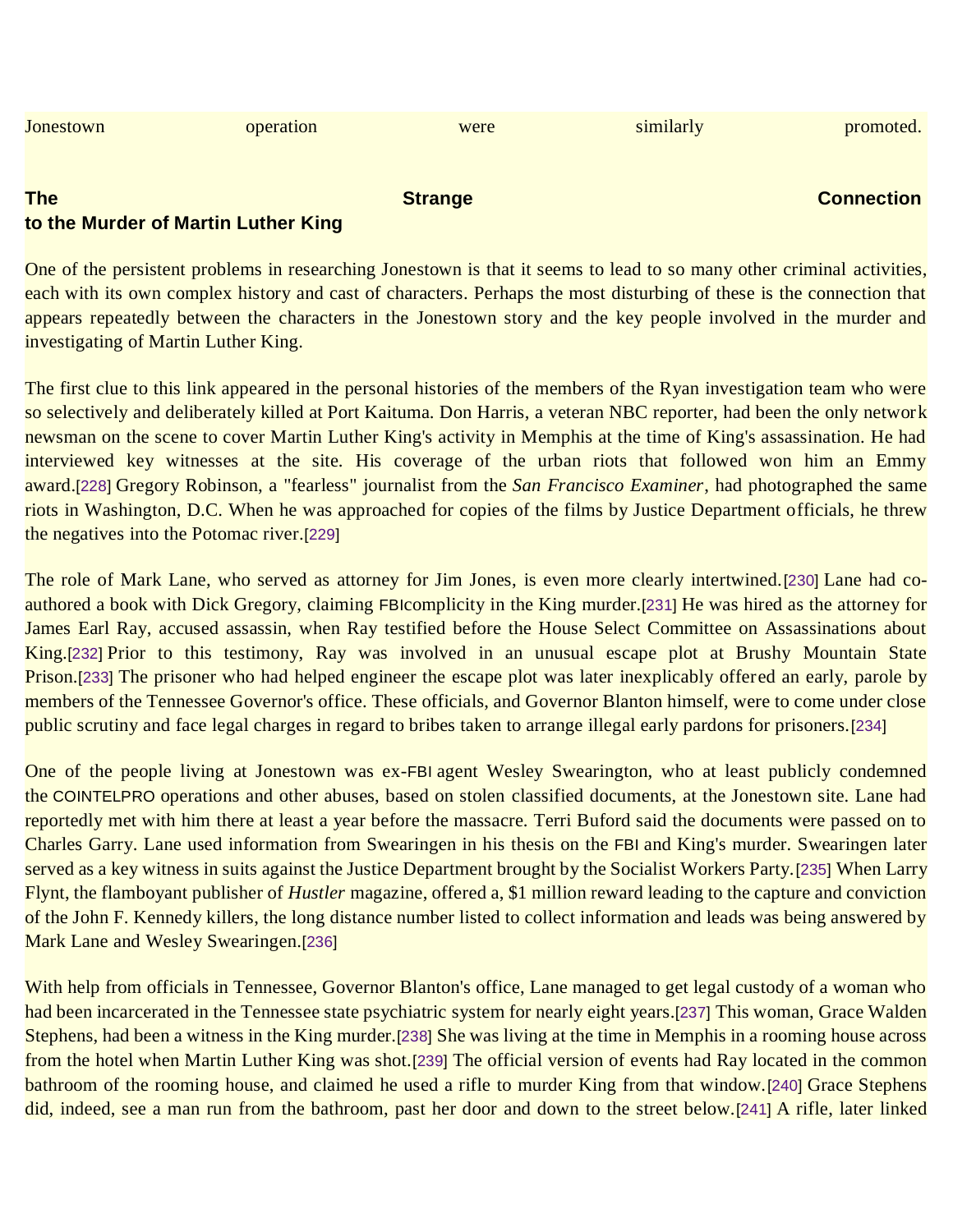circumstantially to James Earl Ray, was found inside a bundle at the base of the rooming house stairs, and identified as the murder weapon.[\[242\]](https://ratical.org/ratville/JFK/JohnJudge/Jonestown.html#fn242) But Grace, who saw the man clearly, refused to identify him as Ray when shown photographs by the FBI.[\[243\]](https://ratical.org/ratville/JFK/JohnJudge/Jonestown.html#fn243) Her testimony was never introduced at the trial. The FBI relied, instead, on the word of her common law husband, Charles Stephens, who was drunk and unconscious at the time of the incident.[\[244\]](https://ratical.org/ratville/JFK/JohnJudge/Jonestown.html#fn244) Her persistence in saying that it was not James Earl Ray was used at her mental competency hearings as evidence against her, and she disappeared into the psychiatric system.[\[245\]](https://ratical.org/ratville/JFK/JohnJudge/Jonestown.html#fn245)

Grace Walden Stephens took up residence in Memphis with Lane, her custodian, and Terri Buford, a key Temple member who had returned to the U.S. before the killings to live with Lane.[\[246\]](https://ratical.org/ratville/JFK/JohnJudge/Jonestown.html#fn246) While arranging for her to testify before the Select Committee on Ray's behalf, Lane and Buford were plotting another fate for Grace Stephens. Notes from Buford to Jones, found in the aftermath of the killings, discussed arrangements with Lane to move Grace Stephens to Jonestown.[\[247\]](https://ratical.org/ratville/JFK/JohnJudge/Jonestown.html#fn247) The problem that remained was lack of a passport, but Buford suggested either getting a passport on the black market, or using the passport of former Temple member Maxine Swaney.[\[248\]](https://ratical.org/ratville/JFK/JohnJudge/Jonestown.html#fn248) Swaney, dead for nearly 2-1/2 years since her departure from the Ukiah camp, was in no position to argue and Jones apparently kept her passport with him.[\[249\]](https://ratical.org/ratville/JFK/JohnJudge/Jonestown.html#fn249) Whether Grace ever arrived at Jonestown is unclear.

Lane was also forced to leave Ray in the midst of testimony to the Select Committee when he got word that Ryan was planning to visit. Lane had attempted to discourage the trip earlier in a vaguely threatening letter.[\[250\]](https://ratical.org/ratville/JFK/JohnJudge/Jonestown.html#fn250) Now he rushed to be sure he arrived with the group.[\[251\]](https://ratical.org/ratville/JFK/JohnJudge/Jonestown.html#fn251) At the scene, he failed to warn Ryan and others, knowing that the sandwiches and other food might be drugged, but refrained from eating it himself.[\[252\]](https://ratical.org/ratville/JFK/JohnJudge/Jonestown.html#fn252)Later, claiming that he and Charles Garry would write the official history of the "revolutionary suicide," Lane was allowed to leave the pieces of underwear to mark their way back to Georgetown.[\[253\]](https://ratical.org/ratville/JFK/JohnJudge/Jonestown.html#fn253) If true, it seems an unlikely method if they were in any fear of pursuit. They had heard gunfire and screams back at the camp.[\[254\]](https://ratical.org/ratville/JFK/JohnJudge/Jonestown.html#fn254) Lane was reportedly well aware of the forced drugging and suicide drills at Jonestown before Ryan arrived.[\[255\]](https://ratical.org/ratville/JFK/JohnJudge/Jonestown.html#fn255)

Another important figure in the murder of Martin Luther King was his mother, Alberta. A few weeks after the first public announcement by Coretta Scott King that she believed her husband's murder was part of a conspiracy, Mrs. Alberta King was brutally shot to death in Atlanta, while attending church services.[\[256\]](https://ratical.org/ratville/JFK/JohnJudge/Jonestown.html#fn256) Anyone who had seen the physical wounds suffered by King might have been an adverse witness to the official version, since the Wound angles did not match the ballistic direction of a shot from the rooming house.[\[257\]](https://ratical.org/ratville/JFK/JohnJudge/Jonestown.html#fn257) Her death also closely coincided with the reopening of the Tennessee state court review of Ray's conviction based on a guilty plea, required by a 6th Circuit decision.[\[258\]](https://ratical.org/ratville/JFK/JohnJudge/Jonestown.html#fn258) The judge in that case reportedly refused to allow witnesses from beyond a 100-mile radius from the courtroom.[\[259\]](https://ratical.org/ratville/JFK/JohnJudge/Jonestown.html#fn259)

The man convicted of shooting King's mother was Marcus Wayne Chenault. His emotional affect following the murder was unusual. Grinning, he asked if he had hit anyone.[\[260\]](https://ratical.org/ratville/JFK/JohnJudge/Jonestown.html#fn260) He had reportedly been dropped off at the church by people he knew in Ohio.[\[261\]](https://ratical.org/ratville/JFK/JohnJudge/Jonestown.html#fn261) While at Ohio State University, he was part of a group known as "the Troop," run by a Black minister and gun collector who used the name Rabbi Emmanuel Israel. This man, described in the press as a "mentor" for Chenault, left the area immediately after the shooting.[\[262\]](https://ratical.org/ratville/JFK/JohnJudge/Jonestown.html#fn262) In the same period, Rabbi Hill traveled from Ohio to Guyana and set up Hilltown, using similar aliases, and preaching the same message of a "black Hebrew elite."[\[263\]](https://ratical.org/ratville/JFK/JohnJudge/Jonestown.html#fn263) Chenault confided to SCLC leaders that he was one of many killers who were working to assassinate a long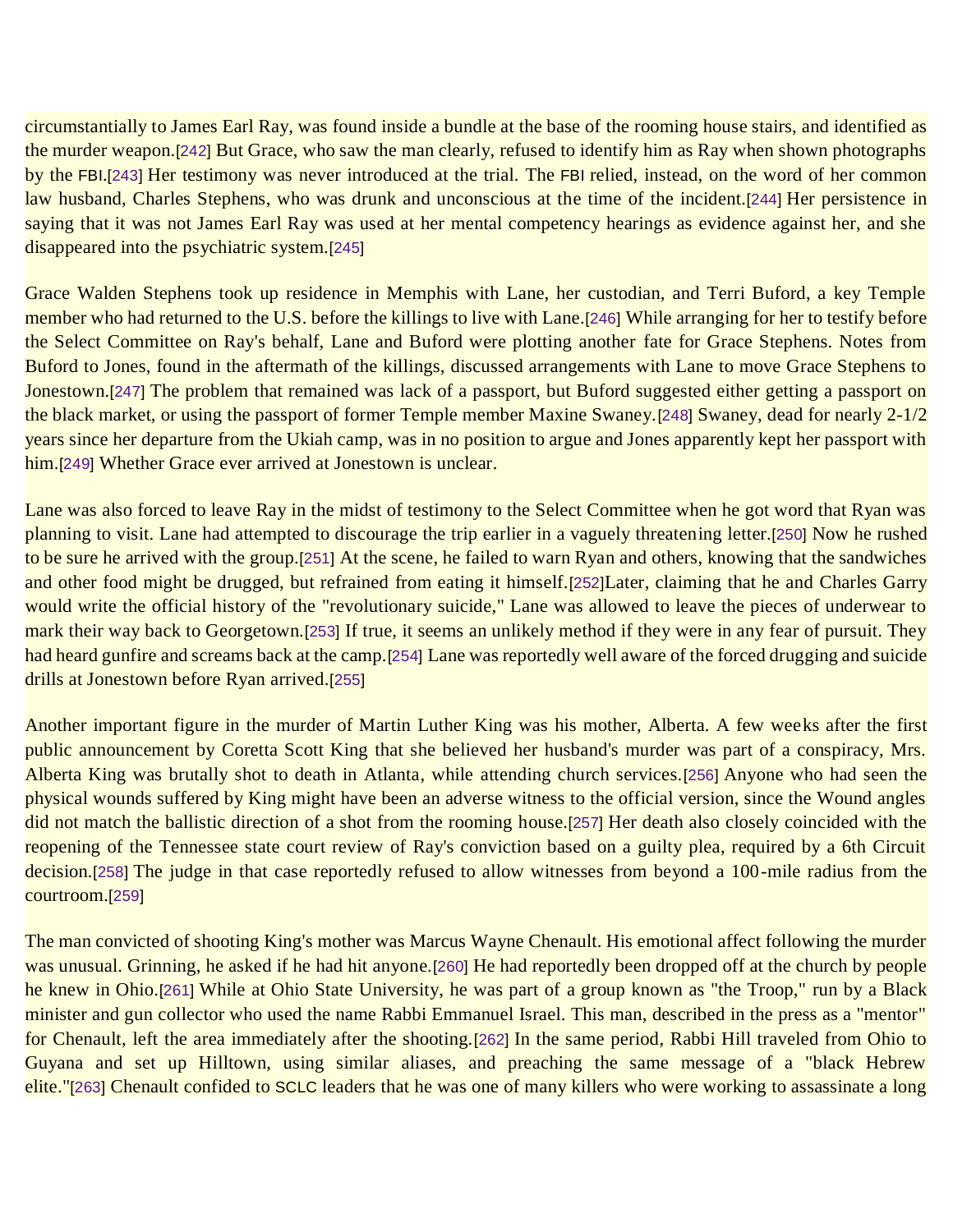list of Black leadership. The names he said were on this list coincided with similar "death lists" distributed by the KKK, and linked to the COINTELPRO operations in the 60s.[\[264\]](https://ratical.org/ratville/JFK/JohnJudge/Jonestown.html#fn264)

The real backgrounds and identities of Marcus Wayne Chenault and Rabbi Hill may never be discovered. But one thing is certain: Martin Luther King Would never had countenanced the preachings of Jim Jones, had he lived to hear them.[\[265\]](https://ratical.org/ratville/JFK/JohnJudge/Jonestown.html#fn265)

## **Aftermath**

In the face of such horror, it may seem little compensation to know that a part of the truth has been unearthed. But for the families and some of the Survivors, the truth, however painful, is the only path to being relieved of the burden of their doubts. It's hard to believe that President Carter was calling on us at the time not to "overreact." The idea that a large community of Black people would not only stand by and be poisoned at the suggestion of Jim Jones, but would allow their children to be murdered first, is a monstrous lie, and a racist insult.[\[266\]](https://ratical.org/ratville/JFK/JohnJudge/Jonestown.html#fn266) We now know that the most direct description of Jonestown is that it was a Black genocide plan. One Temple director, Joyce Shaw, described the Jonestown massacre as, "some kind of horrible government experiments, or some sort of sick racial thing, a plan like that of the Germans to exterminate Blacks."[\[267\]](https://ratical.org/ratville/JFK/JohnJudge/Jonestown.html#fn267) If we refuse to look further into this nightmarish event, there will be more Jonestowns to come. They will move from Guyana to our own back yard.

The cast of characters is neither dead nor inactive. Key members of the armed guard were ordered to be on board the Temple Ship, *Cudjoe* -- at the hour of the massacre they were on a supply run to Trinidad. George Phillip Blakey phoned his father-in-law, Dr. Lawrence Layton, from Panama after the event.[\[268\]](https://ratical.org/ratville/JFK/JohnJudge/Jonestown.html#fn268) At least ten members of the Temple remained on the boat, and set up a new community in Trinidad while Nigel Slingger, a Grenada businessman and insurance broker for Jonestown, repaired the 400-ton shipping vessel. Then Charles Touchette, Paul McCann, Stephan Jones, and George Blakey set up an "open house" in Grenada with the others. McCann spoke about starting a shipping company to "finance the continued work of the original Temple."[\[269\]](https://ratical.org/ratville/JFK/JohnJudge/Jonestown.html#fn269)

That "work" may have included the mysterious operations of the mental hospital in Grenada that eluded government security by promising free medical care.[\[270\]](https://ratical.org/ratville/JFK/JohnJudge/Jonestown.html#fn270) The hospital as operated by Sir Geoffrey Bourne, Chancellor of the St. George's University Medical School, was also staffed by his son Dr. Peter Bourne.[\[271\]](https://ratical.org/ratville/JFK/JohnJudge/Jonestown.html#fn271) His son's history includes work with psychological experiments and USAID in Vietnam, the methadone clinics in the U.S., and a drug scandal in the Carter White House.[\[272\]](https://ratical.org/ratville/JFK/JohnJudge/Jonestown.html#fn272) The mental hospital was the only structure bombed during the U.S. invasion of Grenada in 1983. This was part of a plan to put Sir Eric Gairy back in power.[\[273\]](https://ratical.org/ratville/JFK/JohnJudge/Jonestown.html#fn273) Were additional experiments going on at the site?[\[274\]](https://ratical.org/ratville/JFK/JohnJudge/Jonestown.html#fn274)

In addition, the killers of Leo Ryan and others at Port Kaituma were never accounted for fully. The trial of Larry Layton was mishandled by the Guyanese courts, and the U.S. system as well.[\[275\]](https://ratical.org/ratville/JFK/JohnJudge/Jonestown.html#fn275) No adequate evidentiary hearings have occurred either at the trial or in state and congressional reviews. The Jonestown killers, trained assassins and mercenaries, are not on trial. They might be working in Africa or Central America. Their participation in Jonestown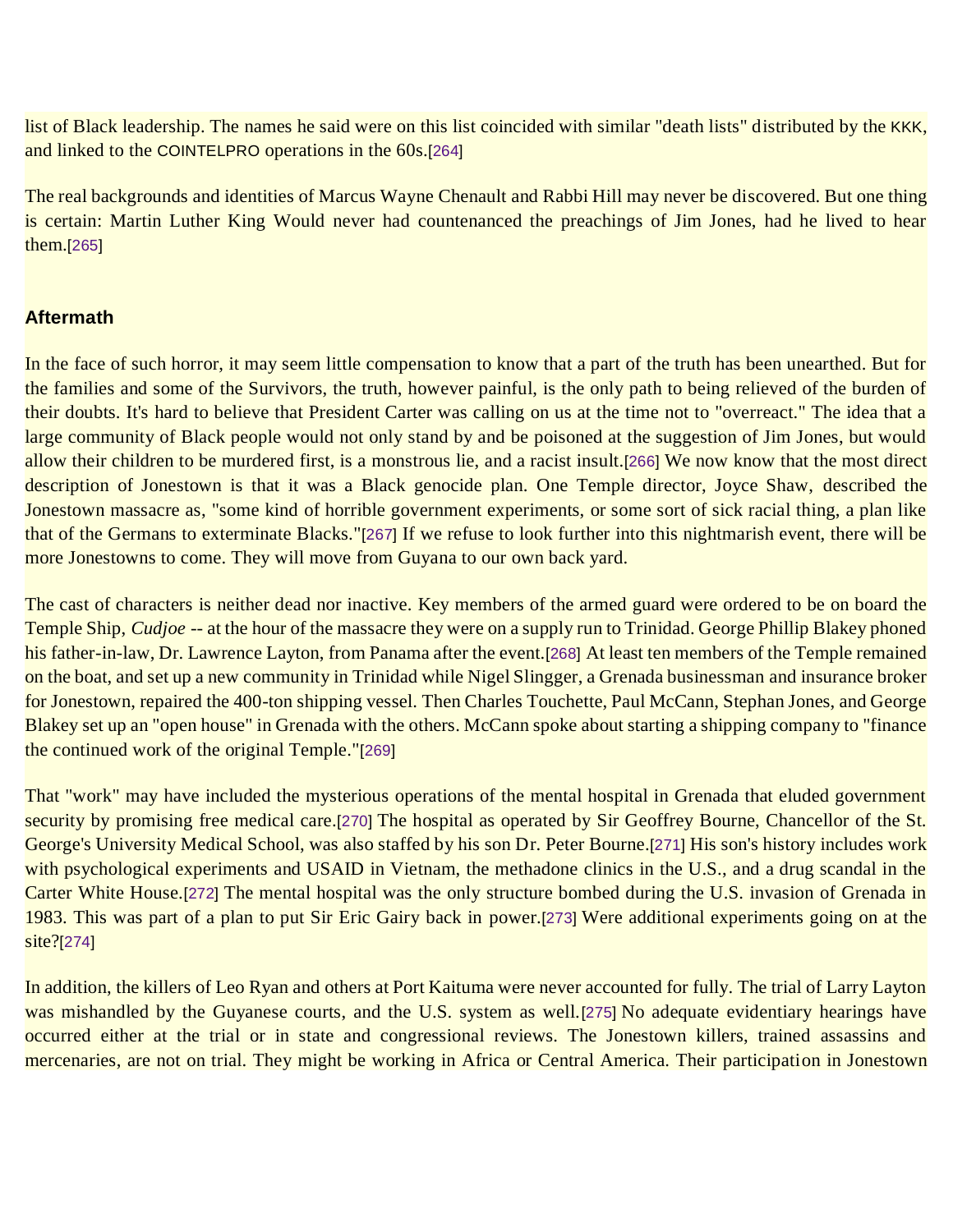can be used as an "explanation" for their involvement in later murders here, such as the case of the attack on school children in Los Angeles.[\[276\]](https://ratical.org/ratville/JFK/JohnJudge/Jonestown.html#fn276) They should be named and located.

The money behind Jonestown was never fully examined or recovered. The court receivership only collected a fraction. The bulk went to pay back military operations and burial costs. Families of the dead were awarded only minimal amounts.[\[277\]](https://ratical.org/ratville/JFK/JohnJudge/Jonestown.html#fn277) Some filed suit, unsuccessfully, to learn more about the circumstances of the deaths, and who was responsible. Joe Holsinger, Leo Ryan's close friend and assistant, studied the case for two years and reached the same unnerving conclusions: these people were murdered, there was evidence of a mass mind-control experiment, and the top levels of civilian and military intelligence were involved.[\[278\]](https://ratical.org/ratville/JFK/JohnJudge/Jonestown.html#fn278) He worked with Ryan's family members to prove the corruption and injustice, but they could barely afford the immense court costs and case preparation. Their suit, as well as a similar one brought by ex-members and families of the victims, had to be dropped for lack of funds.[\[279\]](https://ratical.org/ratville/JFK/JohnJudge/Jonestown.html#fn279)

The international operations of World Vision and the related evangelical groups continue unabashed. World Vision official John W. Hinckley, Sr. was on his way to a Guatemalan water project run by the organization on the day his son shot at president Reagan.[\[280\]](https://ratical.org/ratville/JFK/JohnJudge/Jonestown.html#fn280) A mysterious "double" of Hinckley, Jr., a man named Richardson, followed Hinckley's path from Colorado to Connecticut, and even wrote love letters to Jody Foster. Richardson was a follower of Carl McIntyre's International Council of Christian Churches, and attended their Bible School in Florida. He was arrested shortly after the assassination attempt in New York's Port Authority with a weapon, and claimed he intended to kill Reagan.[\[281\]](https://ratical.org/ratville/JFK/JohnJudge/Jonestown.html#fn281)

Another World Vision employee, Mark David Chapman, worked at their Haitian refugee camp in Ft. Chaffee, Arkansas. He was later to gain infamy as the assassin of John Lennon in New York City.[\[282\]](https://ratical.org/ratville/JFK/JohnJudge/Jonestown.html#fn282) World Vision works with refugees worldwide. At the Honduran border, they are present in camps used by American CIA to recruit mercenaries against Nicaragua. They were at Sabra and Shatilla, Camps in Lebanon where fascist Phalange massacred the Palestinians.[\[283\]](https://ratical.org/ratville/JFK/JohnJudge/Jonestown.html#fn283) Their representatives in the Cuban refugee camps on the east coast included members of the Bay of Pigs operation, CIA-financed mercenaries from Omega 7 and Alpha 66.[\[284\]](https://ratical.org/ratville/JFK/JohnJudge/Jonestown.html#fn284) Are they being used as a worldwide cover for the recruitment and training of these killers? They are, as mentioned earlier, working to repopulate Jonestown with Laotians who served as mercenaries for our CIA.[\[285\]](https://ratical.org/ratville/JFK/JohnJudge/Jonestown.html#fn285)

Silence in the face of these murders is the worst possible response. The telling sign above the Jonestown dead read, "Those who do not remember the past are condemned to repeat it."[\[286\]](https://ratical.org/ratville/JFK/JohnJudge/Jonestown.html#fn286) The genocide will come home to America. How many spent time studying the rash of child murders in Atlanta's Black community or asked the necessary questions about the discrepancies in the conviction of Wayne Williams?[\[287\]](https://ratical.org/ratville/JFK/JohnJudge/Jonestown.html#fn287) Would we recognize a planned genocide if it occurred under similar subterfuge?

Leo Ryan's daughter, Shannon, lives among the disciples of another cult today, at the new city of Rajneeshpuram in Arizona. She was quoted in the press, during the recent controversy over a nationwide recruiting drive to bring urban homeless people to the commune, saying she did not believe it could end like Jonestown, since the leader would not ask them to commit suicide. "If he did ask me, I would do it," she said.[\[288\]](https://ratical.org/ratville/JFK/JohnJudge/Jonestown.html#fn288)Homeless recruits who had left since then are suing in court because of suspicious and unnecessary injections given them by the commune's doctor, and a liquid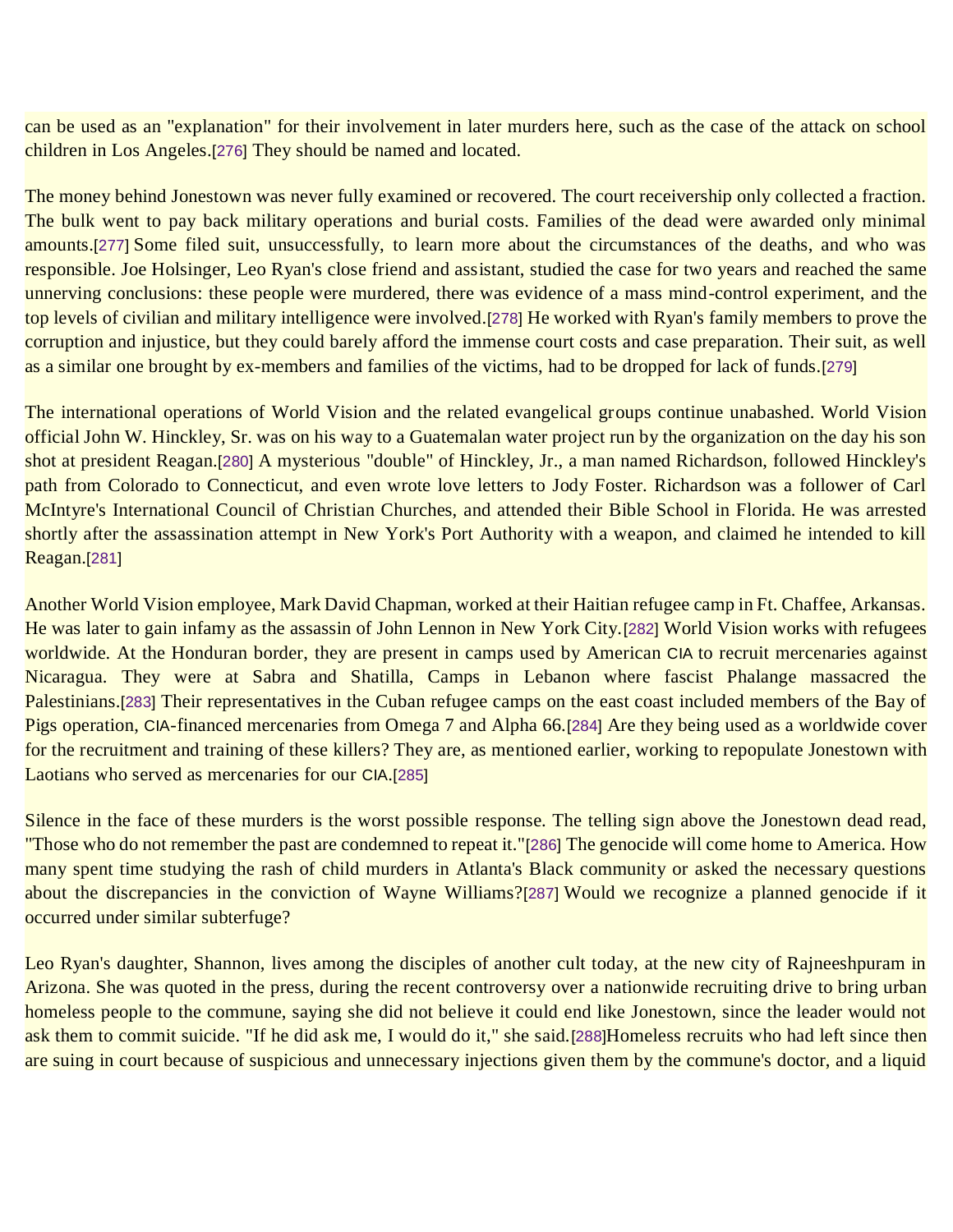they were served daily in unmarked jars that many believe was not simply "beer." One man in the suit claims he was drugged and disoriented for days after his first injection.[\[289\]](https://ratical.org/ratville/JFK/JohnJudge/Jonestown.html#fn289)

The ultimate victims of mind control at Jonestown are the American people. If we fail to look beyond the constructed images given us by the television and the press, then our consciousness is manipulated, just as well as the Jonestown victims' was. Facing nuclear annihilation, may see the current militarism of the Reagan policies, and military training itself, as the real "mass suicide cult." If the discrepancy between the truth of Jonestown and the official version can be so great, what other lies have we been told about major events?[\[290\]](https://ratical.org/ratville/JFK/JohnJudge/Jonestown.html#fn290)

History is precious. In a democracy, knowledge must be accessible for informed consent to function. Hiding or distorting history behind "national security" leaves the public as the final enemy of the government. Democratic process cannot operate on "need to know." Otherwise we live in the 1984 envisioned by Orwell's projections and we must heed his warning that those who control the past control the future.[\[291\]](https://ratical.org/ratville/JFK/JohnJudge/Jonestown.html#fn291)

The real tragedy of Jonestown is not only that it occurred, but that so few chose to ask themselves why or how, so few sought to find out the facts behind the bizarre tale used to explain away the death of more than 900 people, and that so many will continue to be blind to the grim reality of our intelligence agencies. In the long run, the truth will come out. Only our complicity in the deception continues to dishonor the dead.

#### **Sources**

- 1. *Hold Hands and Die!* John Maguire (Dale Books, 1978), p. 235 (Story of the Century); *Raven*, Tim Reiterman (Dutton, 1982) p. 575 (citing poll result).
- 2. The standard version first appeared in two "instant books," so instant (12/10/78) they seemed to have been written before the event! *The Suicide Cult*, Kilduff & Javers (Bantam Books, 1978); *Guyana Massacre*, Charles Krause (Berkeley Pub., 1978).

**Other standard research works on the topic include:** *White Night*, John Peer Nugent (Wade, 1979); *Raven*, [op cit.,](https://ratical.org/ratville/JFK/JohnJudge/Jonestown.html#fn1) and *Hold Hands and Die!*, [op cit.;](https://ratical.org/ratville/JFK/JohnJudge/Jonestown.html#fn1) *The Cult That Died*, George Klineman (Putnam 1980); *The Children of Jonestown*, Kenneth Wooden (McGraw-Hill, 1981); *The Strongest Poison*, Mark Lane (Hawthorn Books, 1980); *Our Father Who Art In Hell*, James Reston (Times Books, 1981); *Journey to Nowhere*, Shiva Naipaul (Simon & Schuster, 1981); *The Assassination of Representative Leo J. Ryan & The Jonestown, Guyana Tragedy*, Report, House Committee on Foreign Affairs (GPO, May 15, 1979).

**Personal accounts by members of People's Temple and survivors of Jonestown:** *Six Years With God*, Jeannie Mills (A&W Publ., 1979); *People's Temple, People's Tomb*, Phil Kerns (Logos, Int., 1979); *Deceived*, Mel White (Spire Books, 1979); *The Broken God*, Bonnie Theilmann (David Cook, 1979); *Awake in a Nightmare*, Feinsod (Norton, 1981); *In My Father's House*, Yee & Layton (Holt, Rinehart & Winston, 1981).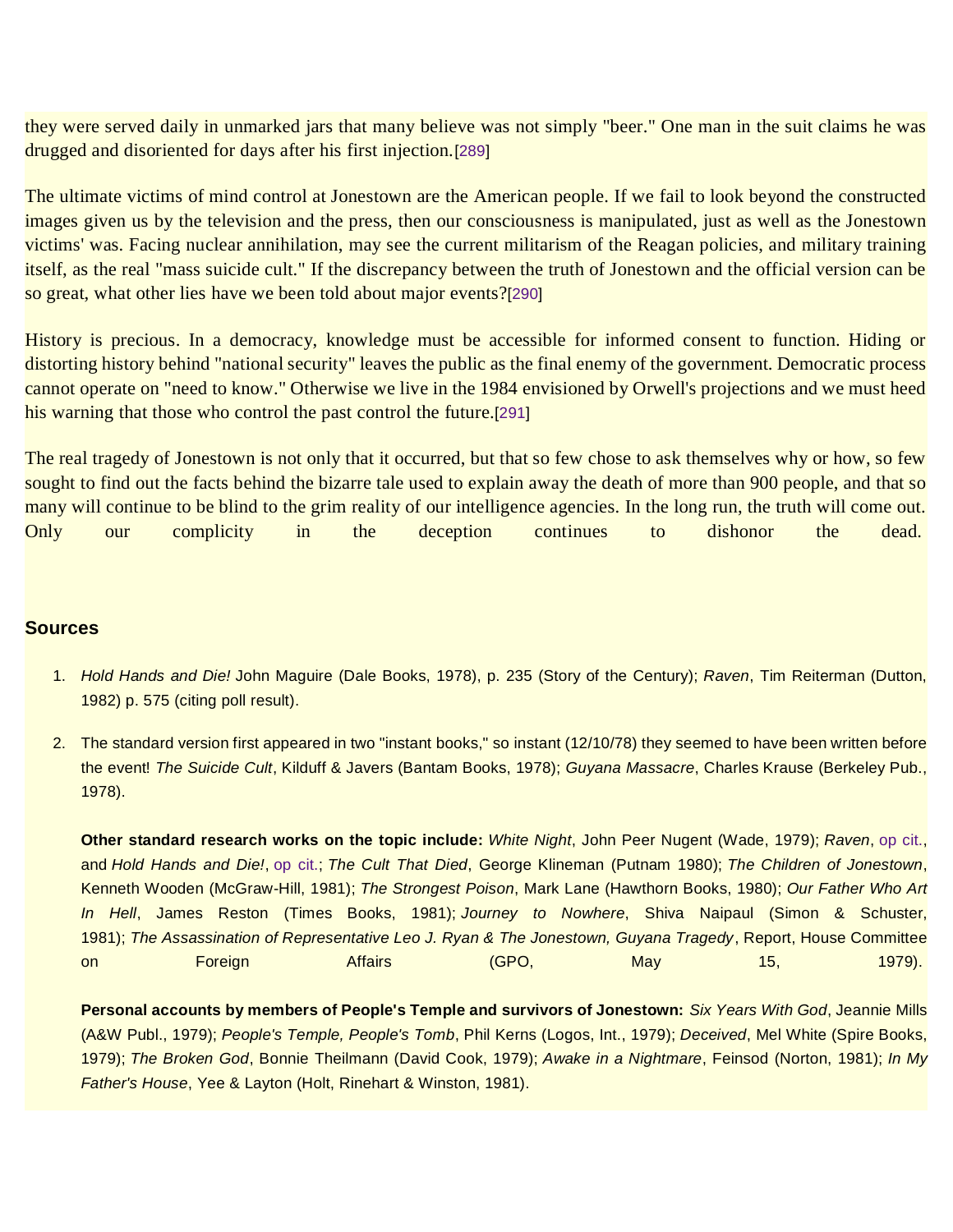3. "The People's Temple," William Pfaff, *New Yorker*, 12/18/78; *Hold Hands*, p. 241-7 (cults) and *Journey to Nowhere*, p. 294 (the period); *The Family*, Ed Sanders (Avon Press, 1974) (Charlie Manson); *Snapping*, Flo Conway (brainwashing); *Ecstasy & Holiness*, Frank Musgrove (Indiana Univ. Press, 1974).

**In case you missed the decade and what happened:** *The Sixties* (Rolling Stone Press, 1977); *The Sixties Papers*, Judith & Stew Albert (Praeger, 1984); *By Any Means Necessary: Outlaw Manifestoes 1965-70*, P. Stansill (Penguin, 1971); *Protest & Discontent*, Bernard Crick (Penguin 1970); *Fire in the Streets*, Milton Viorst (Random House, 1982); *Blacklisted News: Secret Histories from Chicago to 1984* (Yipster Times, 1984); *The Making of a Counter-Culture*, Theodor Roszak (Doubleday, 1969).

- 4. "Inside People's Temple," Marshall Kilduff, *New West*, 8/1/77; *Hold Hands*, p. 100.
- 5. "Rev Jones Became West Coast Power," *Washington Post* (*WP*), 11/20/78. *Hold Hands*, p. 130 and *Journey to Nowhere*, p. 47.
- 6. "Rev. Jones Accused of Coercion," *New York Times* (*NYT*), 4/12/79; *NYT*, 11/27/78 (warning letter to Ryan, 6/78).
- 7. *Assassination of Leo J. Ryan*, *op [cit.](https://ratical.org/ratville/JFK/JohnJudge/Jonestown.html#ALJR)*, pp. 1-3; "Ryan to Visit," Kilduff, *San Francisco Chronicle* (*SFC*), 11/8/78.
- 8. "A Hell of a Story: The Selling of a Massacre," *Wash. Jrn. Rev.,* Jan-Feb, 1979. Standard details recounted in books cited above in [footnote 2.](https://ratical.org/ratville/JFK/JohnJudge/Jonestown.html#fn2) *Children of Jonestown*, p. 201 (mass grave); *NYT*, 12/19 and 12/20/78, and 1/10/79 (28 cremated), also 1/25 and 5/25/79 (bodies cremated in mass grave, 248).
- 9. *Raven*, p. 576 (Layton charges); *WP* 11/19/84 (Ryan medal).
- 10. *Hold Hands*, p. 216.
- 11. *Helter Skelter*, Vincent Bugliosi (Norton, 1974).
- 12. *Hold Hands*, pp. 215-16.
- 13. *New York Post*, 11/21/78 (headline); *WP*, 11/21/78, *San Francisco Examiner* (*SFE*), 11/22/78, *Guyana Daily Mirror*, 11/23/78, *NYT*, 11/22/78 (flee to jungle); *NYT*, 11/21-23/78 (estimated 4-500 missing); *White Night*, pp. 224-226 and *NYT*, 11/23/78 (U.S. search with loudspeakers).
- 14. *Boston Globe*, 11/21/78, *Baltimore Sun*, 11/21/78, *NYT*, 11/20/78 (est. 11-1200); *White Night*, p. 228 (Jones says 1,200), *Guyanese Daily Mirror*, 11/23/78 (1,000).
- 15. *WP*, 11/21/78 (passports); *White Night*, p. 230 (809 visa applications), and *Hold Hands*, p. 146 (800 on busses to Florida); *Children of Jonestown*, p. 202, and *NYT*, 11/26/78 (children, 260 dead at site, 276 at Dover).
- 16. *White Night*, p. 223. *NYT*, 11/21/78 (408 dead, Guyanese "pick way" to count), 11/22/78 (409 dead, U.S. Army teams), 11/23/78 (400 dead, Maj. Helming, U.S.), 11/24/78 (409 dead, still).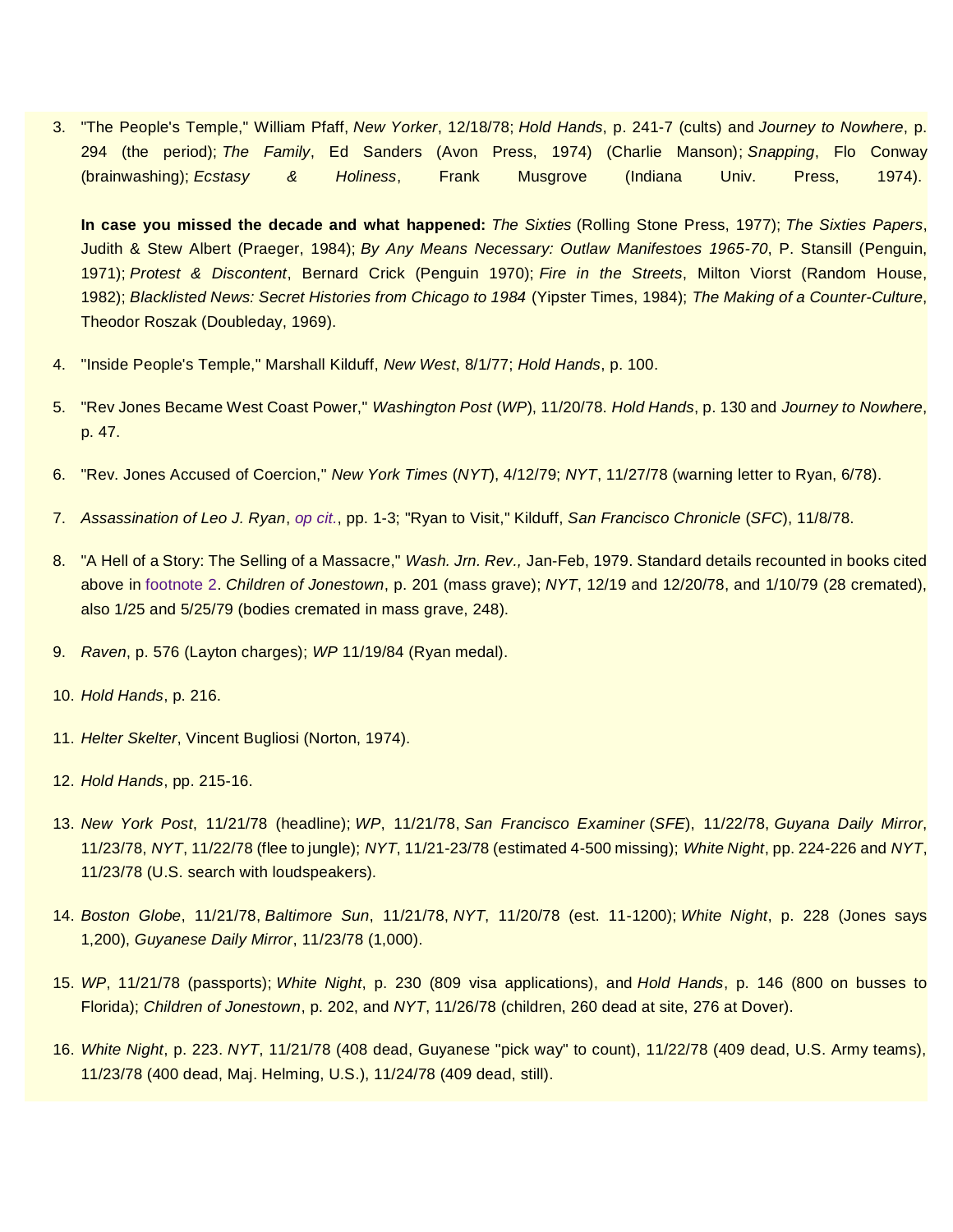- 17. *White Night*, p. 231 and *Hold Hands*, pp. 226-34; *NYT*, 11/25/78 (775, P. Reid, Guyana), 11/26/78 (over 900, U.S. "final" 910, AF or 914, Reuters); 11/29/78 (900, Lloyd Barker, Guyana), 12/1/78 (911, U.S. Air Force), 12/4/78 (911, Dover AFB, Del.).
- 18. *Guyana Daily Mirror*, 11/23/85
- 19. *White Night*, pp. 229-30 (can't count); *NYT*, 11/25/78 (State Dept. Business, "rough"), 11/25/78 (American official disagrees, says Guyanese count "firm"); *Children of Jonestown*, p. 196 (poking).
- 20. *White Night*, p. 229 (pavilion story), 230 ("mounds of people," Maj. Hickman); *SFE* 11/25/78 (adults covered children); *NYT*, 11/25/78 ("layered," Ridley, Guyana, but U.S. soldier, "only one layer").
- 21. *Baltimore Sun*, 11/21/78 (82 children, 163 women, 138 men first count).
- 22. Photographs appear in most of the standard reference works, see [footnote 2.](https://ratical.org/ratville/JFK/JohnJudge/Jonestown.html#fn2) Also, good pictures in the following: "Jonestown: the Survivors' Story," *NYT Magazine*, 11/18/79; "Death in the Jungle," 11/27/78 and "Cult of Death," 12/4/78 in *Newsweek*; "Cult Massacre," 11/27/78 and "Cult of Death," 12/4/78 in *Time*; "Cult of Madness," 12/4/78 and "Bloody Trail Behind Jonestown," 12/25/78 in *Macleans*; "In the Valley of the Shadow of Death," Tim Cahill, *Rolling Stone*, 1/25/79; "Questions Linger about Guyana," Sidney Jones, *Oakland Times*, 12/9/78; "Cult Defectors Suspect U.S. of Cover-up," *Los Angeles Times*, 12/18/78.
- 23. *White Night*, p. 229 (quoting State Dept. Bushnell), and *Hold Hands*, p. 233 (doubts); *NYT*, 11/23/78 (U.S. searching, Carter); 11/24/78 ("in vain"), 11/29/78 ("none"), and 12/1/78 (30-40 in Venezuela).
- 24. *WP*, 11/21/78 ("Cult Head Leads 408 to Death"); *NYT*, 11/20-22/78 (searching, pickup Lane & Garry); *White Night*, p. 239 (Burnham sends in "his boys").
- 25. *White Night*, p. 224 (over 300 U.S. troops, 11/20); *Guyana Daily Mirror*, 11/23/78 (325 U.S. troops); *Hold Hands*, p. 200 (200 for clean-up) and *NYT*, 11/23/78 (239 to evacuate). **What was the function of nearly 100 additional U.S. forces?** "Jocks in the Jungle," *London Sunday Times*, 11/78 (British Black Watch troops).
- 26. Photographs, see [footnote 22.](https://ratical.org/ratville/JFK/JohnJudge/Jonestown.html#fn22) *Strongest Poison*, p. 194 (Lou Gurvich, "dragged and laid out").
- 27. "Mystery Shrouds Jonestown Affair," *Guyanese Daily Mirror*, 11/23/78; *NYT*, 11/24 and 29/78 (missing in jungle disappear, Guyanese say "none," Barker).
- 28. *SFE*, 11/20/78 (headline), also *WP*, 11/21/78 or *NYT*, 11/28/78.
- 29. *Children of Jonestown*, p. 193; *NYT*, 12/14/78 (Mootoo testifies to coroner's jury), 2/18/79 (Chicago Med. Examiner Robt. Stein promised help, none came).
- 30. *A Guide to Pathological Evidence for Lawyers and Police Officers*, F. Jaffe (Carswell Press, 1983); *Poisons, Properties, Chemical Identification, Symptoms and Emergency Treatment*, V. Brooks (Van Nostrand, 1958).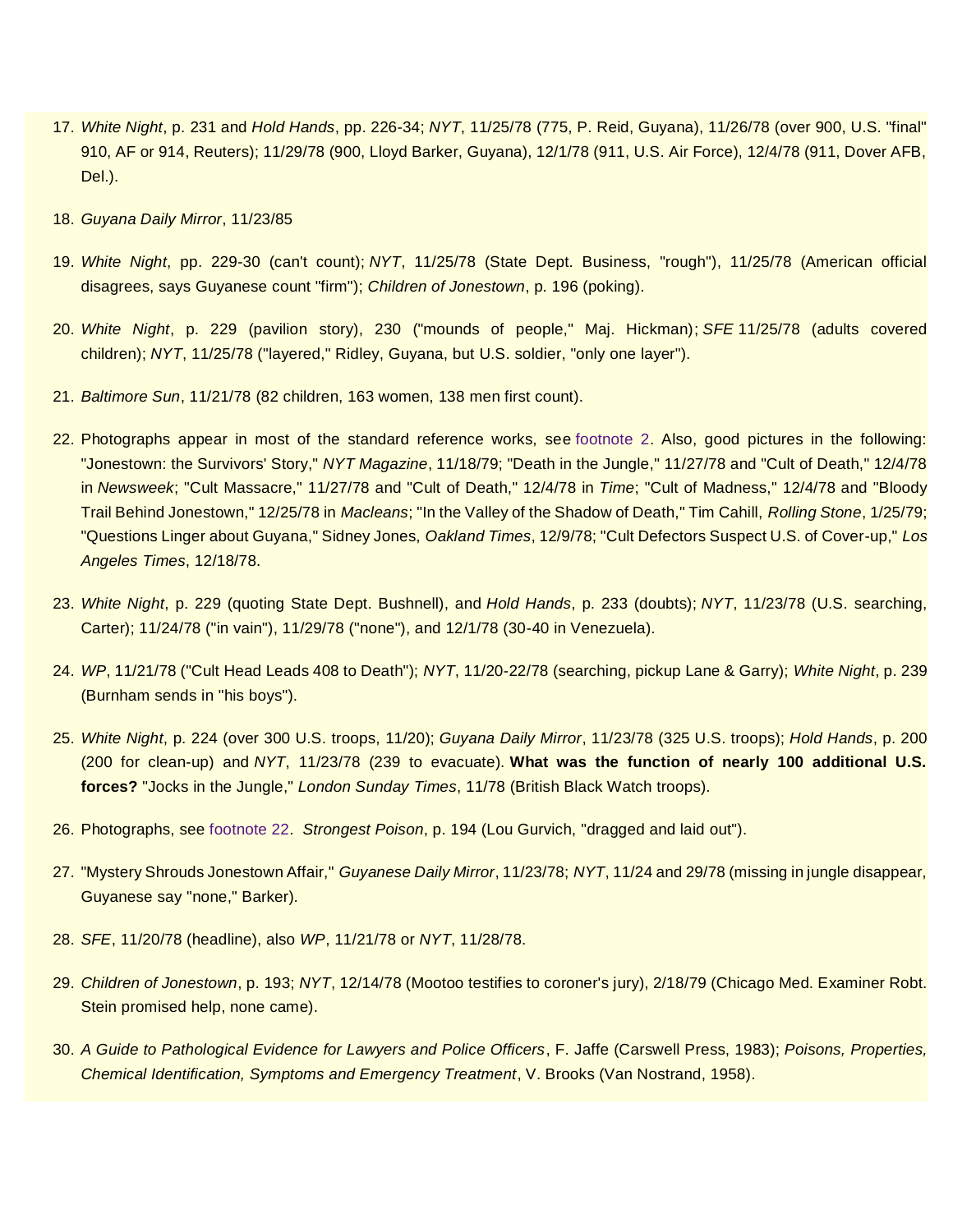- 31. Photographs, see [footnote 22.](https://ratical.org/ratville/JFK/JohnJudge/Jonestown.html#fn22) "Questions Linger," *Oakland Times*, 12/9/78.
- 32. "Coroner Says 700 Who Died in Cult were Slain," *Miami Herald*, 12/17/78; *NYT*, 12/12/78 (injections, upper arm), 11/17/78 (700 were murdered), 12/18/78 (Mootoo shocks American Academy of Forensic Scientists meeting).
- 33. *White Night*, pp. 230-1 (shot); *WP*, 11/221/78 (shot), *Guyana Daily Mirror*, 11/23/78 ("bullets in bodies," Ridley); *NYT*, 11/29/78 ("no guns/struggle," Lloyd Barker), 11/20/78 ("no violence," Ridley); *NYT*, 11/18,19,21/78 (Jim Jones, Annie Moore, Maria Katsaris shot in head); *WP*, 11/21/78 ("forced to die by guards"), also *Washington Star*, 11/25/78 (forced).
- 34. *Children of Jonestown*, p. 191 and *WP*, 11/21/78 (unknown if Jones shot himself); *Strongest Poison*, p. 194 (Gurvich, no nitrate test on hands); *Hold Hands*, p. 260 (gun far from body); *Miami Herald*, 12/17/78 (Mootoo suspects murdered); *NYT*, 11/26/78 (drug o.d., shot after, U.S. Major Groom), 12/1,7/78 (Guyanese and U.S. pathologists autopsy), 12/10/78 (ballistics tests), 12/20,21/78 (illegal cremation), 12/23/78 (not suicide, Mag. Bacchus, Guyana Coroner's Jury).
- 35. *Raven*, p. 576 and *Miami Herald*, 12/17/78 (grand jury decision); *Strongest Poison*, p. 194 (Gurvich, evidence of shooting, over 600 bodies); *NYT*, 12/13/78 (grand jury set up), 12/14,15,17/78 (Mootoo testimony, tour of site), 12/23/78 (conclusion, "persons unknown," Katsaris, Moore suicides).
- 36. *Hold Hands*, cover photo, and see [footnote 22.](https://ratical.org/ratville/JFK/JohnJudge/Jonestown.html#fn22)
- 37. *White Night*, p. 231 (Schuler quote), *Children of Jonestown*, p. 197 (unaware); *Strongest Poison*, pp. 182-89 (autopsy problems); *NYT*, 11/26/78 and 12/5/78 (no autopsies, reluctant), 11/26/78 (Mootoo's work unknown).
- 38. *Hold Hands*, p. 260, and see footnotes [17,](https://ratical.org/ratville/JFK/JohnJudge/Jonestown.html#fn17) [28,](https://ratical.org/ratville/JFK/JohnJudge/Jonestown.html#fn28) [33](https://ratical.org/ratville/JFK/JohnJudge/Jonestown.html#fn33) or Lloyd Barker; "Cult Defectors Suspect Cover-up," *LAT*, 12/18/78; "Jonestown & the CIA, *Daily World*, 6/23/81; *NYT*, 12/3,8/78 (Lloyd Barker collusion), 12/7,8,24/78 (Deputy Prime Minister Reid's role), 12/25/78 (U.S. attempts to discredit coroner's jury).
- 39. *Hold Hands*, p. 229; *SFE*, 11/22/78 (\$1 million), or see *NYT*, 12/8/78 (\$2.5 million at site); *WP*, 11/28/78 (cash, wallets, gold); *NYT*, 12/12/78 (visit to site by Burnham's party official).
- 40. *Journey to Nowhere*, p. 58,117 (Ptolemy Reid cover-up), see also [footnote 38;](https://ratical.org/ratville/JFK/JohnJudge/Jonestown.html#fn38) *Daily World*, 10/23/80 (Cheddi Jagan interview); *Guyana Daily Mirror*, 11/28/78 (1/23/79); *NYT*, 1/23/79 ("Templegate"); *NYT*, 11/20,25/78 (Ridley body counts, 408 to 708), and see [footnote 33;](https://ratical.org/ratville/JFK/JohnJudge/Jonestown.html#fn33) *NYT*, 11/26, 12/6,11,24/78 and 2/11,5/16/79 (Guyana's collusion) and 12/3/78 (Burnham).
- 41. *White Night*, p. 225 (C-131s), *NYT*, 11/24/78 (equipment lists).
- 42. *White Night*, p. 228 (identity strip), and *Children of Jonestown*, p. 196 (medical tags); *Hold Hands*, p. 59 (tags visible in photo).
- 43. *Hold Hands*, p. 200 and *White Night*, p. 224 (Vietnam "looked like Ton San Nhut"); *White Night*, p. 224 (planes carried 557 caskets).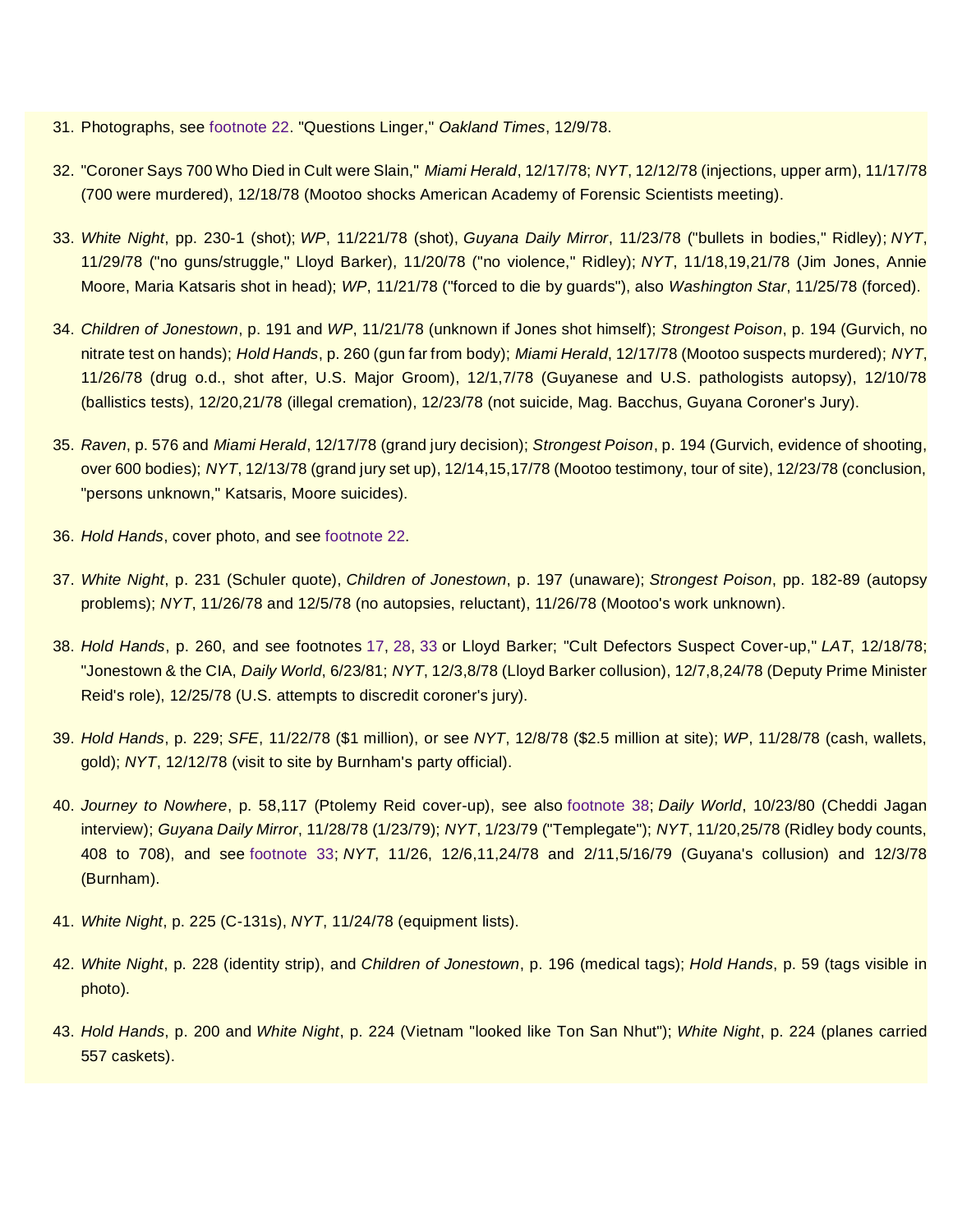- 44. *Hold Hands*, pp. 200-1 (182 arrive last day); *White Night*, pp. 226, 231 (Maj. Hickman, "six days," first bodies arrive Dover 11/28); *NYT*, 11/24,26/78 (airlift details).
- 45. *Hold Hands*, p. 204; *White Night*, pp. 228-31 (description, "These were the worst").
- 46. *Hold Hands*, p. 201 (182 last day, 17 identified); *White Night*, p. 226 (Dover site), 227 (174 identified by Guyanese), 231 (183 in 82 caskets); *NYT*, 11/30/78 (Dover, map), 11/21/78 (50 U.S. experts sent), 12/1/78 (46 identified).
- 47. *Hold Hands*, p. 204 (Jones cremated), and see [footnote 8.](https://ratical.org/ratville/JFK/JohnJudge/Jonestown.html#fn8)
- 48. *Hold Hands*, p. 203 (families not permitted to see remains), and personal interviews; *Baltimore Sun*, 12/28/78 (only 259 claimed by families); *NYT*, 12/22/78, 1/8,24/79, 2/17/78, 3/31/79, 4/18/79 (Dover body counts 675 to 547) and 4/26.
- 49. *Strongest Poison*, pp. 182-9; *NYT*, 12/21/78, and 1/10/79 (New Jersey says cremation illegal, censures six doctors); *NYT*, 11/30/79 (Delaware legal problems).
- 50. "Medical Examiners Find Failings by Government on Cult Bodies," *NYT*, 12/3/78; *Rescue Mission Report*, Joint Chiefs of Staff, Special Operations Review (GPO, 1980); *Delta Force*, Charles Beckwith (Harcourt Brace & Jovanovich, 1983).
- 51. *White Night*, pp. 228-9 (no autopsies, death certificates in Guyana); *NYT*, 12/12/78 (Dr. Sturmer, National Assoc. of Med. Examiners); *NYT*, 12/3/78 (other medical examiners complain, "legally dubious method"); *NYT*, 12/16/78 (Sturmer again), 12/4/78 (embalmed) and [footnote 8](https://ratical.org/ratville/JFK/JohnJudge/Jonestown.html#fn8) (cremations).
- 52. *Hold Hands*, p. 203 and *American Funeral Director*, Jan. 1979; *NYT*, 12/1,2/78 (FBI fingerprint 911, or 700, and identify 255).
- 53. *Children of Jonestown*, p. 197; *Hold Hands*, p. 204; *Strongest Poison*, pp. 182-89; *NYT*, 12/3,18/79 (quotes), 12/13,16,17,19/78 (autopsies, complaints), 12/25/78 ("few facts"), and [footnote 37](https://ratical.org/ratville/JFK/JohnJudge/Jonestown.html#fn37) (Mootoo's work unknown).
- 54. *Raven*, p. 527; *Hold Hands*, pp. 32 (photo), 53-4, and *WP*, 11/21/78 (diagram); *NYT*, 11/21/78 (illus.).
- 55. *White Night*, p. 197; *Raven*, p. 533; *Strongest Poison*, p. 131; *Children of Jonestown*, pp. 168-70; *NYT*, 2/20/79 (not guilty plea).
- 56. *Ibid. - Raven*
- 57. *White Night*, p. 197, *Raven*, p. 525ff (ambush described); *Hold Hands*, p. 256 (Layton's "dumb stare"), and *LAT*, 11/28/79 (Layton as "robot"); *Journey to Nowhere*, pp. 96-98 (Beikman in court "staring"); *NYT*, 12/15/78 (Layton insanity defense), 12/21/78 (Layton "responsible").
- 58. *White Night*, p. 197.
- 59. *WP*, 11/21/78 (Laytons' role, Jones' quote); *Boston Globe*, "Killers Hunted," 11/21/78; *SFE*, 11/22/78 (7 involved); *NYT*, 11/20/78 and 12/18/78 (lists of dead), 11/21/78 and 12/21/78 (Kice named, Joe Wilson gave Ryan gun at ambush),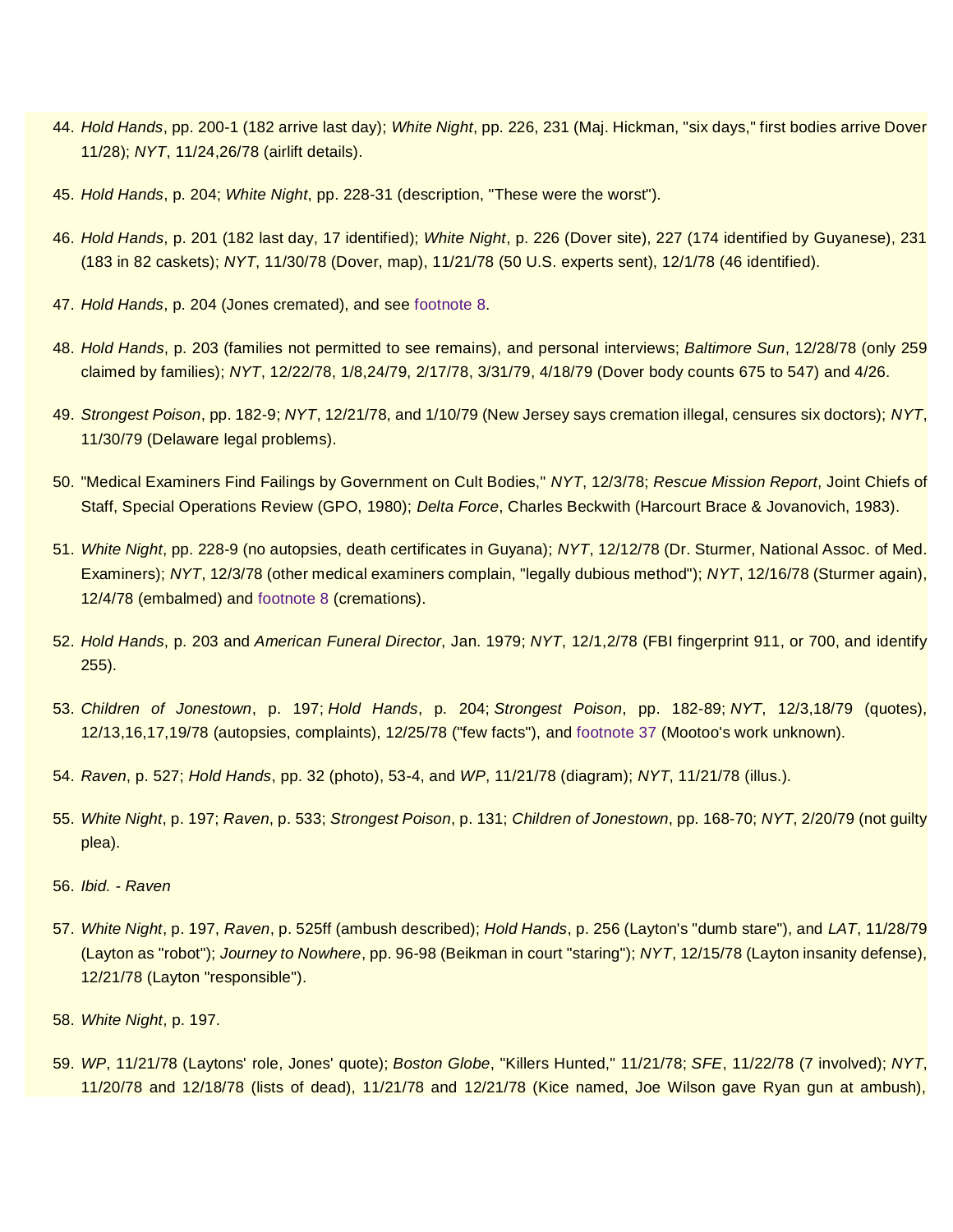11/29/78 and 12/9/78 (claim all dead, 8 warrants dropped), 12/21/78 (survivors scared to fly with "others"), 11/22 and 12/20/78 (Stephan Jones, Tim Carter, Michael Prokes arrested or charged with murders), 11/22,25/78 and 12/15,17/78 (Cobb, Rhodes, Moore, Clayton, named survivors), 12/6/78 (3 escape to Caracas & Miami *before* massacre).

Who Killed Ryan? *NYT*, 11/22/78 (FBI investigates "conspiracy"), 12/28/78 (Tim Jones takes 5th amendment on Ryan shooting).

- 60. *Raven*, p. 573 (elite squad), *Hold Hands*, p. 145; *Newsweek*, 12/4/78; *Daily World*, 6/23/81 (Holsinger).
- 61. "Grim Report," Kilduff, *SFC*, 6/15/78 (guards, abuse); *Newsweek*, 12/4/78 (different food, treatment); *LAT*, 11/28/78 (Debbie Layton Blakey, "upper middle-class whites").
- 62. *White Night*, p. 139; *Raven*, p. 403 (*Cudjoe*); and *Raven*, p. 241 (obeyed orders).
- 63. *Chicago Defender*, cited in *Black Panther News*, 12/30/78 (UNITA recruits for Africa); "Ryan Murder Suspect Resembles Robot," Hall, *LAT*, 11/26/78 (programmed), *NYT*, 11/30/78 (survivors had special privileges).
- 64. *Hold Hands*, p. 150; *Strongest Poison*, p. 85 (% women); "Questions Linger," *Oakland Times*, 12/9/78 (% Blacks); *NYT*, 11/20/78, 12/18/78 (death lists).
- 65. *WP*, 12/9/78 (FBI claims killers among dead), see footnotes [13,](https://ratical.org/ratville/JFK/JohnJudge/Jonestown.html#fn13) [23](https://ratical.org/ratville/JFK/JohnJudge/Jonestown.html#fn23) (missing people); *LAT*, 11/25/78 (Stanley Clayton, survivor, "hundreds were slain," "forced to die"); *NYT*, 12/6/78 (3 escape), 12/4/78 (Pan Am won't fly without armed guard), 1/29/74, ("cheers" heard), 12/23/78 ("persons unknown").
- 66. *Assassination of Leo J. Ryan*, p. 35; *Raven*, pp. 572-3; *Hold Hands*, p.254 ("hit squad"); *White Night*, p. 224 (rumors at site); *Journey to Nowhere*, p. 148 ("basketball team"); *LAT*, 12/18/78, *NYT*, 12/1,4/78 (fears in U.S.), *NYT*, 12/4/78 (SF police guard Temple, "at a loss"), 12/23/78 (radio orders to kill relatives, Jonestown to San Francisco day of massacre, FBI).
- 67. *Raven* (Prokes & Tim Carter), see [footnote 59,](https://ratical.org/ratville/JFK/JohnJudge/Jonestown.html#fn59) and *NYT*, 12/12/78 (Carter arrested with pistols).
- 68. *Hold Hands*, p. 30.
- 69. *NYT*, 11/22,23/78 (rumors, "master plan," Lane), 11/29 and 12/1/78 (FBI says "serious," Secret Service investigates), 12/11,23/78 (Buford testifies).
- 70. AP, May 19, 1979 (wrongly attributed to Cong. staff investigator George Berdes).
- 71. "Suicide Carnage," *Baltimore Sun*, 11/21/78 ("write the story"); *Hold Hands*, pp. 127, 221 (Lane, Garry lawyers for People's Temple); *NYT*, 11/23/78 (Garry once called Jonestown "paradise," says Jones "lost reason"); *NYT*, 11/21/78 (picked up in jungle by Guyanese troops),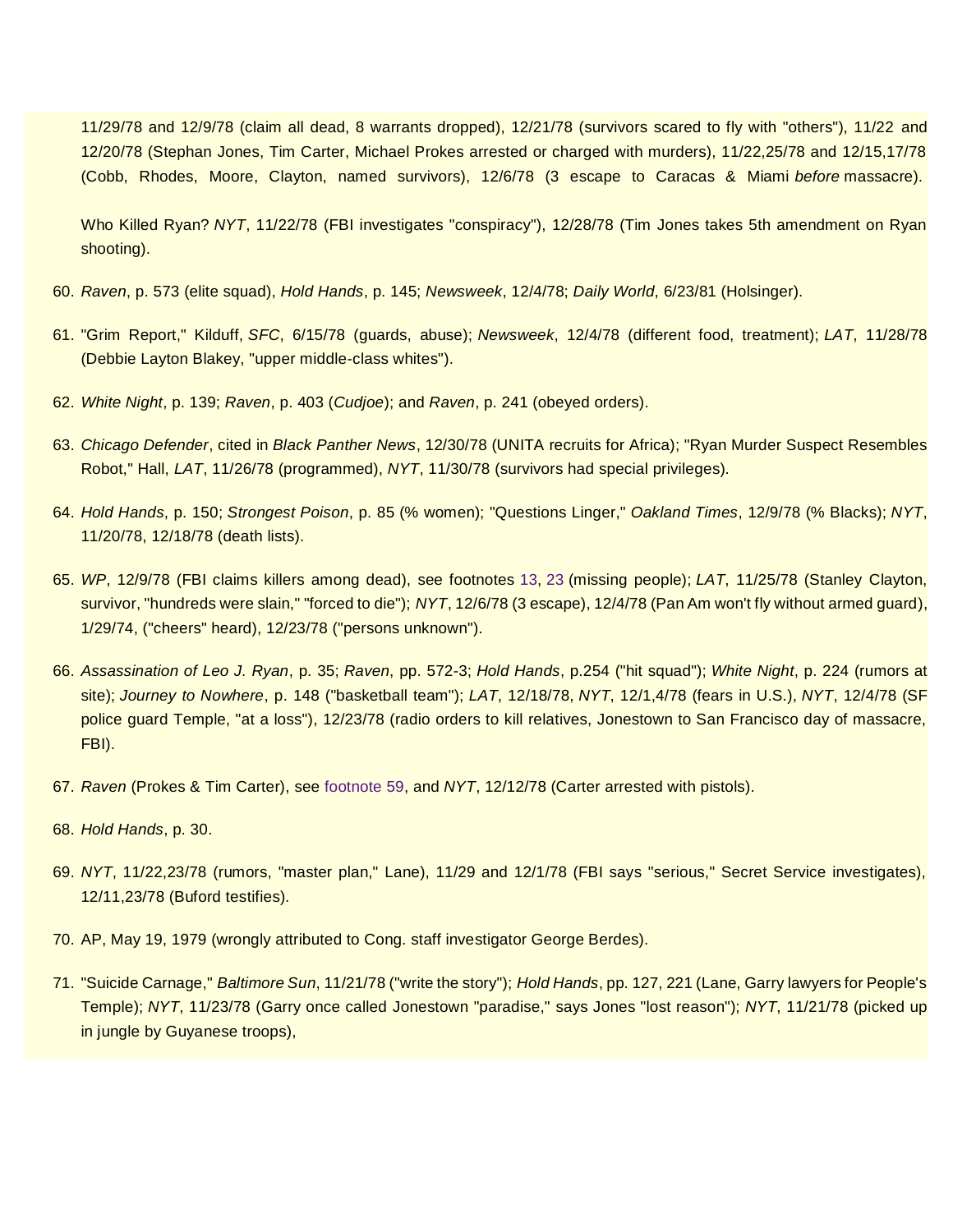- 72. *Raven*, p. 572 (survivors); *Guyana Daily Mirror*, 11/23/78 (32 captured by Guyanese); *NYT*, 11/30, 12/3,7,30/78 (reports of returning groups, totalling 30, more remain).
- 73. *Raven*, p. 575; "Fateful Prophecy is Fulfilled," *Newsweek*, 3/10/80; "Mills Family Murders: Could it be Jim Jones' Last Revenge?" *People*, 3/17/78.
- 74. *Hold Hands*, pp. 130-31, 254 (link of Jones to Moscone and Milk); *The Mayor of Castro Street*, Randy Shilts (St. Martin's, 1982); *NYT*, 1/17, 2/19, 4/24, 5/18, 5/22, 7/4/79 (Dan White arrest, trial, conviction, sentence); *NYT*, 5/22/79 (gay riot in response), 5/22/79 (White biography); *NYT*, 11/27 (murder), 12/6 ("no link"), 12/18/78 (illegal votes for Moscone); "The Milk/Moscone Case Reviewed," Paul Krassner, *Nation*, 1/14/84.
- 75. No note provided in original text.
- 76. *Los Angeles Herald*, 2/12/84.
- 77. *Hold Hands*, pp. 61,68 (KKK, Jones's racism); *NYT*, 11/26/78 (biography).
- 78. *Hold Hands*, pp. 62-3.
- 79. Personal interviews, Richmond, Indiana, 1981. *Raven*, p. 26 (Jones' boyhood); *Hidden Terrors*, A.J. Langguth (Pantheon, 1978) (Mitrione).
- 80. *Hold Hands*, pp. 63-4 (calling as minister), 66, 70 (ordained as minister); *NYT*, 11/22,29/79, 3/13/79 (Disciples of Christ).
- 81. *Hold Hands*, pp. 62, 64.
- 82. *Hold Hands*, pp. 66, 166 (monkey business); *White Night*, pp. 9-10 (Indiana U. link).
- 83. *Hold Hands*, p. 65 (faith healer); *Hidden Terrors*, pp. 17, 41 (chief of police).
- 84. *Hold Hands*, pp. 68, 102 (cure cancer), 75, 76, 103 (chicken livers); *Six Years*, p. 86ff (photos).
- 85. No note supplied in original text.
- 86. *Suicide Cult*, pp. 181-2.
- 87. *White Night*, p.236; *Journey to Nowhere*, pp. 95, 98 (Burnham's people defend him), *NYT*, 11/21 (murders), 11/26, 12/1,5,14/78 (charges and trials), 12/19/78 and 2/3/79 (Stephan Jones "confesses" and "retracts"), 11/28/78 (charged with Katsaris).
- 88. *Hidden Terrors*, p. 42; *Who's Who in the CIA*, Julius Mader (E. Berlin, 1968).
- 89. *Suicide Cult*, p. 21; *WP*, 11/22/78.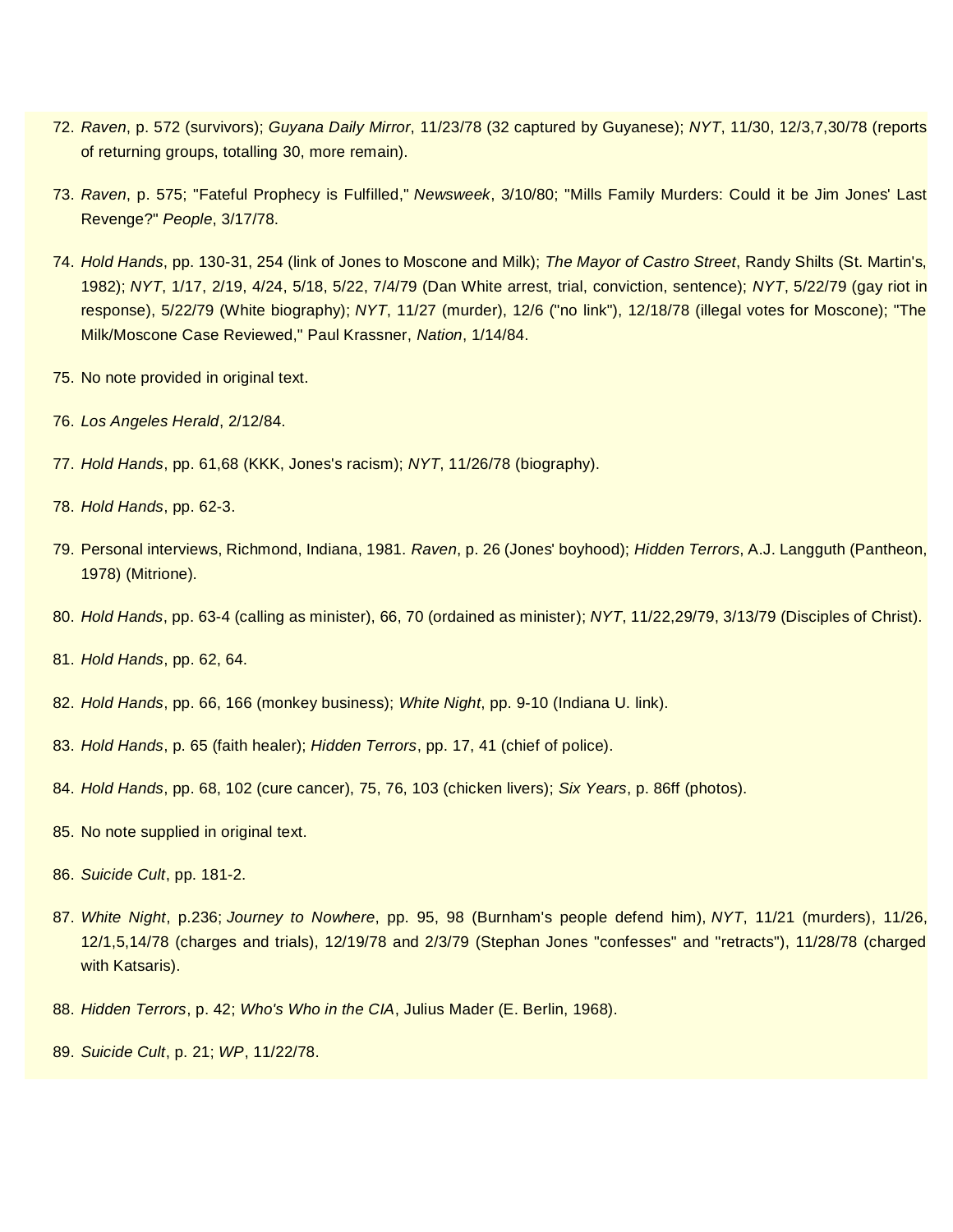- 90. *Hold Hands*, p. 65; *NYT*, 3/25/79 (also recruiting black families in Cuba, 1960).
- 91. "Jones' Mysterious Brazil Stay," *San Jose Mercury*, 11/78.
- 92. *San Jose Mercury*, 11/78; "Penthouse Interview: Stephan Jones," *Penthouse*, 4/79.
- 93. *Hidden Terrors*, pp. 63, 117, 249 (Mitrione in Brazil '62-'67).
- 94. *Ibid.,* pp. 139-40 (reference to *Who's Who in CIA*); *NYT*, 6/11,29/79 (Uruguay).
- 95. See it!
- 96. *Journey to Nowhere*, p. 247; *Hold Hands*, p. 171 (paid "pile of money," "\$5,000 to have sex with Ambassador's wife" cover story for payoff); *Suicide Cult*, p. 42 (money to travel around U.S. on return).
- 97. "Bishop's Report Names CIA," *WP*, 2/16/85; "Private Groups . . . Millions Raised," *WP*, 12/10/84; "Americares Foundation -- Central America Gets Private Aid," *WP*, 2/27/85 (Knights of Malta, CIA's Casey, Brezezinsky, Haig, funnel donations for "medicine" through Sterling Drugs, linked to I.G. Farben.).
- 98. *Journey to Nowhere*, p. 251.
- 99. "Guyana Tragedy Points to a Need for Better Care and Protection of Guardianship Children," *Comptroller General Report* (GPO, 1980); *NYT*, 1/25/79 (150 "foster children" in Ukiah), 2/14/79 (Mendocino agency says "none placed"), 2/17/79 (Sen. Cranston says 17 Ukiah children among dead).
- 100. "World Vision, Go Home," L. Lee, *Christian Century*, 5/16/79; "In the Spirit of Jimmy Jones," J. Fogarty, *Akwesasne Notes*, Winter, 1982; *NYT*, 2/26,4/4,11/16/75 and 12/25/79 (W.V. Cambodia), 4/2-5/75 and 6/30/79 (Vietnam work).
- 101. *Journey to Nowhere*, p. 220; "Jim Jones a Republican," *LAT*, 12/17/78 (John Birch); *Daily World*, 6/23/81 (Holsinger comments), and *NYT*, 11/24/78 ("helpful" reputation).
- 102. "Jim Jones was a Republican for 6 Years," *LAT*, 12/17/78; *Hold Hands*, p. 70 (Jones held 15% vote Mendocino County).
- 103. *Hold Hands*, p. 93.
- 104. *Hold Hands*, p. 84; *NYT*, 11/21/78 (Tim Stoen joins, legal advisor).
- 105. *Hold Hands*, p. 95 (Debbie Layton Blakey); *In My Father's House* (Layton's stories); *Strongest Poison* (Terry Buford), *NYT*, 12/4/78 (Layton family, 6 join).
- 106. *Six Years*, p. 86ff (photos); *NYT*, 11/22-24/78 (biography), 11/29/78 (college \$).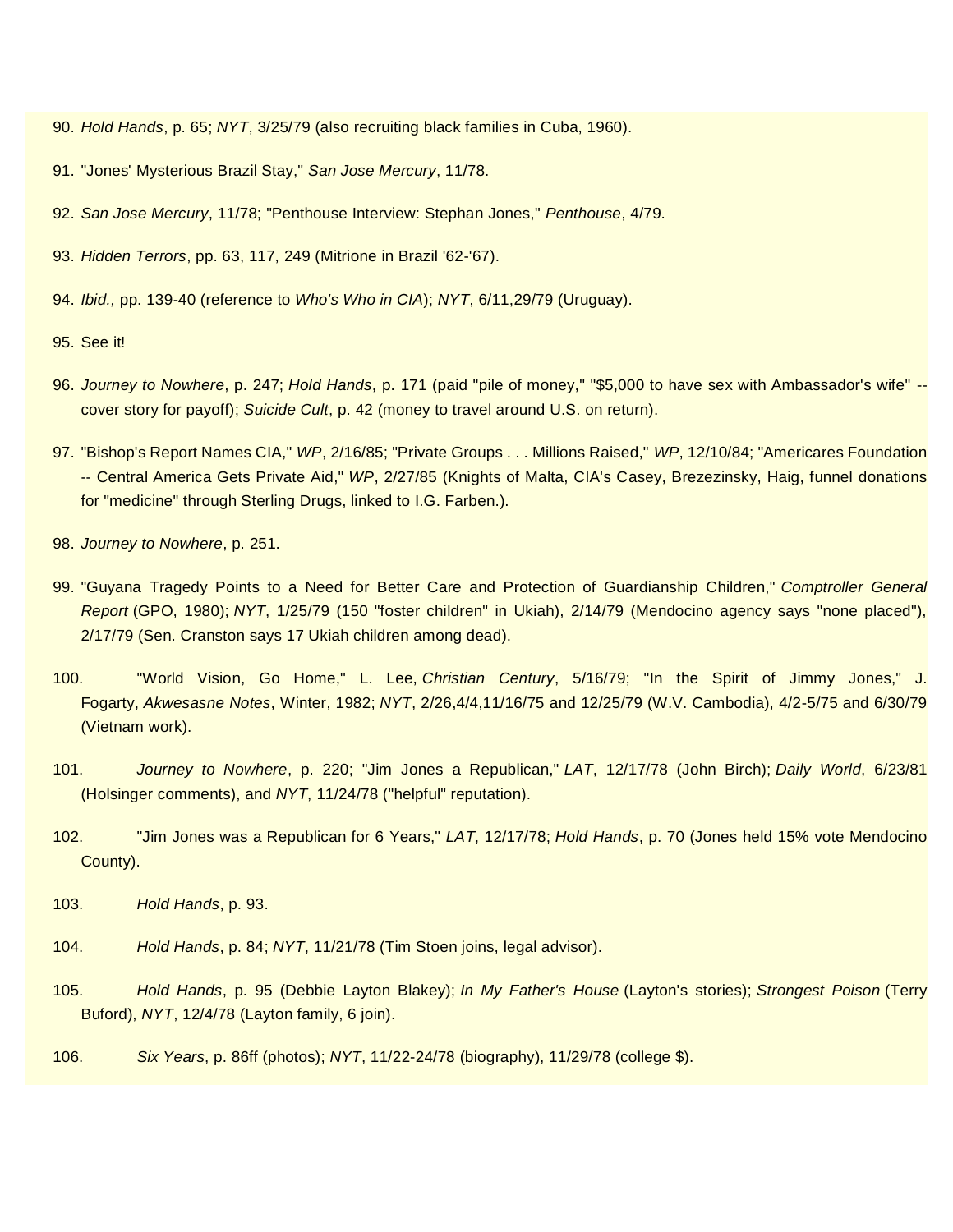- 107. *Strongest Poison*, p. 85; *Philadelphia Inquirer*, 11/19/78.
- 108. *Hold Hands*, p. 138 (family joins); "Cult Got Assets from Layton," *LAT*, 11/26/78; "Family Tragedy," *NYT*, 12/4/78 (aristocratic).
- 109. *Washington Post*, 1/22/78 (27,000 acres leased, 1974); *Daily World*, 6/23/81 (\$600,000).
- 110. *In My Father's House*, pp. 18-19.
- 111. *Hold Hands*, pp. 94, 127-8; *NYT*, 12/16-17/79 (Swiss bank accounts).
- 112. *Hold Hands*, p. 96; *Baltimore Sun*, 11/21/78; *NYT*, 11/21/78 (list), 12/5/78 (Stoen close to D.A. Hunter, later investigated Temple).
- 113. "Statement by Joe Holsinger," 5/23/80, citing *Strongest Poison* (Chapter 5), (Jones as "patriotic American"); *LAT*, 12/17/78; *NYT*, 12/1/78 (Reagan says Jones "close to Democrats").
- 114. *Hold Hands*, pp. 73-75, 79, 176.
- 115. *Hold Hands*, pp. 182-3; *Journey to Nowhere*, pp. 223-4, *WP*, 11/22/78 (Housing Commission); "DA Accuses Deputy Stoen," *SFE*, 1/21/79; *WP*, 11/22/78; *Baltimore Sun*, 11/21/78 (election and voter fraud); *NYT*, 12/18,20/78 (illegal Moscone votes).
- 116. *Journey to Nowhere*, p. 279 (welfare appointments); *NYT*, 12/18/79 (half of dead on Calif. Welfare sometime, 10% active, 51 fraud).
- 117. *Hold Hands*, p. 132 (Angela Davis), 213 and *NYT*, 11/23/78 (Roslyn Carter), *NYT*, 11/21/78 (list), also *WP*, 11/20/78 and *Baltimore Sun*, 11/21/78.
- 118. *Age of Surveillance*, Frank Donner (Random House, 1980); *Spying on Americans*, Athan Theoharis (Temple University Press, 1978; "Garden Plot and SWAT: U.S. Police as New Action Army," *Counterspy*, Winter, 1976.
- 119. *Secret Agenda*, Jim Hougan (Random House, 1984), pp. 99, 102; *Final Report*, Senate Select Committee on Presidential Campaign Activities (GPO, 1974), pp. 3-7 and *Hearings*, Vol. 3, pp. 1319-37 and-Vol. 4, pp. 1453-64 (describes Houston plan); *The Whole Truth: The Watergate Conspiracy*, Sam Ervin (Random House, 1980); "A New Watergate Revelation: The White House Death Squads," Johnathan Marshall, *Inquiry*, 3/5/79.
- 120. *COINTELPRO*, Nelson Blackstock (Vintage, 1976); *The FBI and Martin Luther King: From SOLO to Memphis*, David Garrow (Norton, 1981); *Assassination of Malcolm X*, George Breiterman (Pathfinder Press, 1976); also see on King harassment: *Nation*, 6/17/78, *Newsweek*, 9/28/81, and *NYT*, 3/17/75. Also browse *NYT*, 11/19-23/75 and 12/3-24/75.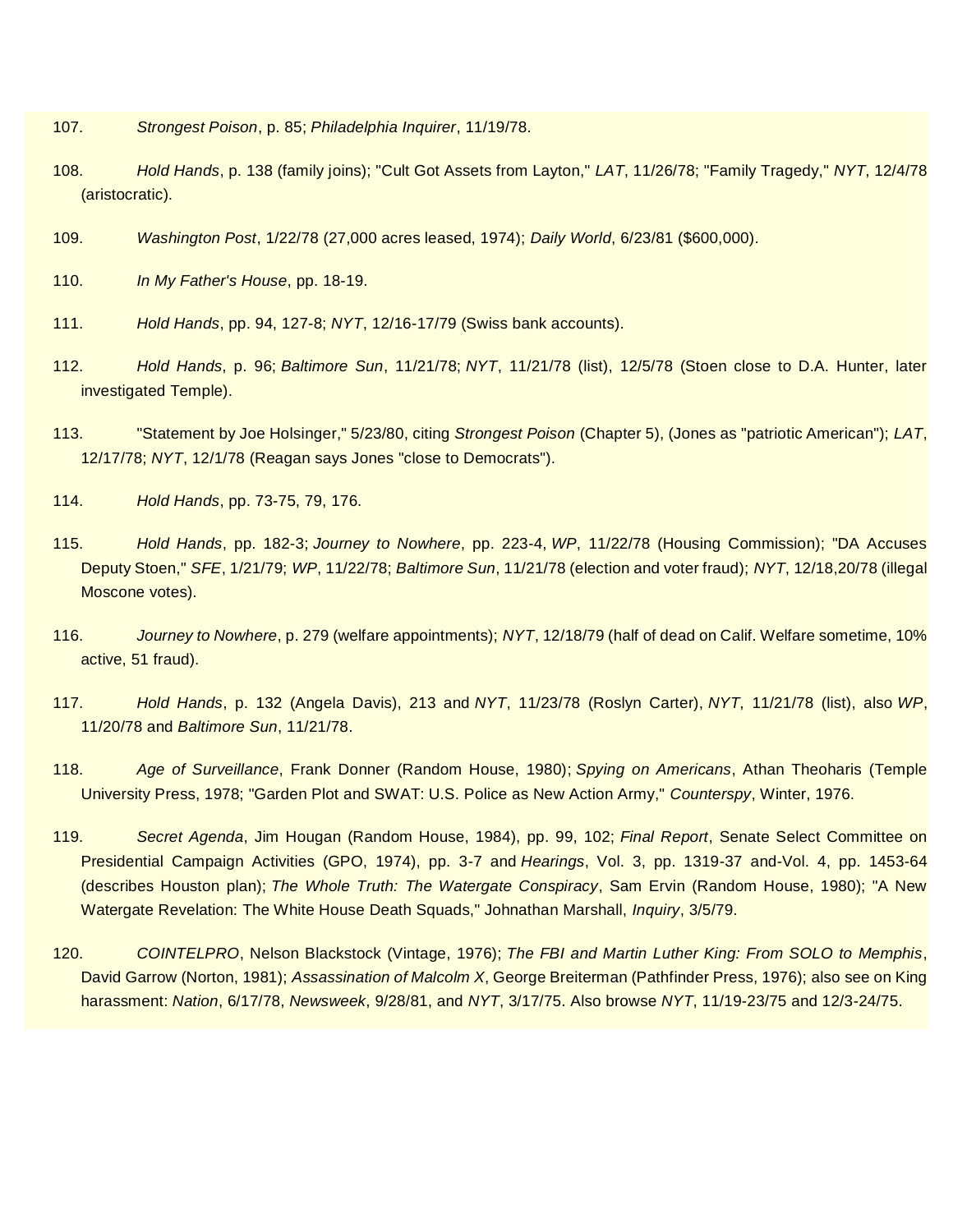- 121. "Remembering Ed Meese: From the Free Speech Movement to Operation Garden Plot," Johan Carlisle, *S.F. Bay Guardian*, 4/4/84; "Officer Ed Meese," Jeff Stein, *New Republic*, 10/7/81; "Ed Meese," *Rebel*, 12/13/84, Alex Dubro; "Bringing the War Home," Ron Ridenhour, *New Times*, 11/28/75.
- 122. "Garden Plot & SWAT," *Counterspy*, Winter, 1976.
- 123. "Why Civil Libertarians are Leery of Ed Meese," *Oakland Tribune*, 2/13/84.
- 124. "Jim Jones: The Seduction of San Francisco," J. Kasindorf, *New West*, 12/18/78; "Churchmen Hunt Clues on Cult's Lure for Blacks," H. Soles, *Christianity Today*, 3/23/79; "An Interpretation of People's Temple and Jim Jones," *Journal Interdenom. Theol. Ctr.*, Fall 1979; "Cuname, Curare & Cool Aid: The Politics that Spawned and Nurtured Jonestown," George Jackson (self-published, 1984).
- 125. *Hold Hands*, p. 87.
- 126. *Hold Hands*, pp. 88, 182-3.
- 127. *Hold Hands*, pp. 84, 100-1; "Jones Linked to Extortion," *LAT*, 11/25/78; *NYT*, 12/3/78.
- 128. *Hold Hands*, pp. 96, 172, 210-11.
- 129. "Seven Mysterious Deaths," Kathy Hunter, *Ukiah Press-Democrat*.
- 130. *LAT*, 11/25/78; *NYT*, 11/21/78 (Jones threatens to kill defectors).
- 131. *Journey to Nowhere*, pp. 49-50, 67, 102.
- 132. *Assassination of Leo J. Ryan*, p. 316 (Debbie Layton affidavit); *LAT*, 11/18/78; *NYT*, 11/20; 12/5/78 (White Nights).
- 133. *Hold Hands*, pp. 71-2, 180; *NYT*, 11/21,28/78 and 12/7/78 (abuse complaints, ignored).
- 134. "Inside People's Temple," Kilduff, *New West*, 8/1/77; "Jim Jones: The Making of a Madman," Phil Tracy, *New West*, 12/18/78; *LAT*, 12/8/78.
- 135. *Hold Hands*, pp. 16, 130, 136-7; "Scared Too Long," *SFE*, 11/13/77 (Houston death); *NYT*, 11/21/78.
- 136. *Hold Hands*, p. 127, 133.
- 137. *Hold Hands*, p. 136 (against advice); *NYT*, 11/21/78 (Speiers makes out will).
- 138. Personal interviews with Joe Holsinger, Ryan's aide, 1980; *NYT*, 11/21/78, 12/16/78 (panic).
- 139. *Hold Hands*, pp. 87-8, 100.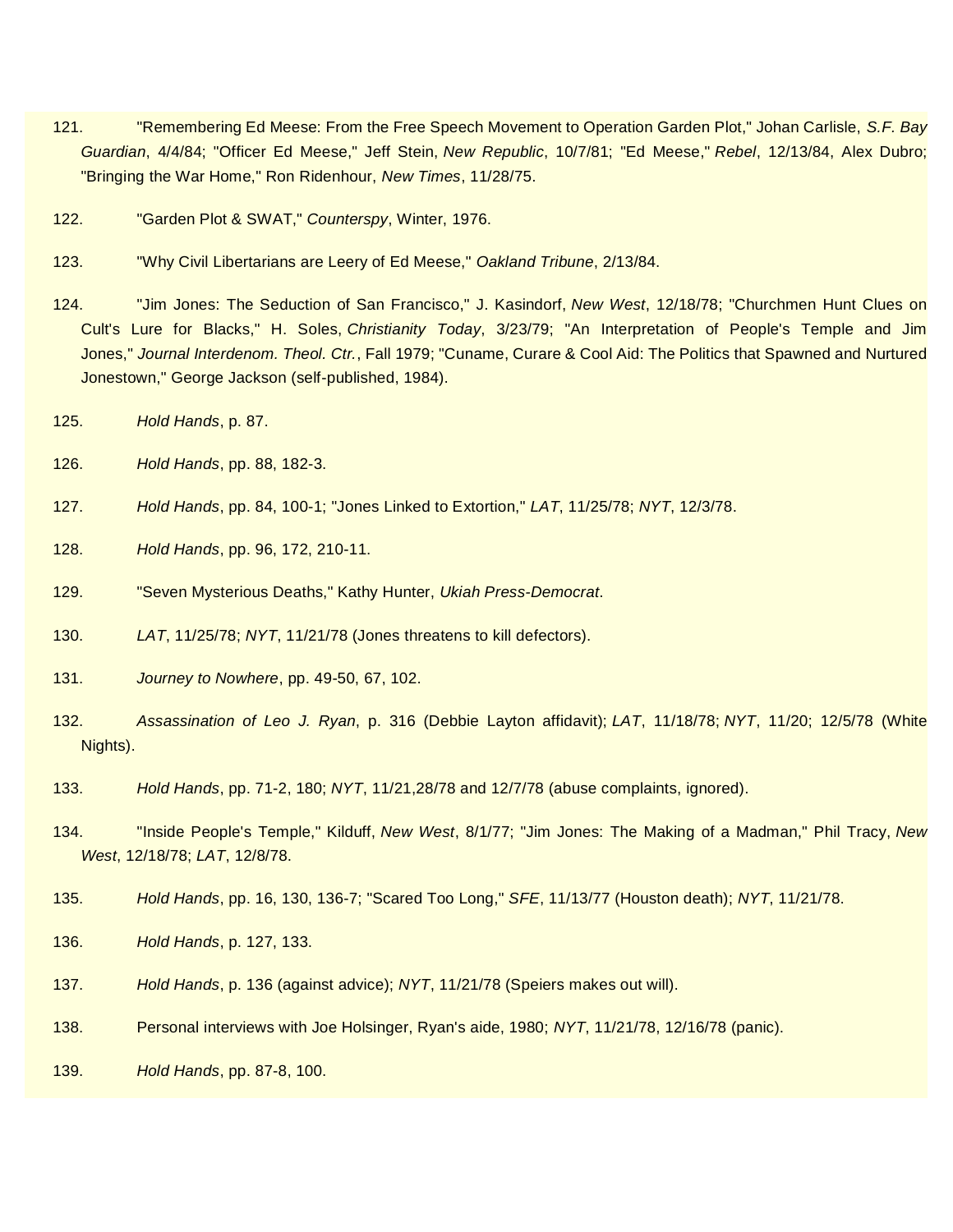- 140. *White Night*, p. 226; *Hold Hands*, p. 232, *SFC*, 11/23/78 ("doubles").
- 141. *The Second Oswald*, Popkin (Berkeley, 1968).
- 142. See [footnote 34.](https://ratical.org/ratville/JFK/JohnJudge/Jonestown.html#fn34)
- 143. *White Night*, p. 227 (autopsy, identification); *Hold Hands*, p. 262 (photo); "New Mystery: Is Jones Dead?" *NY Daily News*, 11/23/78.
- 144. *NYT*, 11/24/78 (fingerprints).
- 145. *Hold Hands*, pp. 77, 83; *In My Father's House*, pp. 115-6.
- 146. "Jungle Geopolitics in Guyana: How a Communist Utopia that Ended in a Massacre Came to be Sited," *American Journal of Economics & Sociology*, 4/81.
- 147. *Guyana Massacre* (photo of Garry at Temple).
- 148. *SFE*, 1/9/79. Also see my ["Jonestown Banks"](https://ratical.org/ratville/JFK/JohnJudge/JonestownBanks.html) piece.
- 149. *Journey to Nowhere*, p. 126.
- 150. "James G. McDonald: High Commissioner for Refugees, 1933-35," *Werner Lib. Bull. #43-44*; "Refugee Immigration: Truman Directive," *Prologue*, Spring 1981; *Caribbean Review*, Fall 1981.
- 151. *Journey to Nowhere*, pp. 117-18 (interior development); "Guyana's National Service Program," *Journal of Administration Overseas*, 1/76; *Caribbean Review*, Fall 1981, 1982.
- 152. "Mineral Resources Map," *Area Handbook for Guyana*, State Department (GPO, 1969); *White Night*, p. 238 (Burnham); *Hold Hands*, p. 149.
- 153. *White Night*, p. 238 (Burnham on importing labor, "exploit the exploitable").
- 154. *Hold Hands*, p. 144 (Embassy visits since 1973); "Consulate Officers: Babysitters," *NYT*, 11/29/78 and *NYT*, 12/6,11,24/78 (Guyana denies links), but see 5/16/79 (House Report charges collusion), and 12/5/78; 5/4,16/79 (House report critical of role of U.S. Embassy).
- 155. *Hold Hands*, p. 146.
- 156. "Brother Forced To Go To Jonestown," *LAT*, 11/27/78 (kill whole family threat); Personal interview with Guyanese present, 1980 (bound and gagged).
- 157. *Journey to Nowhere*, p. 107, (guards, "state within a state"); *Hold Hands*, p. 127 (coercion by armed guards, Yolanda Crawford), personal interview with Guyanese living within 5 miles of site, 1981.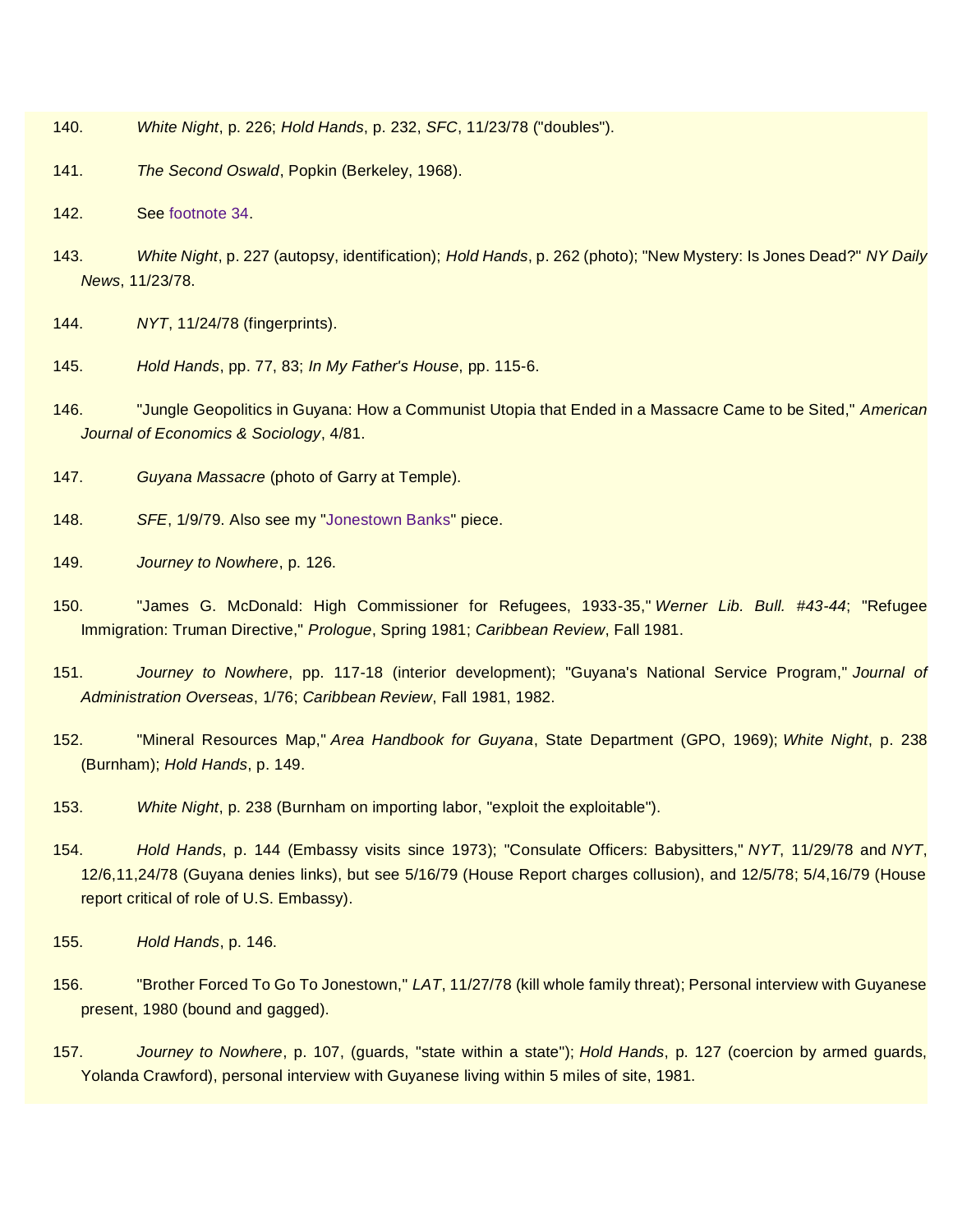- 158. *Journey to Nowhere*, pp. 73-4 (adoption, 7 Guyanese children among dead); *Guyana Daily Mirror*, 11/23/78.
- 159. *Hold Hands*, p. 39 (Gerry Parks), 156 (Blakey); "Life in Jonestown," *Newsweek*, 12/4/78; "Jonestown," Michael Novak, *AEI Reprint #94*, 3/79 (work and food).
- 160. *Holsinger Statement*, 5/23/80, *NYT*, 11/23/78 ("preoccupied with").
- 161. *Hold Hands*, pp. 50-51 (Tim Bogue), 157-63, 170-1 (public rape); "People's Temple in Guyana is a Prison," *Santa Rosa Press Democrat*, 4/12/78; *Newsweek*, 12/4/78 (special treatment); *SFC*, 6/15/78; *Baltimore Sun*, 11/21/78; *NYT*, 11/20/78 (slaves, torture), 12/4/78 (denials).
- 162. No entry supplied in original manuscript.
- 163. *Trading with the Enemy*, Charles Higham (Dell, 1983), p. 23 (Schacht role in war); *NYT*, 10/11/79 (Auschwitz plan).
- 164. *Miami Herald*, 3/27/79 (set up accounts); *LAT* 11/18/79, and see my ["Jonestown Banks"](https://ratical.org/ratville/JFK/JohnJudge/JonestownBanks.html)); *NYT*, 11/21,23,28,29/78; 12/2,3,8,16,20/78 (millions described in various places); *NYT*, 1/13/79 (IRS says back *taxes* would be millions), 12/3/78 (\$2 million real estate).
- 165. *LAT*, 1/5/78; *SFC*, 1/9/79, and see my ["Jonestown Banks"](https://ratical.org/ratville/JFK/JohnJudge/JonestownBanks.html) again; *NYT*, 8/3/79 (puts Panama and Venezuela accounts at \$15 million plus), *NYT*, 1/24/79 (receivership), 12/19/78 and 2/11; 10/11/79 (U.S. and Guyanese government and relatives claim it).
- 166. *In My Father's House*, pp. 18, 19.
- 167. *Assassination*, pp. 775-6, (199 SSA beneficiaries at site), *Hold Hands*, pp. 78, 139; *NYT*, 11/22/78 (200 get \$40,000/month), and 2/14/79 (Senate investigation). If the average check is \$200 a month, how do 199 people equal \$65,000?
- 168. *NYT*, 11/21/78 and 12/10/78 (guns on site don't match cartridges); *NYT*, 12/3178 (smuggling operations).
- 169. *Area Handbook*, *op cit.*, see [footnote 152.](https://ratical.org/ratville/JFK/JohnJudge/Jonestown.html#fn152)
- 170. *Operation Mind Control*, Walter Bowart (Dell, 1978); *The Search for the Manchurian Candidate*, John Marks (Times Books, 1978); "Project MK-ULTRA: CIA Program of Research in Behavior Modification," Senate Select Committee on Intelligence, *Hearings*, 8/3/77 (GPO, 1977); *WP*, "MK-ULTRA" (series), summer/fall 1977; *NYT*, 1/30/79 (overview of MK-ULTRA).
- 171. *Individual Rights and the Federal Role in Behavior Modification*, Senate Subcommittee on Constitutional Rights (GPO, 1974); *NYT*, 1/25/79 (children), 2/7,10/79 (blacks), *Philadelphia Inquirer*, 11/26/79 (prison).
- 172. *The Mind Manipulators*, Scheflin & Opton (Grosset & Dunlap, 1978); *The Mind Stealers: Psychosurgery and Mind Control*, S. Chavkin (Houghton-Mifflin, 1978); "Proposal for the Center for Reduction of Life-Threatening Behavior," J.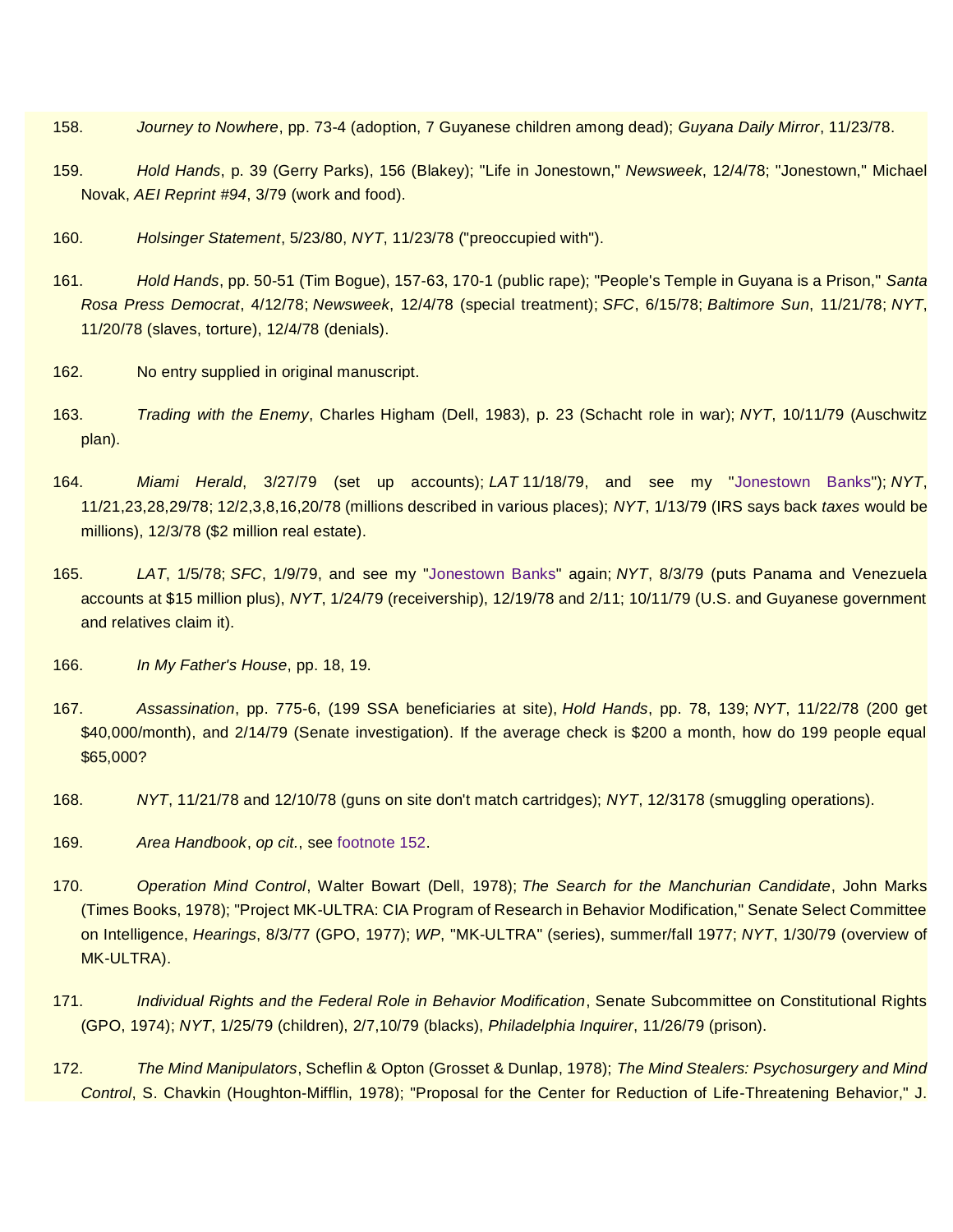West, 9/l/78; Correspondence, Dr J. Stubblebine, Calif. Director of Health to Dr. Louis J. West, 1/22/73 (reprinted in *Individual Rights*, above); "Nike Nonsense: Army Offers Unused Nike Bases to UCLA Violence Center," *Madness Network News*, 2/19/74; *Mind Stealers*, p. 91 (Drs. Mark, Ervin), and *NYT*, 2/7,10/79 (electrodes); *LAT*, 11/26/78 (Dr. West writes "psycho-autopsy" of Jonestown.)

- 173. *NYT*, 11/28/78 (criminal rehab program at Jonestown), and 1/25/79 (children); see also footnotes [21,](https://ratical.org/ratville/JFK/JohnJudge/Jonestown.html#fn21) [59,](https://ratical.org/ratville/JFK/JohnJudge/Jonestown.html#fn59) [64](https://ratical.org/ratville/JFK/JohnJudge/Jonestown.html#fn64) (race, sex, age composition of dead).
- 174. *Raven*, p. 347. *Holdinger Statement*, 5,23/80; *NYT*, 11/23/78 (medical records).
- 175. *Control of Candy Jones*, Donald Bain (Playboy Press, 1979); "The CIA's Electric Kool Aid Acid Test," Tad Szulc, *Psychology Today*, 11/77. See also footnotes [170,](https://ratical.org/ratville/JFK/JohnJudge/Jonestown.html#fn170) [172](https://ratical.org/ratville/JFK/JohnJudge/Jonestown.html#fn172) (books).
- 176. *Physical Control of the Mind: Toward a Psychocivilized Society*, José M. Delgado (Harper & Row, 1969); *Psychotechnology: Electronic Control of Mind & Behavior*, Robert L. Schwitzgebel (Holt, Rinehart & Winston, 1972).
- 177. *Hold Hands*, p. 17; *Children of Jonestown*, p. 16 (population of Georgetown, drugs); "Jones Community Found Stocked with Drugs to Control the Mind," *NYT*, 12/29/78.
- 178. *Children of Jonestown*, p. 16; *NYT*, 12/29/78 ("used to control").
- 179. *Children of Jonestown*, p. 16 (thorazine); *NYT*, 12/29/78 (drugs found); *Daily World*, 6/23/81 (Holsinger).
- 180. *Hold Hands*, p. 12.
- 181. *Hold Hands*, p. 190-3 (brainwash methods); *Daily World*, 6/23/81 (Holsinger).
- 182. *Hold Hands*, p. 257 (Luckhoo, lawyer for Temple); *White Night*, pp. 257-8 (Burnham "conversion"), *Sir Lionel*, Fred Archer (Gift Publications, 1980) (Luckhoo biography); *NYT*, 12/15/79 (Luckhoo has gotten 299 murder acquittals).
- 183. "In the Spirit of Jimmy Jones," *Akwesasne Notes*, Winter, 1982.
- 184. "Full Gospel Businessmen Dine with Kings," *L.A. Herald*, 1/29/85; "Annual White House Prayer Breakfast," National Public Radio, 2/1/85 (mysterious fellowship).
- 185. "Hundreds Were Slain Survivor Says," *LAT*, 11/25/78; *NYT*, 12/6/78 (suicide plans); *NYT*, 11/21/78 and 12/10/78 (secrecy, panic, reaction to press coming).
- 186. *Journey to Nowhere*, pp. 56-7, 141; *NYT*, 11/23/78 (Freed calls Jones "Devil").
- 187. *Newsweek*, 12/4/79; *WP*, 11/19/78 and ff, *NYT*, 11/20, 12/3/78, 10/11/79; *Time*, 12/4/78; "Nightmare in Jonestown" (maps).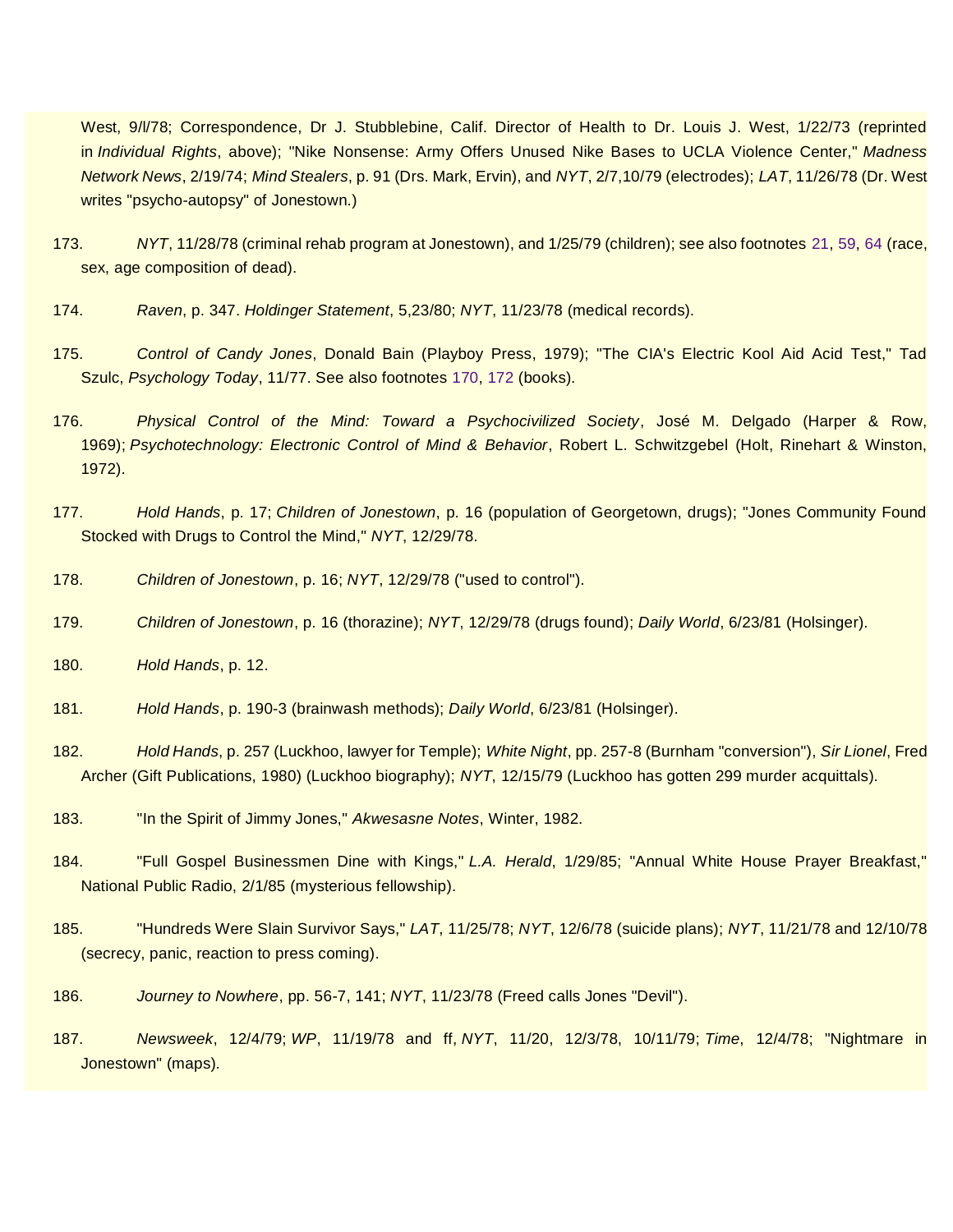- 188. *Journey to Nowhere*, pp. 63-4; "Hill Rules Cult with Iron Fist," *Cleveland Plain Dealer*, 12/4/78; *NYT*, 12/4,5/78.
- 189. *Daily World*, 6/23/81, 10/23/80 (Holsinger and Cheddi Jagan); "Hill Rules," *CPD*, 12/4/78 (Hill admits); *NYT*, 12/19/78 (guns missing at site); Personal interview with Jagan, 1981 (guns, shoes).
- 190. "Hill Rules," *CPD*, 12/4/78; *CBS*, "60 Minutes," 11/18/80 (Hill interviewed).
- 191. "West German Concentration Camp in Chile," Konrad Ege, *Counterspy*, 12/78.
- 192. *Death in Washington*, Don Freed (Lawrence Hill, 1980) (Townley Welch); *Aftermath*, Lasislas Farago (Avon Press, 1974) (Bormann, Mengele); *NYT*, 11/7/84 (Pisagua camp).
- 193. *Six Years*, p. 122.
- 194. *The Politics of Heroin in Southeast Asia*, Alfred McCoy (Harper & Row, 1974); "Jonestown Resettlement Plan," *SFE*, 8/18/80.
- 195. Correspondence, EPICA, 4/2/80 (Dominca plan); *NYT*, 4/11, 5/6, 6/12/79 (complicated intermesh of Sam Brown, Director of Peace Corps who invented Jamaica Plan, Dr. Peter Bourne and his lover Mary King, appointed Deputy Director of Action programs, the scandal of White House Drug Abuse advisor Bourne writing fake prescriptions for Carter aide Ellen Metesky, later Peace Corps director herself, and the resignation of the first Black Peace Corps administrator, Dr. Carolyn Payton (formerly Caribbean Desk there) over disagreements with Brown on the Jamaican plans); "The Jamaican Experiment," *Atlantic Monthly*, 9/83 (Reagan's current plans).
- 196. *American Labor & U.S. Foreign Policy*, Ron Radosh, p. 393 (cites other sources); *Journey to Nowhere*, p. 21 (Burnham, CIA role, "right wing"); *White Night*, (\$1 million destabilization plan); "How the CIA Got Rid of Jagan," Neal Sheehy, *London Sunday Times*, 2/23/67.
- 197. *White Night*, p. 257; "CIA Agent Witnessed Jonestown Mass Suicide," *San Mateo Times*, 12/14/79.
- 198. *White Night*, p. 256; *Who's Who in the CIA*, Julius Mader (E. Berlin, 1968); *Dirty Work: CIA in Europe*, Lou Wolff (Lyle Stuart, 1978); *Raven*, p. 590, note 66 (for Dwyer's non-denial).
- 199. *Hold Hands*, p. 29, 53; *Raven*, p. 534; *Holsinger Statement*, 5/23/80 (quote); "Don't Be Afraid to Die," *Newsweek*, 3/26/79; *NYT*, 3/15/79 (transcripts censor it); *NYT*, 11/19/79 (Dwyer at ambush); *NYT*, 12/7,9/78 (curious "discovery," delay).
- 200. *Daily World*, 6/23/81 (Holsinger); *NYT*, 11/25/78 (biography).
- 201. "Ryan's Ready," and "People's Temple," Reiterman, *SFE*, 11/17/78; "Angry Meeting in Guyana," Javers, *SFC*, 11/17/78.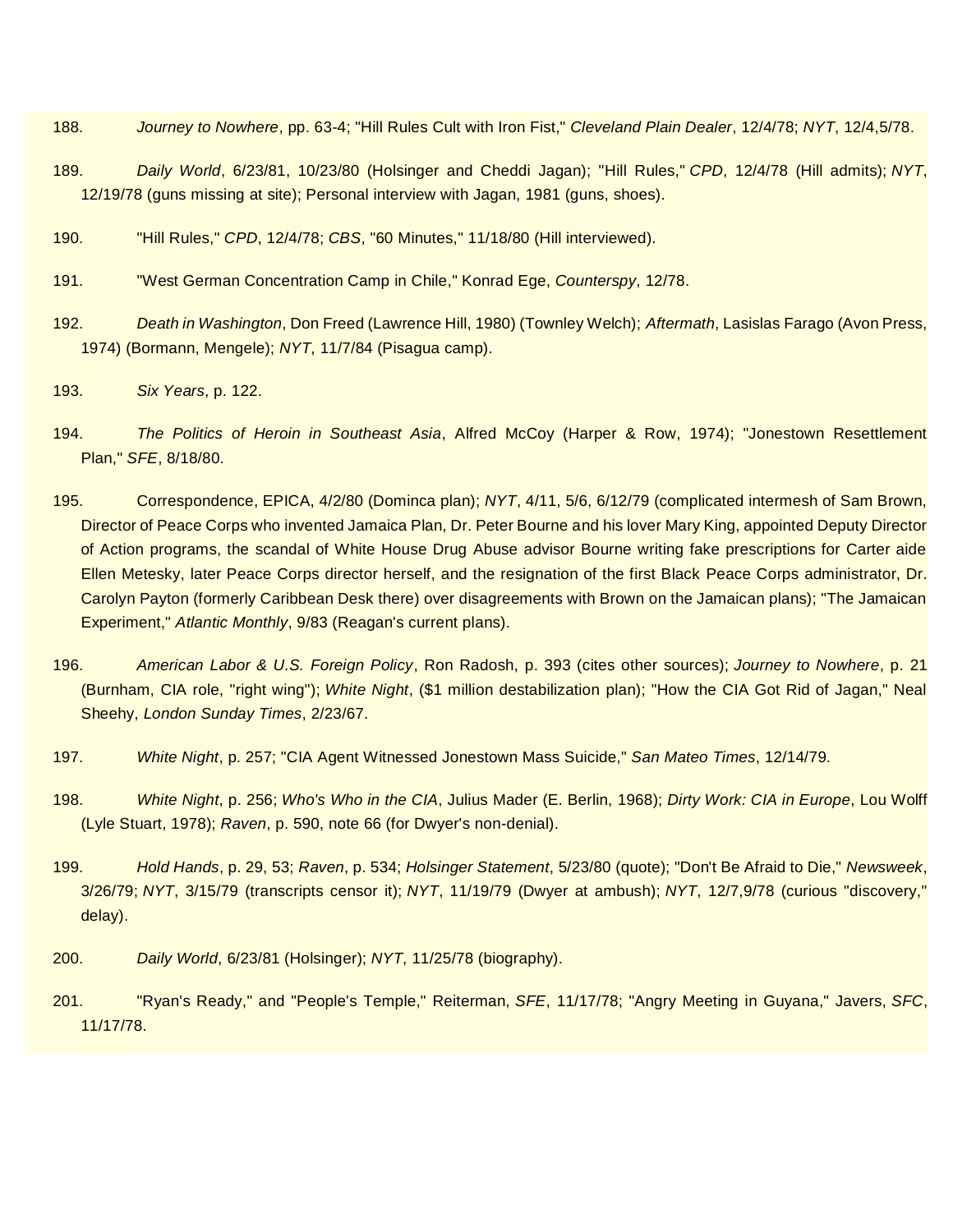- 202. *Assassination of Leo J. Ryan*, p. 9 (quote); *Daily World*, 6/23/81; *NYT*, 12/5,6,13/78 (role), 12/1/78 (cover-up with Blakey), 12/8/78 (biography).
- 203. *Information Services Company*, 7/80 (quote); *Daily World*, 6/23/81 ("sensitive Caribbean listening post," citing *White Night*).
- 204. *Daily World*, 6/23/81 (Holsinger).
- 205. "Performance of Department of State and American Embassy in Guyana in the People's Temple Case," Dept. of State (GPO, 1979); *Daily World*, 6/23/78 (Holsinger blames McCoy); *Assassination of Leo Ryan*, pp. 699-704 (role); *NYT*, 11/30/78, 12/5/78, 5/4,16/79 (Embassy criticisms); *NYT*, 11/20-22/78 (gave Ryan no warning); 12/2,4-6/78 (hostile to Ryan, sent FOIA to Jones).
- 206. Personal interview with Holsinger, 1980.
- 207. *CIA: A Bibliography*, R. Goehlert (Vance, 1980); *Gehlen: Spy of the Century*, Edward Spiro (Random House, 197 1); *The Pledge Betrayed*, Tom Bower (Doubleday, 1982); *The Belarus Secret*, John Loftus (Knopf, 1982); *Klaus Barbie: Butcher of Lyons*, Tom Bower (Pantheon, 1984); *Quiet Neighbors*, Allan Ryan (Harcourt, Brace, Jovanovich, 1984); *The Fourth Reich*, Magnus Linklater (Hodder & Stroughton, 1984); *Nazi Legacy*, Magnus Linklater (Holt, Rinehart & Winston, 1985); *Secrets of the SS*, Glenn Infield (Stein & Day, 1982); *Skorzeny: Hitler's Commando*, Glenn Infield (St. Martin's, 1981); "The Nazi Connection to the John F. Kennedy Assassination," Mae Brussell, *Rebel*, 1982.
- 208. *In My Father's House*, (Dugway chapter); "Family Tragedy," *NYT*, 12/4/78; *Holsinger Statement*, 5/23/80; *Who's Who* (Marquis, 1980) (Dr. Layton).
- 209. *In My Father's House*, pp. 18, 19; *The Crime and Punishment of I.G. Farben*, Joseph Borkin (Free Press, 1978); *The Sanctity of I.G. Farben's Spy Nests*, Howard Armbruster (self-published, 1956); *Treason's Peace*, Howard Armbruster (1947); *Trading with the Enemy*, *op cit.*, [footnote 163.](https://ratical.org/ratville/JFK/JohnJudge/Jonestown.html#fn163)
- 210. "Family Tragedy: Hitler's Germany to Jones Cult," Lindsey, *NYT*, 12/4/78.
- 211. *NYT*, 12/4/78 (met in England), see [footnote 209](https://ratical.org/ratville/JFK/JohnJudge/Jonestown.html#fn209) (Farben link); "Solvay et Cie Reorganizes U.S. Interests," *Houston Post*, 11/29/74.
- 212. *Holsinger Statement*, 5/23/80.
- 213. *Philadelphia Inquirer*, 11/22/78.
- 214. *White Night*, p. 256 (cites report), see [footnote 63.](https://ratical.org/ratville/JFK/JohnJudge/Jonestown.html#fn63)
- 215. *White Night*, p. 252 (minister); *Baltimore Sun*, 11/21/78 (Maria says CIA).
- 216. *Assassination of Leo Ryan*, p. 777 (lawyer role), see [footnote 195](https://ratical.org/ratville/JFK/JohnJudge/Jonestown.html#fn195) also, *NYT*, 12/4/78.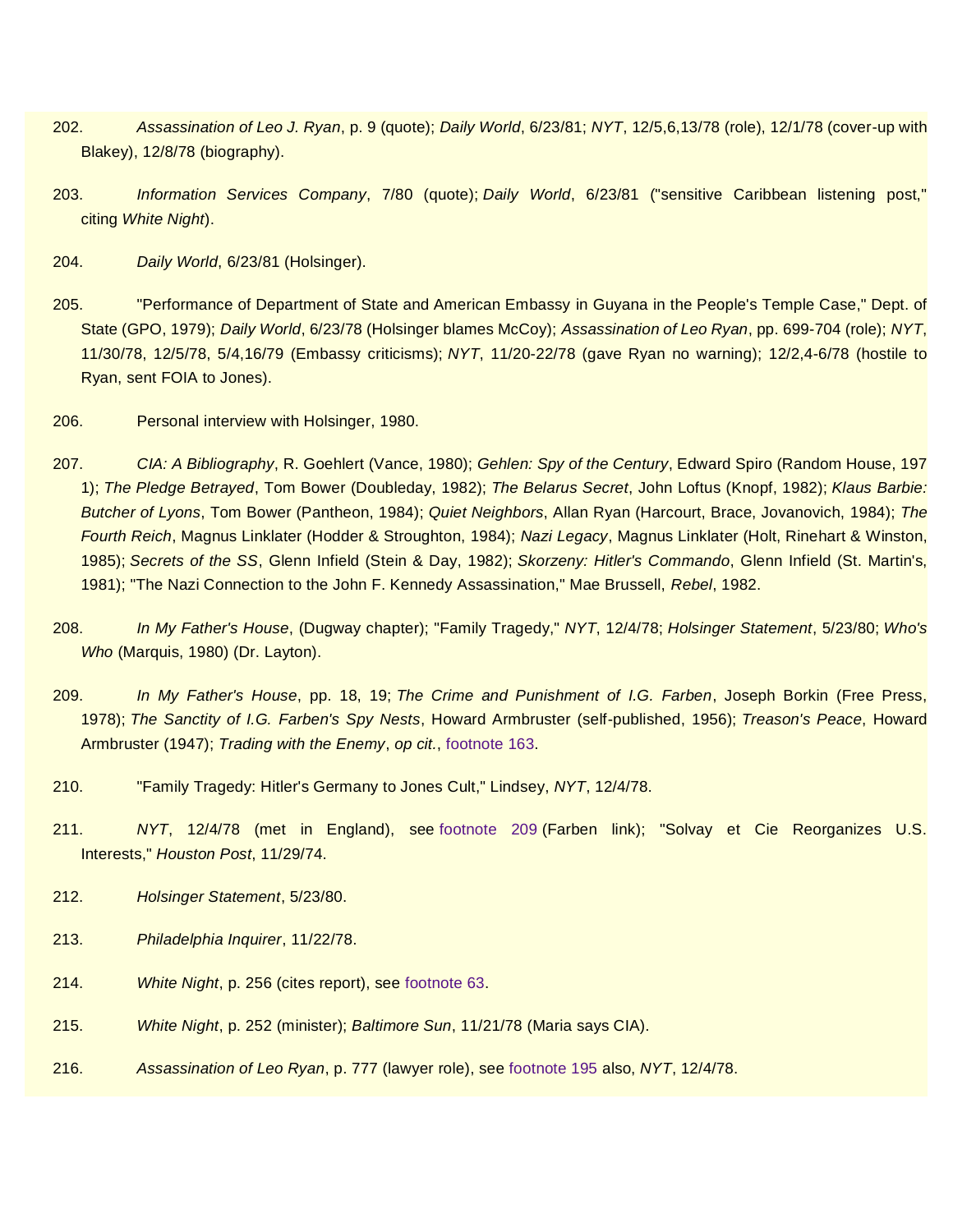- 217. *Public Eye*, Vol. 1, #1, 1975. *Proceedings, First Conference, WACL*, 9125-9167 (Taipei, R.O.C., 1967).
- 218. "Jones Disciple Goes to Court Tuesday," *Santa Cruz Sentinel*, 6/19/81 (CIA link alleged at Layton trial).
- 219. *White Night*, pp. 2 10-11 (note), *SFE*, 2/8/79 (\$ to USSR), *NYT*, 11/28/78 (suitcase); *NYT*, 11/28, 12/1,23/78 (details on her strange "suicide-murder"), *NYT*, 12/18/78 (letter), and 11/28, 12/18/78 (Prokes & Carter identified).
- 220. *Nation*, 3/26/79; "Jones Aide Dies After Shooting Himself," *Baltimore Sun*, 3/15/79,12/8/78 (\$2.5 million), *NYT*, 3/14/78 and *Strongest Poison* (FBI link).
- 221. *Hold Hands*, p. 165 (move to USSR), *SFC*, 1/21/79 (details of rumor), *NYT*, 11/27,28/78, 12/10/78, 1/1/79 (more details, quotes, tapes).
- 222. *White Night*, p. 229 (Guyana recovers \$); *NYT*, 12/8 (\$2.5 mil); *NYT*, 11/18, 12/19/78 (Soviets, \$39,000, refusal), and see *NYT*, 11/28; 12/3,10,18-20/78; and 1/1,2,9/79 (for *all*the smarmy details).
- 223. *SFE*, 1/9/79, and my ["Jonestown Banks"](https://ratical.org/ratville/JFK/JohnJudge/JonestownBanks.html).
- 224. *God's Banker*, DiFonzi (Calvi), *NYT*, 6/31/82 (Panama story); *NYT*, 12/5/78 (Lane and Buford knew names on accounts), and see ["Jonestown Banks"](https://ratical.org/ratville/JFK/JohnJudge/JonestownBanks.html) (disappears).
- 225. *Time*, 7/26/82.
- 226. *Children of Jonestown*, pp. 196-7 (orders from above).
- 227. "Close Look at Carter's Radical Fringe," *Human Events*, 11/11/78 (right wing view); *Migration & Development in the Caribbean*, Robert Pastor (Westview Press, 1985).
- 228. *Hold Hands*, p. 256; *NYT*, 11/21/78 (biography); also *Strongest Poison* (interviews).
- 229. *White Night*, p. 224 ("fearless"), *NYT*, 11/21/78 (biography).
- 230. "The Case Against Mark Lane," Brill, *Esquire*, 2/13/79; "Mark Lane: The Left's Leading Hearse Chaser," Katz, *Mother Jones*, 8/79; "People's Temple Colony Harassed," *SFE*, 10/4/78 (Lane charges CIA attack); *NYT*, 11/30/78 (Anthony Lewis critique); 12/5,7,16,29/78 (rumors and denials that Lane and Buford drained Swiss bank accounts), 2/4/79 (contradictory remarks), 2/4, 4/4, 9/21/79 (more charges, fake identity, theft), see *Strongest Poison* for comparison.
- 231. *Code Name Zorro*, Lane & Gregory (Prentice-Hall, 1977).
- 232. *Hold Hands*, p. 222; *NYT*, 6/14/78 (Lane as Ray's attorney); *Investigation of the Assassination of Martin Luther King, Jr.*, House Select Committee on Assassinations (HSCA), Hearings, Vols. 1-9 (GPO, 1979); *NYT*, 8/8,16/78 (Lane's view of HSCA, conspiracy against him), and *Strongest Poison*.

233. "Ray's Breakout," *Time*, 6/23/77.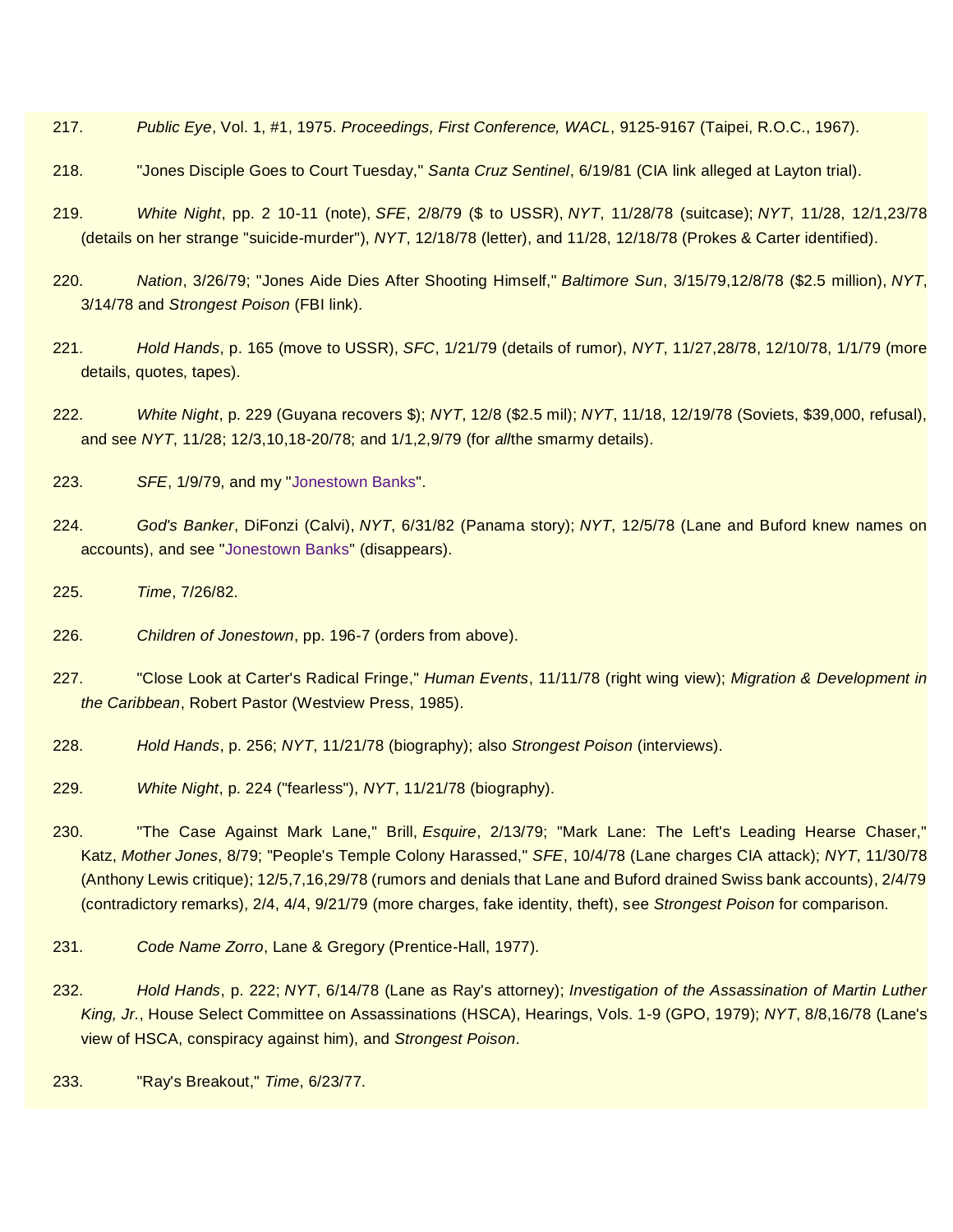- 234. "Tennessee Clemency Selling Scheme," *Corrections*, 6/79; "A Federal-State Confrontation," *National Law Journal*, 5/11/81.
- 235. *NYT*, 1/6,20/79 (Swearingen, documents), see also 1/16-18,27/79 Swearingen); *Code Name Zorro*, *[op cit](https://ratical.org/ratville/JFK/JohnJudge/Jonestown.html#fn231)*.; *NYT*, 1/20/79 (Swearingen, Chicago FBI to 1971); "Investigating the FBI," *Policy Review*, #18, Fall, 1981; David Martin "Breitel Report: New Light on FBI Use of Informants," *First Principles*, 10/80; "Prying Informants Files Loose from the Hands of Attorney General -- SWP v. Atty. General of U.S.," *Howard Law Journal*, Vol. 22, #4, 1979.
- 236. Personal call, 1978.
- 237. *Strongest Poison*, p. 402.
- 238. *Code Name Zorro*, pp. 165, 204-5.
- 239. *Ibid.,* p. 165.
- 240. *Ibid., Let the Trumpet Sound: The Life of Martin Luther King*, Oates (Mentor, 1982), p. 473.
- 241. *Code Name Zorro*, p. 168.
- 242. *Ibid.,* pp. 161-4; *Let the Trumpet Sound*, p. 476.
- 243. *Code Name Zorro*, pp. 165-70.
- 244. *Ibid.,* pp. 165-8, 205.
- 245. *Ibid.,* pp. 168-70.
- 246. *NYT*, 12/22/78; 1/1/79 (Buford at Lane's home); *Strongest Poison*, p. 402 (unconvincing denial), and see p. 1114 ("our house in Memphis").
- 247. "Memo Discusses Smuggling Witness to Guyana," Horrock, *NYT*, 12/8/78; *Strongest Poison*, p. 144 (testimony to HSCA).
- 248. "Memo Discussing Smuggling," *op. cit*., [footnote 247.](https://ratical.org/ratville/JFK/JohnJudge/Jonestown.html#fn247)
- 249. "Seven Mysterious Deaths," *op cit.*, [footnote 129.](https://ratical.org/ratville/JFK/JohnJudge/Jonestown.html#fn129)
- 250. *Hold Hands*, pp. 18, 223; *Assassination of Leo Ryan*, pp. 3, 52-3 (text); *Journey to Nowhere*, p. 163 (Lane quote); *NYT*, 12/8/78 (discouraging Ryan).
- 251. *Hold Hands*, p. 222; "Ryan's Ready," Reiterman, *SFE*, 11/17/78.
- 252. *Hold Hands*, pp. 212-3, 223 (sandwiches); *NYT*, 12/8178; 1/12/79 (no warning).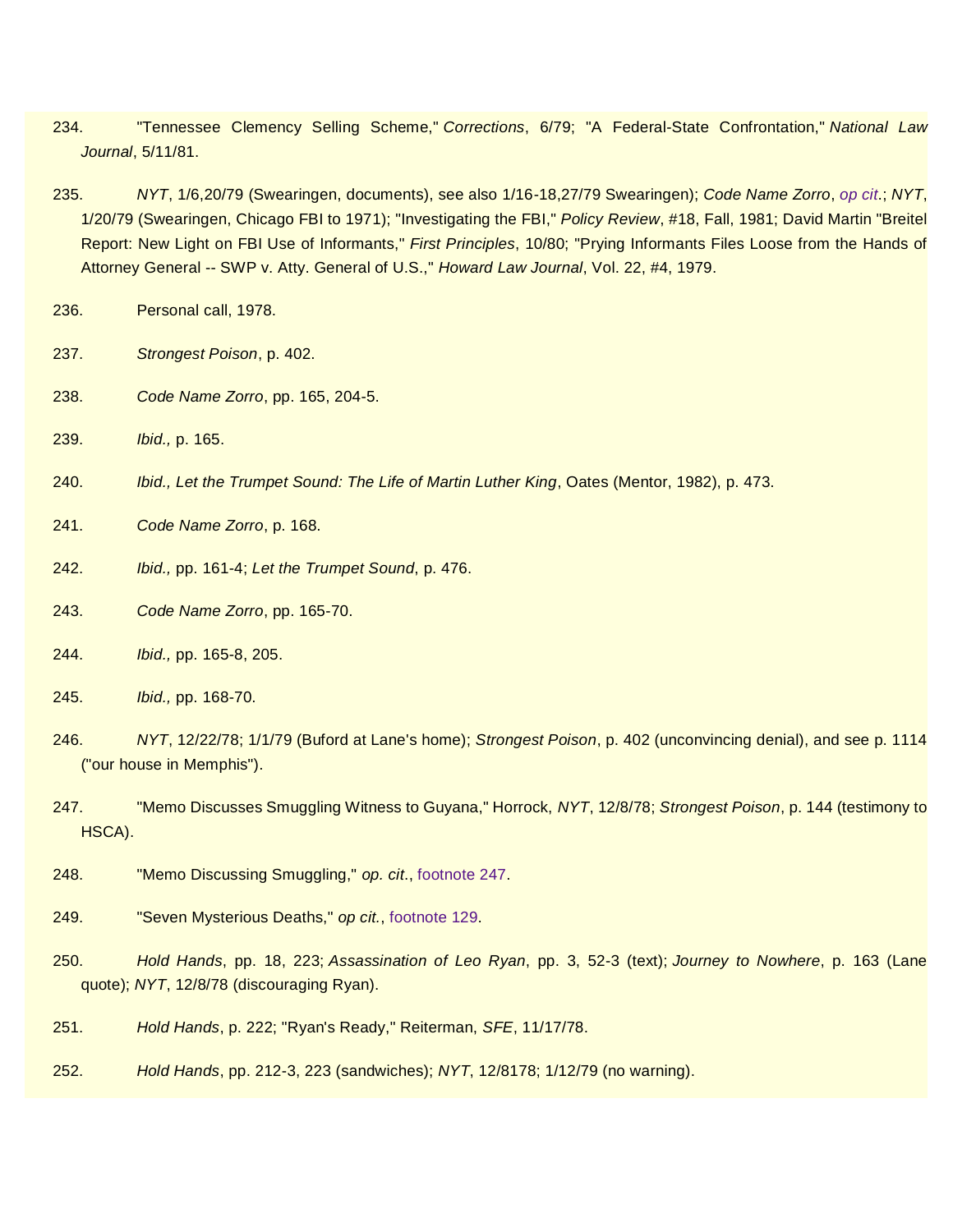- 253. *Hold Hands*, pp. 43, 44; *Strongest Poison*, p. 175 (underwear); *WP*, 11/21/78.
- 254. *WP*, 11/21/78.
- 255. *Hold Hands*, pp. 212-3, 222, citing Anthony Lewis in *NYT*.
- 256. No note is given in the original manuscript.
- 257. *Let the Trumpet Sound*, p. 470 (brother, A.D. King with MLK day of death); *NYT*, 7/1/74 ("accidental drowning" death of A.D. King); *Trumpet*, pp. 472-3 (wound described), also Robert Cutler analysis, *Grassy Knoll Gazette*, 1983; *NYT*, 10/25/74 (Dr. Herbert MacDonnell, "no way" from window), 8/18/78 (Dr. Michael Baden to HSCA, "shot from below").
- 258. *NYT*, 2/14/74 (Ray gets rehearing); *NYT*, 7/1/74 (Alberta King murdered 6/30/74); "Ray's Day in Court," *Newsweek*, 11/4/74; *NYT*, 10/18/74 (Ray v. Rose reheard); "Did James Earl Ray Slay the Dreamer Alone?" *Writer's Digest*, 9/74.
- 259. *NYT*, 10/30/74, "Tennessee Effort to Block Testimony Overturned."
- 260. "Another King Killed," *NYT Magazine*, 6/8/74; "Third King Tragedy," *Time*, 7/15/74; "Murder in a Church," *Nation*, 6/20/74; *NYT*, 6/30, 7/1,9,12/74 (Chenault biog., trial); "That Certain Smile," *Newsweek*, 6/15/74; *NYT*, 7/1,10/74 (psychiatric exam); *NYT*, 9/13/74 (blows kisses, points finger "like a gun" at judge, prosecutor).
- 261. *NYT*, 7/1-5/74 (Ohio "visitors" in Atlanta, Dayton link to ministers, legal fees paid anonymously, FBI suspicious, Justice says "no conspiracy").
- 262. *Dayton Journal Herald*, 7/2/74ff; *NYT*, 7/9/74 ("The Troop" -- Steven Holinan, Walter Brooks, Ronald & Robert Scott, Ramona Catlin, Almeda Water, Harvey Cox, Jr., Marcus Wayne Chenault); *NYT*, 7/4,8/74 (biography of Rev. Hananiah Emmanuel Israel, or Rabbi Israel, AKA Rabbi Albert Emmanuel Washington, personal interview, *Journal Herald*reporters, 1974.
- 263. *Journey to Nowhere*, pp. 63-4; "Hill Rules," *CPD*, 12/4/78, [footnote 188](https://ratical.org/ratville/JFK/JohnJudge/Jonestown.html#fn188) (Hill); *NYT*, 12/4174 ("Black Hebrew" Chenault).
- 264. *NYT*, 7/1,3,7,8/74 (Chenault tells Abernathy of Troop plan "to kill all Black civil rights leaders," "religious mission partly accomplished," and death list found in Chenault apartment: Jesse Jackson, Hosea, Cecil Williams, Martin Luther King, Sr., Ralph Abernathy, Rev. Washington (a cousin), and Fr. Divine(!), already deceased).
- 265. *Let the Trumpet Sound*, *op cit*., [footnote 240.](https://ratical.org/ratville/JFK/JohnJudge/Jonestown.html#fn240)
- 266. "Psyching Out the Cult's Collective Mania," Drs. Delgado & J West, *LAT*, 11/26/78; "The Appeal of the Death Trip," Robert J. Lifton, *NYT Magazine*, 1/7/79; *NYT*, 11/22/78, Robert Lifton ("explains"), 12/1/78 (Carter quote); 12/3/78 ("never know," Reston); 12/5/78 (Billy Graham, "Satan").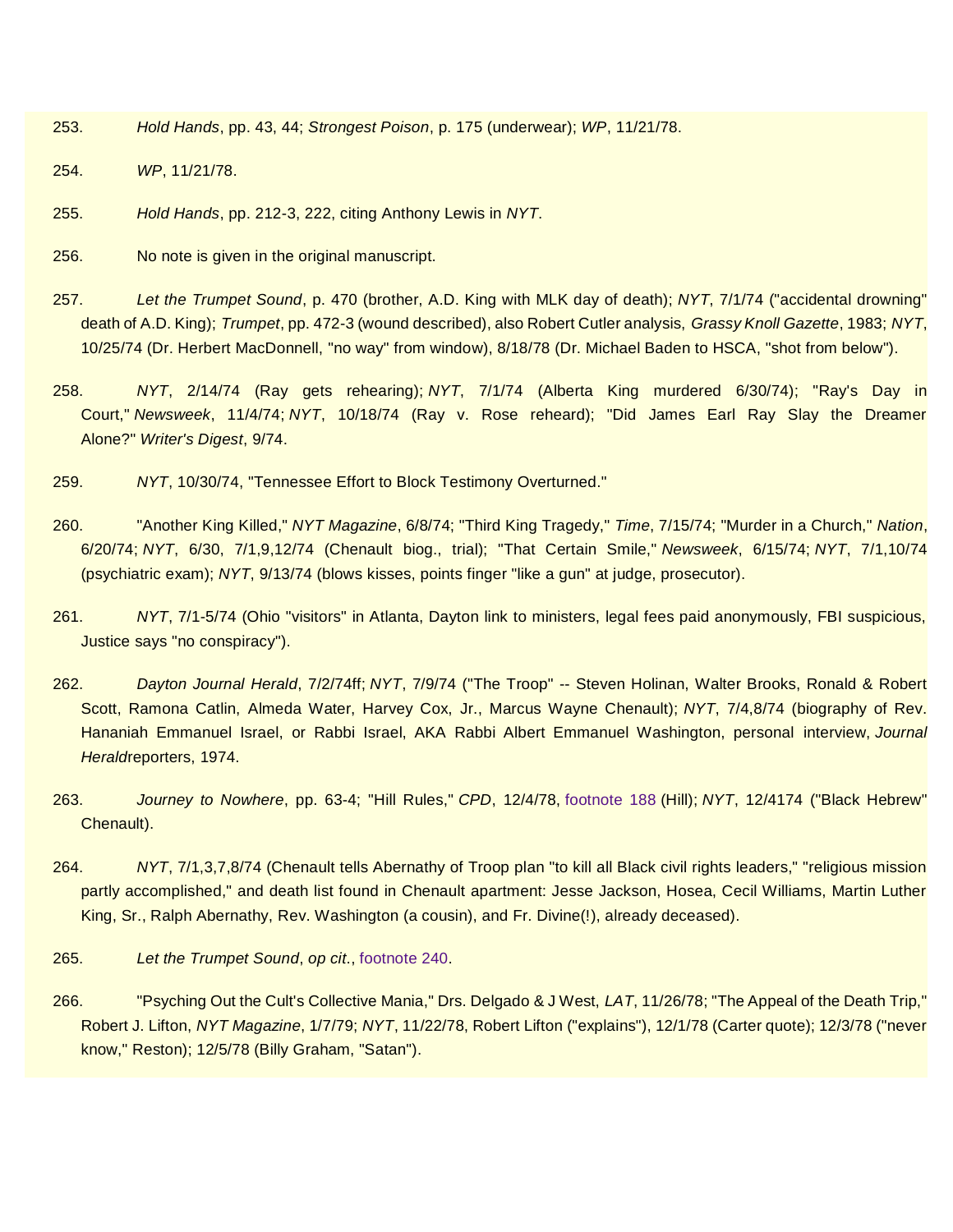- 267. "Jonestown & the CIA: Black Genocide Operation," Jonestown Research Project, 1981; "The Expendable People," *Committee on Racial Justice Reporter*, Spring 1979; *LAT*, 12/18/78.
- 268. *Raven*, p. 403; *White Night*, p. 39; *In My Father's House*, p. 320, see ["Jonestown Banks"](https://ratical.org/ratville/JFK/JohnJudge/JonestownBanks.html).
- 269. *Raven*, p. 578 (ship in Caribbean); ["Jonestown Banks,](https://ratical.org/ratville/JFK/JohnJudge/JonestownBanks.html)" p. 4, (citing McCann quote on KGO, San Francisco); *NYT*, 11/23/78 ("continue Temple work").
- 270. Personal interview, relative of Grenadan family, 1984.
- 271. "Medical Students Were in No Danger," Peter G. Bourne, *Oakland Tribune*, 11/8/83.
- 272. "Nomination of Director of Drug Abuse Policy Office," *Hearings*, 5/13/77 (GPO, 1977); "Pipe Dreams," P. Anderson, *Washington Post Magazine*, 2/14/80; *NYT*, 4/26/79 (White House Drug Scandal, U.N. post), see [footnote 195.](https://ratical.org/ratville/JFK/JohnJudge/Jonestown.html#fn195)
- 273. *SFC*, 12/10/84 (Gairy plan), see [footnote 147](https://ratical.org/ratville/JFK/JohnJudge/Jonestown.html#fn147) (Gairy/Jones link); "Blue Christmas Coming Up," *Air Force Magazine*, 1/84 (precision bombing).
- 274. "Bombed Grenada Hospital Gets Bedding," *WP*, 9/27/84 (USAID, \$1.2 million rebuild plan).
- 275. *Hold Hands*, p. 257 (Luckhoo approached to defend); *Raven*, p. 576 (Layton trial); *Raven*, p. 571 (claims Ryan's killers dead, names Kice, Wilson, Breidenbach, Touchette; what of others?), see footnotes [59,](https://ratical.org/ratville/JFK/JohnJudge/Jonestown.html#fn59) [65.](https://ratical.org/ratville/JFK/JohnJudge/Jonestown.html#fn65)
- 276. *NYT*, 12/5/78 (Ryan's mother wanted full investigation), see [footnote 63;](https://ratical.org/ratville/JFK/JohnJudge/Jonestown.html#fn63) *NYT*, 12/8,14,15,21/78; 1/4/79 (S.F. Grand Jury, delays, stonewalling, Stoen/Hunter).
- 277. *White Night*, p. 232; *Raven*, p. 576 (\$12 mil. hidden in accounts, airlift cots); "Eerie Shoes: Missing Money," *Time*, 11/18/78; "Assets Liquidated," *Christian Century*, 10/21/81; "Payoff for a Massacre," *Macleans*, 9/6/72; *NYT*, 11/21,23,28,29, 12/3,21/78 (estimates of wealth), *NYT*, 11/25/78 and 5/19/79 (cost of airlift, \$2 to \$4.4 mil.); *NYT*, 12/3,5,7,14/78 (Pentagon, Charles Garry, Justice Department, families claim it), 12/19/78 and 1/3,24/79 and 2/11/79 (State Department, IRS, Guyanese, court receiver claim it).
- 278. *Hold Hands*, p. 134; *Raven*, p. 590, note 66; *Daily World*, 6/23/81 (Holsinger suit); Personal interview with Holsinger, 1982 (suspects military intelligence).
- 279. *NYT*, 1/23/79 (Ryan's children sue Temple for \$1 million); *Raven*, p. 579; Personal interview with Holsinger, 1983; *NYT*, 10/11/79 (695 claims for "wrongful death," total \$1.78 billion).
- 280. *Philadelphia Inquirer*, 4/1/81, "Hinckley Profile," Sid Bernstein, WNET, NY, 1981; *Breaking Points*, Jack & Jo Ann Hinckley (Chosen Books, 1985).
- 281. "Who Shot RR," Lenny Lapon, *Continuing Inquiry*, 5/22/81; "The Day the President Was Shot," *Investigative Reporter*, 1/82.